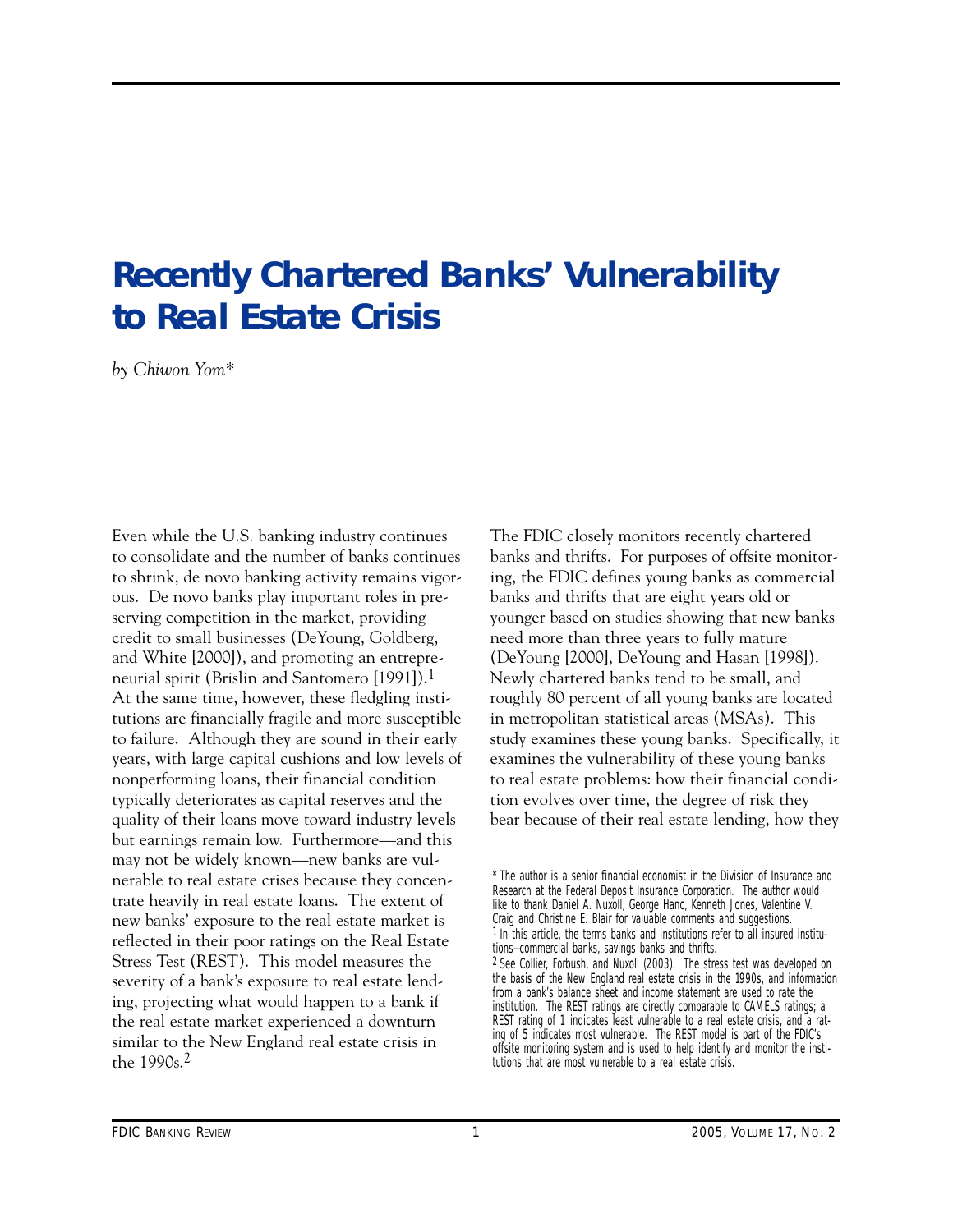compare with established banks in this respect, and what explains the heightened vulnerability of young banks to real estate crises.

For our benchmark group we choose small established banks, defined for this study as institutions that are more than eight years old, have assets of less than \$300 million, and are located in MSAs. In addition, our benchmark group excludes special-purpose institutions, such as credit card banks and banks with extensive trust operations.

This study is preceded by a review of the literature and followed by a summary and conclusion.

#### **The Purpose of This Study in Relation to the Literature**

Recent studies have furthered our understanding of newly established banks by examining the determinants of bank start-ups and identifying the factors that determine the performance of de novo banks. De novo banking activity is more likely during periods of favorable economic conditions (Dunham [1989]) and in areas that have undergone merger activity (Dunham [1989], Berger, Bonime, Goldberg, and White [1999], Seelig and Critchfield [2003]). Moreover, new banks tend to locate in urban areas (DeYoung [2000]) and in markets where economic growth is high (Moore and Skelton [1998]).

Among researchers who identify the factors that determine the performance of de novo banks, DeYoung (2003) finds that the relationship between external conditions (for example, intense competitive rivalry or slow economic growth) and higher failure rates is more systematic for the de novo banks than for established banks. Hunter, Verbrugge, and Whidbee (1996) find that adverse economic conditions have contributed to the failure of recently chartered thrifts.

Endogenous factors have also been found to play a significant role in the performance and survival of newly chartered banks. Hunter, Verbrugge, and Whidbee (1996) find that credit risk, low capital stocks, and cost inefficiencies have contributed to the failure of de novo banks. Hunter and Srinivasan (1990) find that differences in operating costs, credit policy, and leverage account for most of the performance variations among the sample banks relative to the established target group during the early years of operation. Arshadi and Lawrence (1987) find that operating costs, deposit growth, composition of loan portfolios, and deposit pricing are important in determining the performance of newly chartered banks; they conclude that the performance of new banks is a function of endogenous factors.

Other studies relate the performance of de novo banks to the banks' business strategies and risk management. Brislin and Santomero (1991) find that de novo banks in the third Federal Reserve district (Pennsylvania, New Jersey, and Delaware) tend to concentrate in single types of loans—for example, real estate loans—and they caution that because of the lack of diversification, such strategies increase portfolio risks. Gunther (1990) attributes the large number of failures of new Texas banks in the 1980s to the banks' aggressive strategies, such as concentrating in commercial and industrial (C&I) loans, maintaining low liquidity, and relying heavily on purchased funds. Hunter and Srinivasan (1990) find that real estate lending has consistent and significant effects on the performance of new banks in the later years of operation.

The present study adds to the literature by exploring the role of real estate lending in relation to the performance and lending strategies of banks established between 1995 and 2003. In the latter half of the 1990s, after severe problems in the banking industry during the 1980s and early 1990s, de novo banking activity picked up. Table 1 reports the number of banks and savings institutions chartered in the United States between 1995 and 2003 that were not affiliates of a holding company.<sup>3</sup> The table disaggregates de novo institutions by state and type of charter (national bank charter, state bank charter, and savings institution charter). During this period, the five

<sup>3</sup> I thank Tim Critchfield at the FDIC's Division of Insurance and Research for providing these data.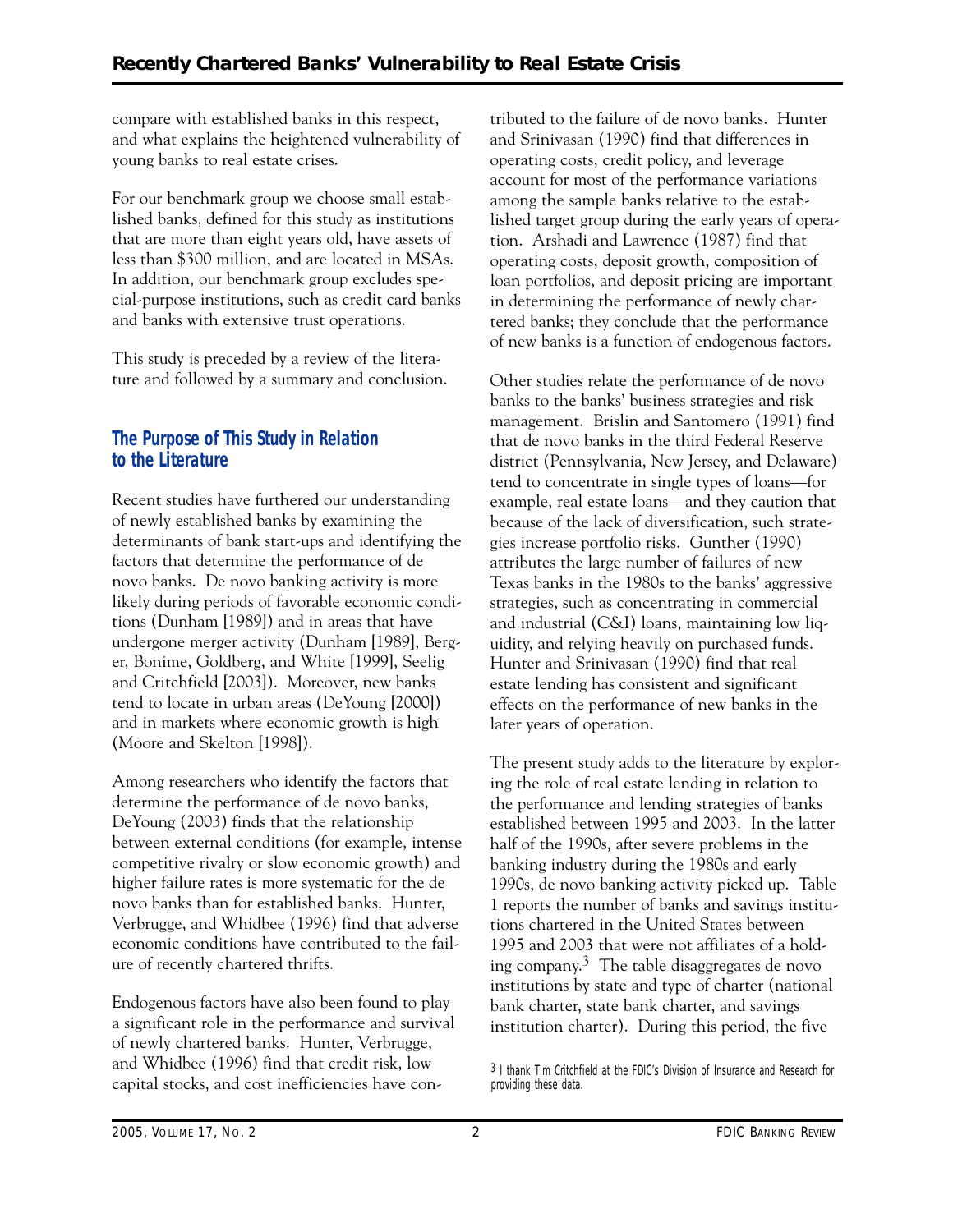|                  | De Novo Institutions by State <sup>a</sup>              |                                      |                                       |                                |
|------------------|---------------------------------------------------------|--------------------------------------|---------------------------------------|--------------------------------|
| $\overline{(1)}$ | (2)                                                     | $\overline{(3)}$                     | $\overline{(4)}$                      | $\overline{(5)}$               |
| <b>State</b>     | <b>National Bank</b><br><b>Charters</b>                 | <b>State Bank</b><br><b>Charters</b> | <b>Savings</b><br><b>Institutions</b> | <b>Total</b>                   |
| AL               | $\overline{2}$                                          | 14                                   |                                       | 16                             |
| <b>AR</b>        | $\frac{2}{2}$                                           | 15                                   | $\overline{a}$                        | 19                             |
| AZ               |                                                         | 17                                   |                                       | 19                             |
| <b>CA</b>        | 28                                                      | 54                                   | 3                                     | 85                             |
| $\mathcal{C}0$   | 3                                                       | $\overline{22}$                      | 1                                     | 26                             |
| <b>CT</b>        | $\overline{2}$                                          | $\mathbb{1}$                         | 6                                     | 19                             |
| DC<br>DE         | $\overline{1}$<br>$\overline{2}$                        | L,<br>3                              | $\overline{2}$                        | $\mathbf{1}$<br>$\overline{7}$ |
| FL               | 18                                                      | 86                                   | 17                                    | 121                            |
| GA               | 32                                                      | 61                                   | 3                                     | 96                             |
| IA               | 3                                                       | 9                                    | 1                                     | 13                             |
| ID               | ÷,                                                      | 6                                    | 1                                     | $\overline{7}$                 |
| IL               | $\overline{4}$                                          | 69                                   | 8                                     | 81                             |
| ${\sf IN}$       | 3                                                       | 10                                   | 3                                     | 16                             |
| KS               | 8                                                       | 9                                    | $\overline{a}$                        | 19                             |
| KY               | 12                                                      | $\overline{27}$                      | $\overline{3}$                        | 42                             |
| LA               | $\frac{2}{3}$                                           | 16                                   | L,                                    | 18                             |
| MA<br><b>MD</b>  |                                                         | $\overline{a}$<br>6                  | $\mathbf{1}$<br>5                     | 5<br>14                        |
| <b>ME</b>        |                                                         | $\overline{a}$                       |                                       | $\overline{2}$                 |
| MI               |                                                         | 26                                   | 1                                     | 27                             |
| <b>MN</b>        | 6                                                       | 29                                   | 3                                     | 38                             |
| M <sub>0</sub>   | $\overline{1}$                                          | 25                                   | 4                                     | 36                             |
| <b>MS</b>        | $\overline{2}$                                          | 8                                    |                                       | 10                             |
| MT               | $\overline{1}$                                          | 1                                    | 1                                     | 3                              |
| <b>NC</b>        | $\overline{2}$                                          | 38                                   | 3                                     | 43                             |
| <b>NE</b>        | $\overline{2}$                                          | ÷<br>$\overline{a}$                  |                                       | $\frac{2}{3}$                  |
| NΗ<br>NJ         | $\overline{a}$<br>5                                     | 30                                   | 1<br>6                                | 41                             |
| <b>NM</b>        | 1                                                       | 8                                    |                                       | 9                              |
| <b>NV</b>        | 3                                                       | 18                                   | 1                                     | $\overline{22}$                |
| <b>NY</b>        | $\overline{4}$                                          | 14                                   | $\overline{4}$                        | $\overline{22}$                |
| OH               | $\overline{1}$                                          | 12                                   | $\overline{1}$                        | 26                             |
| 0K               | 5                                                       | 4                                    | $\overline{2}$                        | $\mathsf{l} \mathsf{l}$        |
| 0 <sub>R</sub>   |                                                         | 16                                   | 1                                     | 17                             |
| PA               | 1                                                       | $\overline{27}$                      | 7                                     | 35                             |
| RI<br><b>SC</b>  | 1<br>12                                                 | 1<br>8                               | 1<br>4                                | 3<br>24                        |
| <b>SD</b>        | $\overline{4}$                                          | -                                    |                                       | $\overline{4}$                 |
| ΤN               | 5                                                       | 38                                   | 3                                     | 46                             |
| TΧ               | 36                                                      | 20                                   | 8                                     | 64                             |
| UT               | Ξ.                                                      | 26                                   | 1                                     | 27                             |
| VA               | 14                                                      | 19                                   | 1                                     | 34                             |
| VI               |                                                         | $\overline{2}$                       |                                       | $\overline{2}$                 |
| WA               | $\overline{1}$                                          | 31                                   | 3                                     | 41                             |
| WI               | $\overline{2}$                                          | $\overline{21}$                      | 5                                     | 28                             |
| WV<br>WY         | $\mathbf{1}$                                            | 11<br>3                              |                                       | 11<br>$\overline{4}$           |
| <b>Total</b>     | 257                                                     | 877                                  | 125                                   | 1259                           |
| <b>Percent</b>   | 20.4                                                    | 69.7                                 | 9.9                                   | 100.0                          |
|                  | a De Novo institutions chartered between 1995 and 2003. |                                      |                                       |                                |

Table 1 and 1 states with the highest number of new start-ups were Florida, Georgia, Illinois, California, and Texas at 121, 96, 81, 85, and 64, respectively. State charters, at 877, constituted the largest share of new institutions (69.7 percent); there were 257 national charters (20.4 percent) and 125 new savings institutions (9.9 percent).

> For a number of reasons, this new batch of de novo institutions may differ in performance and viability from the de novo banks in the 1980s. First, economic conditions are more favorable now than they were in the 1980s, when many banking institutions operated under severe regional recessions. Second, regulation and supervision are more stringent now. The Federal Deposit Insurance Corporation Improvement Act of 1991 (FDICIA) requires all institutions, including those with national charters, to apply formally to the FDIC for federal deposit insurance. Before FDICIA, the FDIC granted deposit insurance to national banks as a matter of law once the Office of the Comptroller of the Currency had approved a bank's charter. In contrast, the chartering of state banks depended heavily on whether the FDIC approved the bank's application for insurance: without the FDIC's approval of the application, a state was unlikely to grant a bank charter.

> Third, once chartered, a new bank is now supervised more closely by its regulatory agency. The FDIC conducts a limited-scope examination at each newly chartered state nonmember bank within the first six months of operation, followed by a full-scope examination within the first twelve months. Subsequently, each state nonmember bank is examined each year until the end of the third year, although the FDIC may alternate with the state supervisors in conducting the examination.4 Similarly, the Federal Reserve Banks examine newly chartered state member banks at a higher frequency compared to established banks, conducting full-scope examinations for safety and soundness at newly chartered state

<sup>4</sup> I thank Don Hamm at the FDIC's Division of Supervision and Consumer Protection for referring me to the Manual of Examination Policies, Section 1.1 Basic Examination Concepts and Guidelines.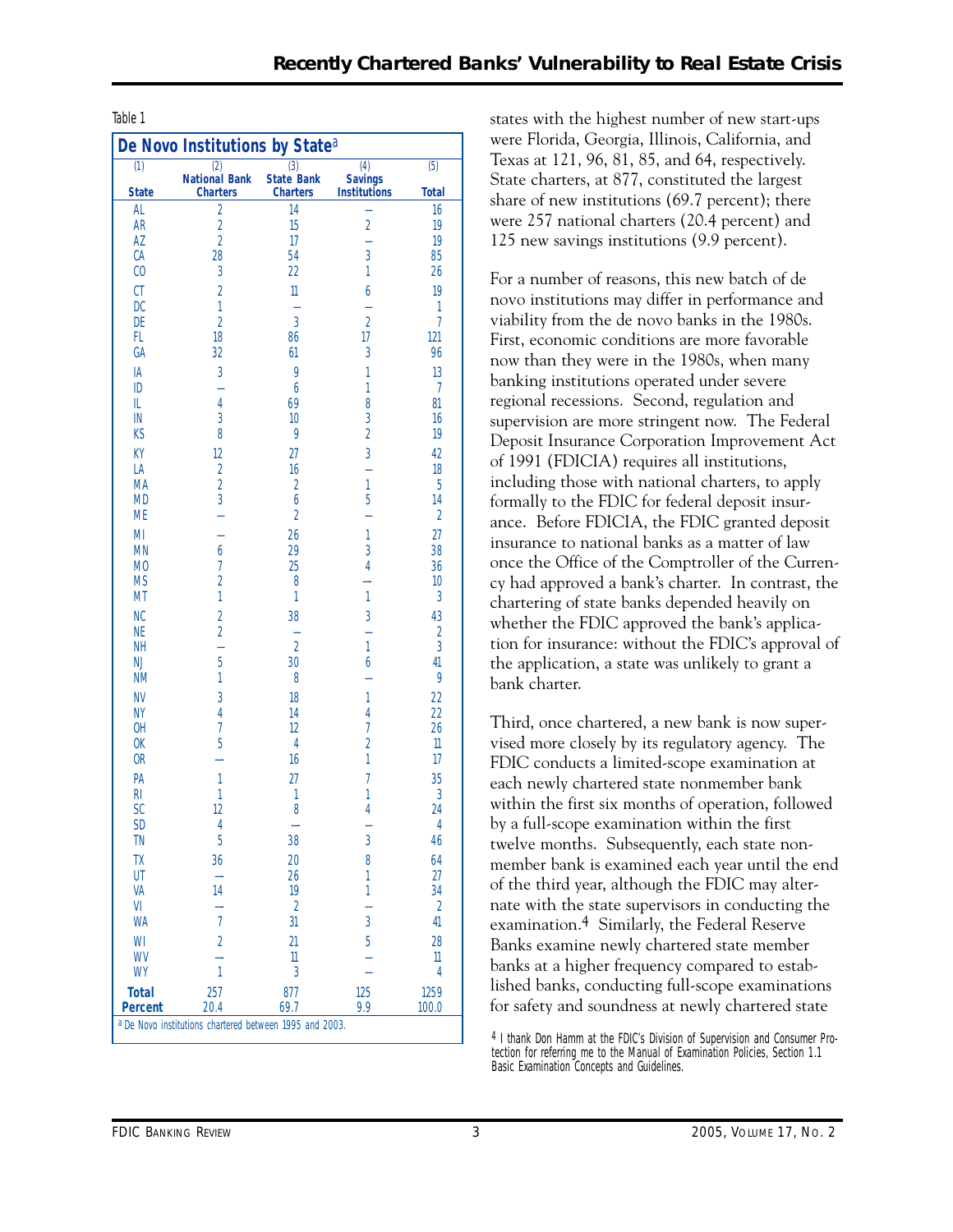member banks at 6-month intervals (whereas established banks are examined every 12 to 18 months) and continuing to schedule exams at this frequency until the bank receives a strong composite CAMELS ratings (a rating of 1 or 2) in two consecutive exams (DeYoung [2000]).5

Fourth, new banks are required to maintain a higher capital ratio than their established counterparts. Normally the FDIC requires all proposed depository institutions to start with enough capital to provide "a Tier 1 capital to assets leverage ratio (as defined in the appropriate capital regulation of the institution's primary federal regulator) of not less than 8.0% throughout the first three years of operation."6 These temporary capital requirements are meant to ensure that new banks have enough capital cushion to absorb the negative earnings and rapid asset growth of the first few years.

Finally, bank supervisors typically place restrictions on dividend payouts by new banks, limit the amount of debt that new bank holding companies can issue, and require new banks to maintain minimum levels of loan-loss reserves (DeYoung [2000]).

### **The Life Cycle of the Performance of Young Banks**

We begin our examination of young banks' exposure to the real estate market by describing the evolution of the performance of young banks. To document this evolution, we group young banks chartered between 1995 and 2003 into classes according to the year they are chartered. For example, new banks chartered in 1997 and 1998 are grouped into Class 1997 and Class 1998. Grouping young banks this way is motivated by recent studies that have found that newly chartered banks follow a distinct life-cycle pattern (DeYoung [1999, 2000]).

Figures 1 through 5 graph the median values of financial ratios for each of our classes of young banks, starting when the banks are four quarters old (the flow variables are four-quarter sums). For each ratio, the financial performance of all the classes of young banks is compared with the median 2—the median financial ratio of all institutions with a CAMELS composite rating of 2—serving as an industry benchmark.

 for the median 2. A number of years after having The figures show that in the early years of young banks, the banks' financial ratios follow similar time paths regardless of the year of chartering. Figure 1 shows that the median bank of each class earned negative profits in the first few years. But although the median banks start to earn profits after about two years, they continue to underperform established banks (the median 2). In the early years, however, young banks' negative or low earnings are offset by a large initial capital and low nonperforming assets: as figures 2 and 3 show, in the first few years young banks have very high capital and very few nonperforming loans. For instance, in their fourth quarter since establishment, the median equity-to-assets ratios for Class 1995, Class 1998, and Class 2000 are 17.40 percent, 18.46 percent, and 18.77 percent, respectively. This is substantially higher than the median 2 equity-to-assets ratio of 8.96 percent. Similarly, the median nonaccruing-loans-to-totalassets ratio is zero for all classes of young banks in their fourth quarter, compared with 0.24 percent been chartered, however, young banks experience financial deterioration, as their capital cushions are depleted by low earnings and fast growth. Figure 4 shows that the median asset growth (annualized) of young banks is very high in the first few years.

But as the rapid rise in nonaccrual loans indicates, assets begin to show signs of trouble. Notably, young banks' performance begins to deteriorate for the most part after the third year (12th quarter), the age when supervisors stop paying close attention to these institutions. The

<sup>5</sup> CAMELS is an acronym for *C*apital, *A*sset quality, *M*anagement, *E*arnings, *L*iquidity, and market *S*ensitivity. <sup>6</sup> The FDIC Statement of Policy on Applications for Deposit Insurance.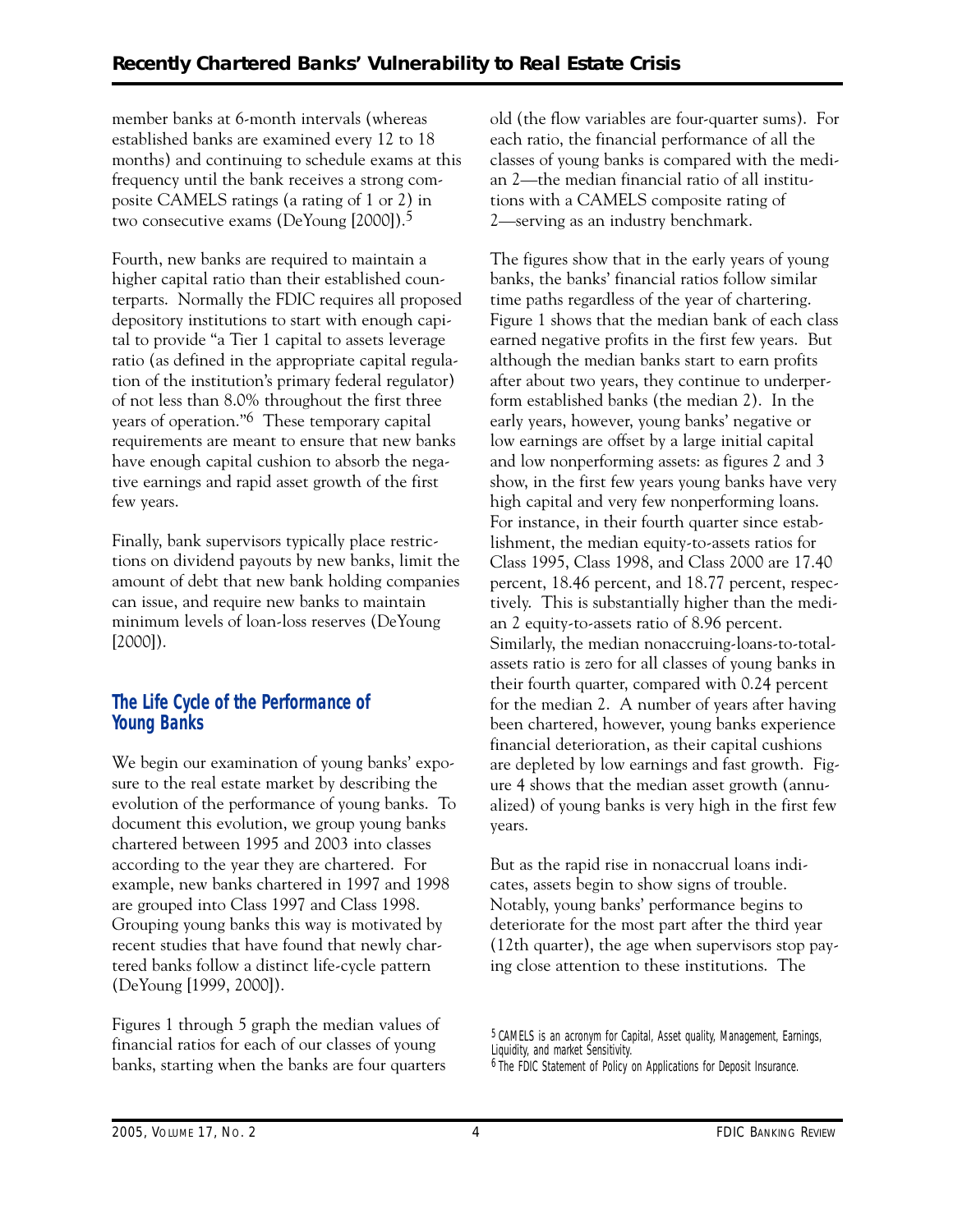





poor performance continues for a number of years until these banks reach full maturity and perform much like established banks. Young banks' reliance on noncore funds, too, remains high up to the eighth year. Figure 5 shows that throughout the sample period, young banks have a higher median ratio of noncore-funds-to-total-assets than the median 2.

Figure 3







These findings are consistent with those of studies that examined the performance trend of new banks chartered in the 1980s. Using the sample of new banks chartered between 1980 and 1985, DeYoung and Hasan (1998), and DeYoung (2000), conclude that it takes many years for de novo banks to reach full maturity and perform as well as established banks. In fact, DeYoung and Hasan (1998) find that it takes nine years for new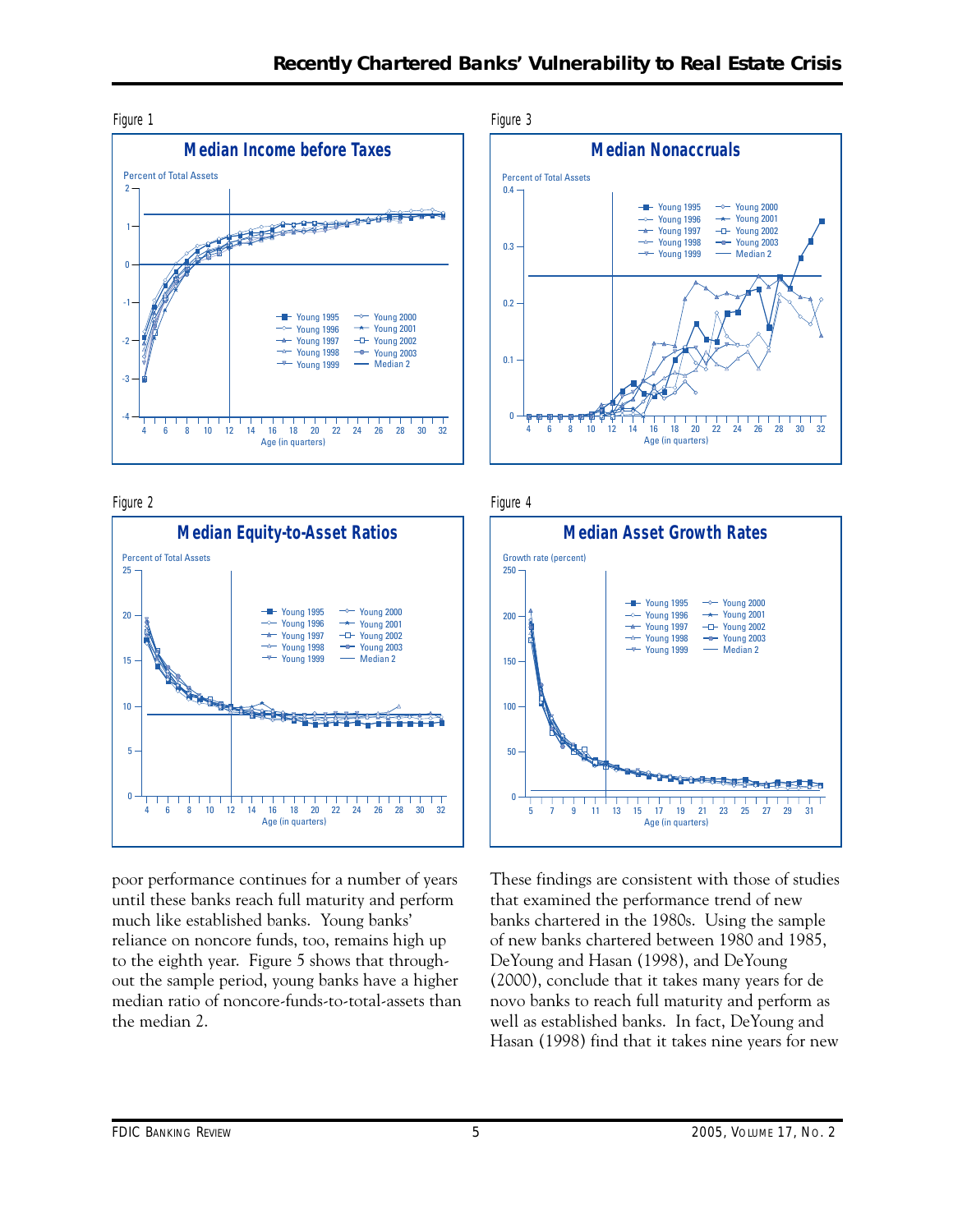

banks to become as efficient, in terms of profitability, as established banks.

#### **The Real Estate Exposure of Young Banks Compared with That of Established Banks**

 established banks. A formal test using Kendall's We have seen that young banks are financially fragile. This is well known. What is less well known is that they concentrate heavily in risky assets—more heavily than established banks do. Table 2 reports the median REST ratings of young and established banks across time and the number of banks in each of the two groups, and figure 6 represents the two "median" columns graphically. As figure 6 shows, the median REST ratings of young banks are consistently worse than those of rank correlation confirms that the REST ratings of young banks are worse (with statistical significance) than those of established banks. Like Pearson's correlation coefficient, Kendall's rank correlation takes values between –1 (perfect negative correlation) and +1 (perfect positive correlation). Moreover, figure 6 shows that the REST ratings of both young and established banks steadily worsened in the latter half of the sample period—yet the gap between the median ratings widened. It can be inferred, therefore, that the



REST ratings of young banks deteriorated more rapidly than those of established banks.

Figures 7 and 8, whose solid lines trace the percentage of young and established banks with poor REST ratings over time, show the percentages of both young and established banks with REST ratings of 4 or 5 rose between 1993 and 2004, but at the same time, the percentage of young banks with poor ratings became higher. It rose from 21 percent in 1993 to 77 percent in 2004, whereas the percentage for established banks with poor ratings rose from 8 percent in 1993 to 40 percent in 2004. These figures show the extent to which young banks are more vulnerable to the stress of a real estate crisis than their established counterparts are.

(Parenthetically, figures 7 and 8 also trace the percentage of young and established banks with poor CAMELS composite ratings. The broken lines in these figures show the percentage of banks with a CAMELS rating of 4 or 5. During the period 1993–2004, when the percentage of institutions with poor REST was rising, the percentage of institutions with poor exam ratings was falling. The contrast between the trend in the health of the banking industry and the trend in the industry's risk exposures to real estate lending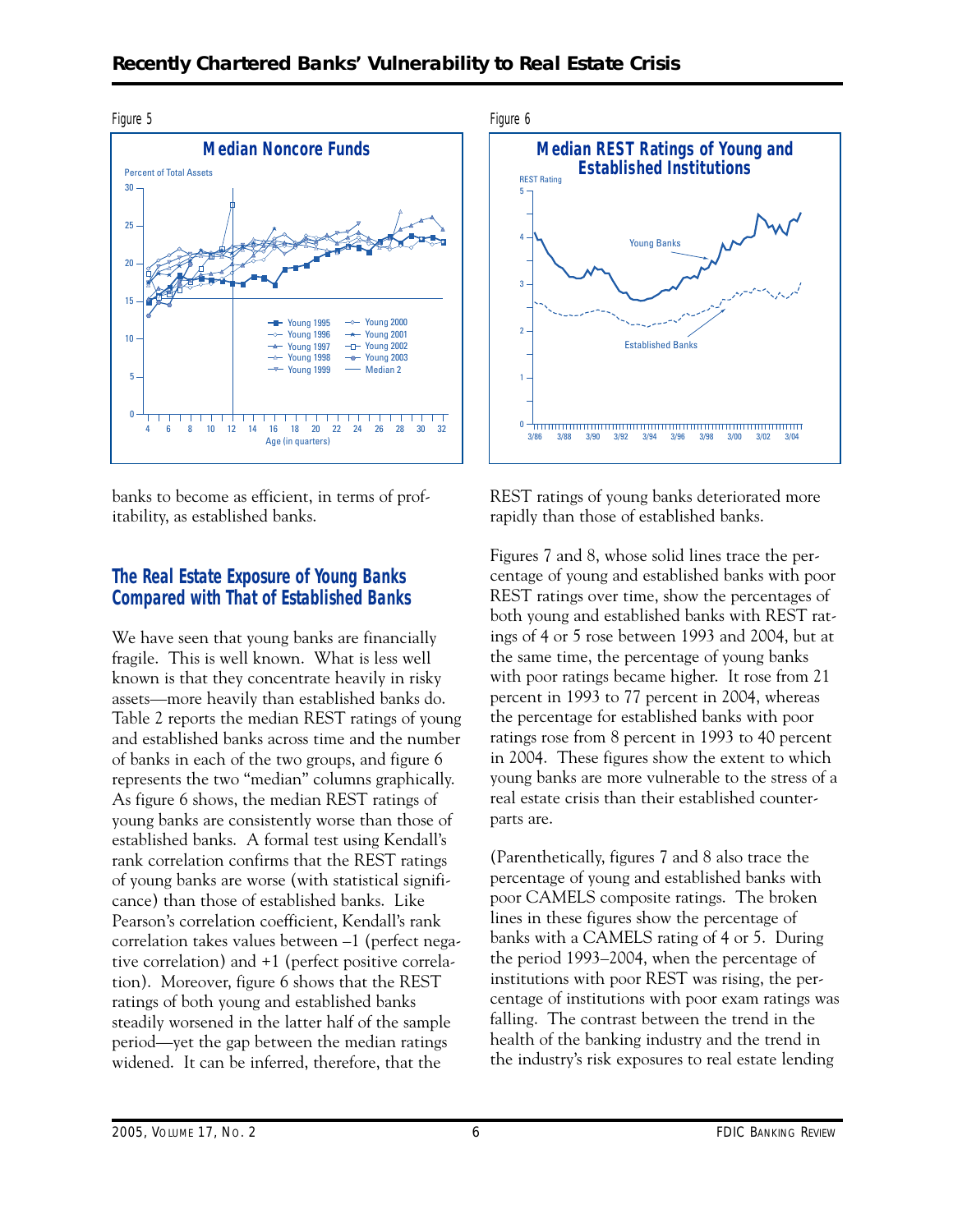| <b>Young Banks</b> |               | <b>Comparison of Median REST Ratings for Young and Established Institutions</b><br><b>Established Banks</b> |               |               |               | <b>Young Banks</b> | <b>Established Banks</b> |               |               |
|--------------------|---------------|-------------------------------------------------------------------------------------------------------------|---------------|---------------|---------------|--------------------|--------------------------|---------------|---------------|
| <b>Date</b>        | <b>Number</b> | <b>Median</b>                                                                                               | <b>Number</b> | <b>Median</b> | <b>Date</b>   | <b>Number</b>      | <b>Median</b>            | <b>Number</b> | <b>Median</b> |
| (1)                | (2)           | (3)                                                                                                         | (4)           | (5)           | (1)           | (2)                | (3)                      | (4)           | (5)           |
| Mar-86             | 84            | $4.11***a$                                                                                                  | 5465          | 2.62          | Mar-96        | 496                | $2.90***$                | 3792          | 2.19          |
| <b>Jun-86</b>      | 169           | $3.95***$                                                                                                   | 5386          | 2.58          | <b>Jun-96</b> | 461                | $3.02***$                | 3748          | 2.26          |
| Sep-86             | 267           | $3.96***$                                                                                                   | 5369          | 2.59          | Sep-96        | 435                | $3.14***$                | 3688          | 2.34          |
| Dec-86             | 346           | $3.79***$                                                                                                   | 5219          | 2.54          | Dec-96        | 414                | $3.16***$                | 3623          | 2.38          |
| Mar-87             | 410           | $3.66***$                                                                                                   | 5137          | 2.47          | Mar-97        | 402                | $3.12***$                | 3566          | 2.32          |
| <b>Jun-87</b>      | 473           | $3.57***$                                                                                                   | 5037          | 2.41          | <b>Jun-97</b> | 384                | $3.18***$                | 3521          | 2.33          |
| Sep-87             | 527           | $3.45***$                                                                                                   | 4978          | 2.38          | Sep-97        | 378                | $3.14***$                | 3466          | 2.37          |
| Dec-87             | 569           | $3.38***$                                                                                                   | 4898          | 2.37          | Dec-97        | 383                | $3.36***$                | 3401          | 2.40          |
| Mar-88             | 607           | $3.35***$                                                                                                   | 4833          | 2.33          | Mar-98        | 378                | $3.31***$                | 3332          | 2.43          |
| <b>Jun-88</b>      | 638           | $3.25***$                                                                                                   | 4732          | 2.32          | <b>Jun-98</b> | 386                | $3.36***$                | 3263          | 2.45          |
| Sep-88             | 676           | $3.16***$                                                                                                   | 4636          | 2.34          | Sep-98        | 400                | $3.50***$                | 3214          | 2.54          |
| Dec-88             | 708           | $3.16***$                                                                                                   | 4503          | 2.32          | Dec-98        | 409                | $3.44***$                | 3134          | 2.50          |
| Mar-89             | 732           | $3.12***$                                                                                                   | 4431          | 2.33          | Mar-99        | 429                | $3.58***$                | 3085          | 2.51          |
| <b>Jun-89</b>      | 766           | $3.12***$                                                                                                   | 4389          | 2.33          | <b>Jun-99</b> | 447                | $3.86***$                | 3025          | 2.68          |
| Sep-89             | 798           | $3.16***$                                                                                                   | 4302          | 2.38          | Sep-99        | 472                | $3.74***$                | 2971          | 2.67          |
| Dec-89             | 837           | $3.30***$                                                                                                   | 4235          | 2.40          | <b>Dec-99</b> | 514                | $3.74***$                | 2904          | 2.67          |
| Mar-90             | 860           | $3.20***$                                                                                                   | 4163          | 2.41          | Mar-00        | 533                | $3.93***$                | 2849          | 2.72          |
| <b>Jun-90</b>      | 894           | $3.37***$                                                                                                   | 4079          | 2.43          | Jun-00        | 575                | $3.87***$                | 2801          | 2.82          |
| Sep-90             | 922           | $3.31***$                                                                                                   | 4009          | 2.45          | Sep-00        | 625                | $3.85***$                | 2739          | 2.76          |
| Dec-90             | 960           | $3.32***$                                                                                                   | 3953          | 2.42          | Dec-00        | 679                | $3.97***$                | 2664          | 2.84          |
| Mar-91             | 990           | $3.23***$                                                                                                   | 3899          | 2.42          | Mar-01        | 727                | $4.02***$                | 2591          | 2.85          |
| <b>Jun-91</b>      | 1019          | $3.24***$                                                                                                   | 3829          | 2.40          | <b>Jun-01</b> | 773                | $4.00***$                | 2548          | 2.81          |
| Sep-91             | 1041          | $3.10***$                                                                                                   | 3759          | 2.37          | Sep-01        | 824                | $4.05***$                | 2508          | 2.91          |
| Dec-91             | 1048          | $2.97***$                                                                                                   | 4781          | 2.32          | Dec-01        | 860                | $4.49***$                | 2434          | 2.87          |
| Mar-92             | 1008          | $2.86***$                                                                                                   | 4702          | 2.24          | Mar-02        | 897                | $4.43***$                | 2388          | 2.86          |
| <b>Jun-92</b>      | 977           | $2.81***$                                                                                                   | 4676          | 2.22          | $Jun-02$      | 882                | $4.36***$                | 2325          | 2.90          |
| Sep-92             | 938           | $2.82***$                                                                                                   | 4652          | 2.20          | Sep-02        | 902                | $4.21***$                | 2265          | 2.82          |
| Dec-92             | 916           | $2.70***$                                                                                                   | 4567          | 2.13          | Dec-02        | 937                | $4.26***$                | 2222          | 2.75          |
| Mar-93             | 879           | $2.67***$                                                                                                   | 4541          | 2.13          | Mar-03        | 943                | $4.09***$                | 2184          | 2.69          |
| <b>Jun-93</b>      | 841           | $2.67***$                                                                                                   | 4497          | 2.14          | $Jun-03$      | 942                | $4.26***$                | 2144          | 2.82          |
| Sep-93             | 815           | $2.65***$                                                                                                   | 4431          | 2.13          | Sep-03        | 947                | $4.13***$                | 2125          | 2.75          |
| Dec-93             | 770           | $2.66***$                                                                                                   | 4348          | 2.11          | Dec-03        | 939                | $4.06***$                | 2100          | 2.70          |
| Mar-94             | 737           | $2.69***$                                                                                                   | 4286          | 2.09          | Mar-04        | 931                | $4.34***$                | 2066          | 2.75          |
| <b>Jun-94</b>      | 699           | $2.70***$                                                                                                   | 4234          | 2.12          | Jun-04        | 930                | $4.39***$                | 2032          | 2.85          |
| Sep-94             | 662           | $2.74***$                                                                                                   | 4172          | 2.15          | Sep-04        | 915                | $4.35***$                | 2018          | 2.81          |
| Dec-94             | 635           | $2.79***$                                                                                                   | 4123          | 2.15          | Dec-04        | 905                | $4.54***$                | 2002          | 3.03          |
| <b>Mar-95</b>      | 608           | $2.86***$                                                                                                   | 4034          | 2.17          |               |                    |                          |               |               |
| <b>Jun-95</b>      | 586           | $2.88***$                                                                                                   | 3965          | 2.18          |               |                    |                          |               |               |
| Sep-95             | 553           | $2.87***$                                                                                                   | 3899          | 2.22          |               |                    |                          |               |               |
| <b>Dec-95</b>      | 517           | $2.94***$                                                                                                   | 3852          | 2.23          |               |                    |                          |               |               |

is consistent with the high cyclicality of the real estate market. During periods of favorable economic conditions, the real estate market expands, and meeting the increasing demand for real estate loans leads banks to large exposures.)

The reason the REST ratings of young banks are worse than the ratings of established banks is that the kinds of real estate lending done by young banks are riskier than the kinds done by established banks. Table 3 shows that as of December 2004, young banks tended to have more commercial and industrial (C&I), construction and development (C&D), and nonresidential real estate loans—the three types generally considered risky. Specifically, the new institutions' median ratio of C&I loans to total assets was roughly twice that of the established peer: young banks' 11.85 percent versus established banks' 6.59 percent. Similarly, nonresidential real estate lending made up a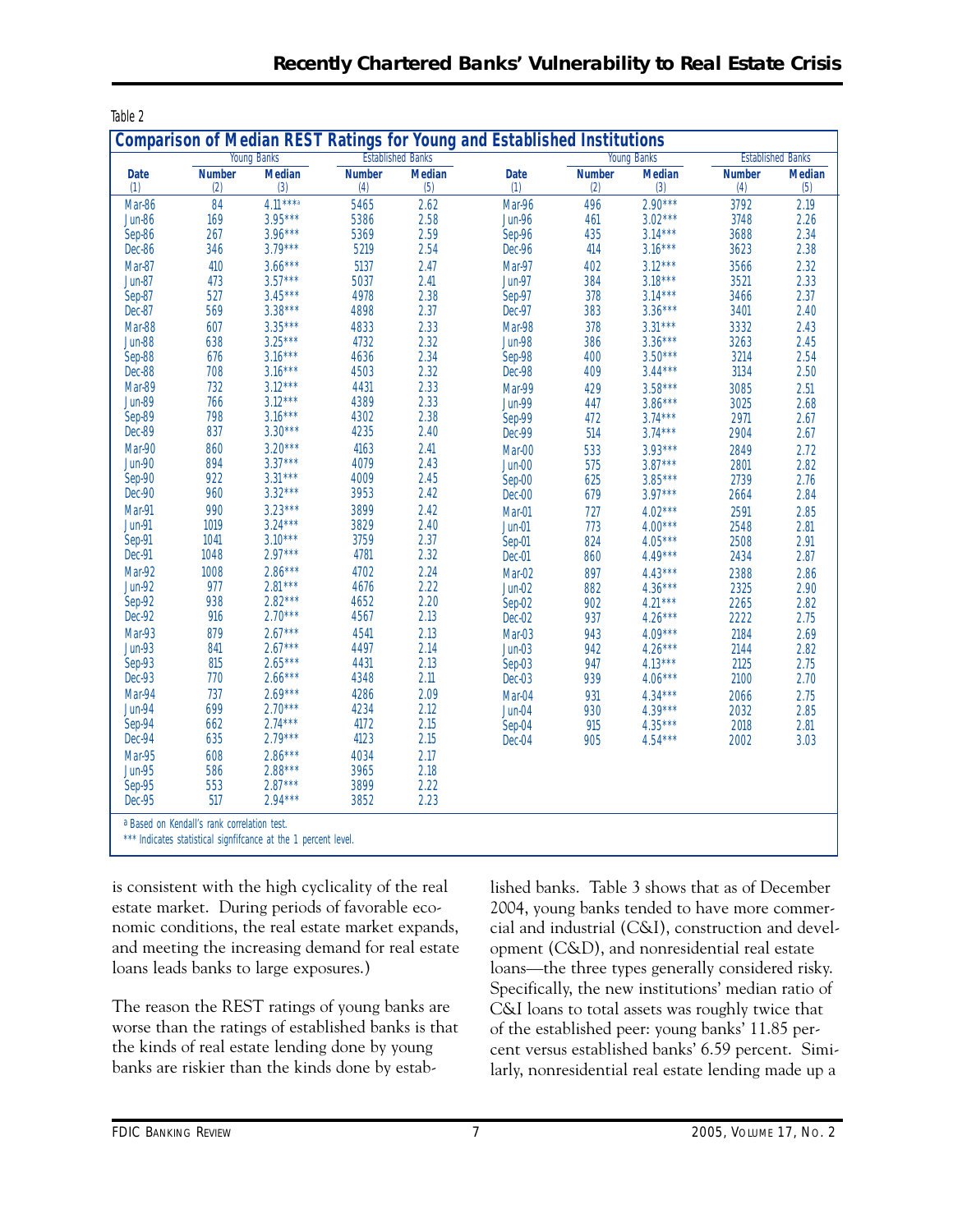#### **Recently Chartered Banks' Vulnerability to Real Estate Crisis**



higher percentage of total assets for new institutions than for established banks. And most importantly, a typical new bank had 8.58 percent of total assets in construction loans—more than twice the percentage for the established peer. Previous studies have found construction and development lending to be the primary risk factor of real estate crises because the success of construction loans is highly dependent on the future of the real estate market (Collier, Forbush, and Nuxoll [2003]) and because commercial real estate projects are highly leveraged and more sensitive to changes in market conditions (Freund, Curry, Hirsch, and Kelley [1997]).

In contrast, the relatively safer real estate 1–4 family loans make up a smaller share of assets for young banks than for established banks.

As table 3 also shows, the comparison between young and established banks holds for rate of growth and reliance on noncore funds. Young banks grow more rapidly than established banks: a typical young bank grows at the rate of 22.32 percent annually—roughly four times the median growth rate of established banks. And to fuel such rapid growth, young banks rely more heavily on noncore funds, which are expensive sources of funds and the first to be demanded in times of





#### Table 3

| <b>Comparison of Median Ratios between Young</b><br>and Established Institutions                                                                                                                                                                             |             |                    |  |  |
|--------------------------------------------------------------------------------------------------------------------------------------------------------------------------------------------------------------------------------------------------------------|-------------|--------------------|--|--|
| (as of December 31, 2004)                                                                                                                                                                                                                                    |             |                    |  |  |
| Variablea                                                                                                                                                                                                                                                    | Young       | <b>Established</b> |  |  |
| C&I                                                                                                                                                                                                                                                          | $11.85***b$ | 6.59               |  |  |
| <b>RE</b> Agricultural                                                                                                                                                                                                                                       | $0.00***$   | 0.14               |  |  |
| RF C&D                                                                                                                                                                                                                                                       | $8.58***$   | 3.93               |  |  |
| <b>RE</b> Multifamily                                                                                                                                                                                                                                        | $1.04***$   | 0.75               |  |  |
| RF Nonfarm nonresidential                                                                                                                                                                                                                                    | $21.14***$  | 13.12              |  |  |
| RE 1-4 family                                                                                                                                                                                                                                                | $15.77***$  | 20.47              |  |  |
| Noncore liabilities                                                                                                                                                                                                                                          | $24.72***$  | 17.33              |  |  |
| <b>Asset Growth</b>                                                                                                                                                                                                                                          | $22.32***$  | 4.90               |  |  |
| <b>Equity Growth</b>                                                                                                                                                                                                                                         | $-3.50***$  | 0.68               |  |  |
| No. of observations                                                                                                                                                                                                                                          | 905         | 2002               |  |  |
| a Loan ratios are expressed as a percentage of assets. The growth measures are<br>one-year change (in percent) in assets and equity.<br><b>b</b> Based on Kendall's rank correlation test.<br>*** Indicates statistical significance at the 1 percent level. |             |                    |  |  |

stress. Noncore liabilities make up 24.72 percent of total assets for a typical young institution, compared with 17.33 percent for established banks.

In sum, the statistics presented in table 3 suggest that the poor REST ratings of new banks are likely to be attributable to higher concentrations in construction, C&I, and nonresidential real estate loans; to rapid growth; and to heavy reliance on noncore funds.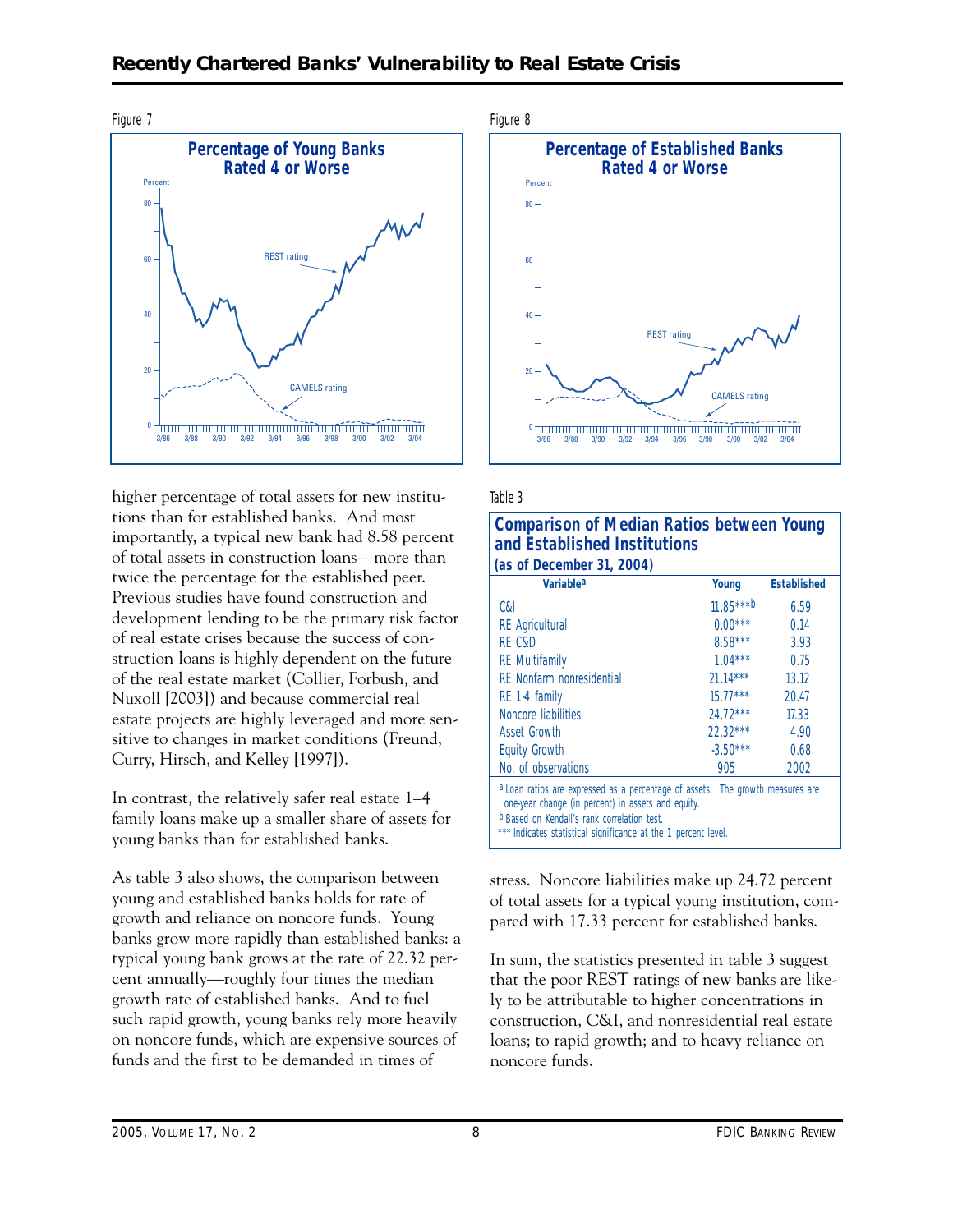### **Possible Explanations for Young Institutions' More Risky Lending**

How does one explain young institutions' heavier engagement in riskier real estate lending activities? One might attribute it to the geographic location of these institutions. Young banks tend to start up in areas of rapid economic and population growth (Moore and Skelton [1998]) and therefore young banks may simply be meeting the local market's growing demand for real estate loans. Alternatively, perhaps young banks simply engage in more aggressive risk management.

 likely. For if young institutions' poor REST rat-To evaluate these two possible explanations, we first determined whether young banks in fact are concentrated in rapidly growing states; we then compared the average REST rating of each state with the percentage of new banks in the state. On the one hand, if states with large percentages of new banks have high average REST ratings, that finding will support the first explanation. For if the geographic location of young institutions is important in explaining the institutions' poor REST ratings, other established institutions in the same states will also have poor ratings, and the REST rating of a typical bank in these states will be high. On the other hand, if states with large percentages of new banks do not show high average REST ratings, the second explanation more aggressive risk management—is the more ings are unrelated to their geographic locations, typical banks in the same states will not necessarily have a poor REST rating. And if aggressive risk management is the answer, what factors might explain it?

## *Geographic Location*

Table 4 reports, by state, the number of young institutions, the total number of institutions, the ratio of young institutions to total institutions, and the median REST rating for the state, based on December 2004 data. In the aggregate, young banks make up 13.3 percent (1,197 out of 8,975) of all banks. But rather than being evenly distributed, young banks are concentrated in a few

| r |  |  |
|---|--|--|
|---|--|--|

| <b>Median REST Ratings by State</b><br>(as of December 31, 2004) |                   |                 |                        |                                  |  |
|------------------------------------------------------------------|-------------------|-----------------|------------------------|----------------------------------|--|
| <b>State</b>                                                     | Young<br>(Number) | All<br>(Number) | Young/All<br>(Percent) | Med. REST<br><b>Rating (All)</b> |  |
| AZ                                                               | 32                | 50              | 64.00                  | 4.98                             |  |
| <b>NV</b>                                                        | 21                | 38              | 55.26                  | 4.88                             |  |
| UT                                                               | 31                | 67              | 46.27                  | 4.43                             |  |
| FL                                                               | 121               | 298             | 40.60                  | 4.25                             |  |
| 0 <sub>R</sub>                                                   | 15                | 40              | 37.50                  | 4.49                             |  |
| <b>NC</b>                                                        | 38                | 110             | 34.55                  | 4.50                             |  |
| <b>DC</b>                                                        | $\overline{2}$    | 6               | 33.33                  | 2.50                             |  |
| ID                                                               | 6                 | 18              | 33.33                  | 4.41                             |  |
| R <sub>l</sub>                                                   | 5                 | 15              | 33.33                  | 2.65                             |  |
| DE<br>СA                                                         | 11<br>93          | 35<br>302       | 31.43<br>30.79         | 3.71<br>4.51                     |  |
| GA                                                               | 100               | 351             | 28.49                  | 4.36                             |  |
| <b>NJ</b>                                                        | 40                | 141             | 28.37                  | 2.91                             |  |
| <b>WA</b>                                                        | 28                | 99              | 28.28                  | 4.58                             |  |
| VA                                                               | 38                | 140             | 27.14                  | 3.79                             |  |
| SC                                                               | 23                | 97              | 23.71                  | 3.80                             |  |
| <b>TN</b>                                                        | 46                | 212             | 21.70                  | 3.75                             |  |
| CT                                                               | 12                | 58              | 20.69                  | 2.90                             |  |
| MI                                                               | 33                | 174             | 18.97                  | 3.53                             |  |
| <b>NM</b>                                                        | $\mathbb{1}$      | 58              | 18.97                  | 3.24                             |  |
| CO                                                               | 27                | 177             | 15.25                  | 3.78                             |  |
| KY                                                               | 32                | 238             | 13.45                  | 2.64                             |  |
| <b>NY</b>                                                        | 26                | 203             | 12.81                  | 2.62                             |  |
| <b>MS</b>                                                        | 13                | 102             | 12.75                  | 2.88                             |  |
| <b>MD</b>                                                        | 14                | 116             | 12.07                  | 3.42                             |  |
| PA                                                               | 31                | 266             | 11.65                  | 2.40                             |  |
| AL                                                               | 19                | 164             | 11.59                  | 2.91                             |  |
| WV                                                               | 8                 | 74              | 10.81                  | 2.38                             |  |
| LA                                                               | 15                | 168             | 8.93                   | 2.85                             |  |
| M <sub>0</sub>                                                   | 33                | 375             | 8.80                   | 2.71                             |  |
| IN                                                               | 17                | 198             | 8.59                   | 2.65                             |  |
| TΧ                                                               | 58                | 689             | 8.42                   | 2.64                             |  |
| <b>MN</b>                                                        | 40                | 482             | 8.30                   | 2.58                             |  |
| <b>AR</b>                                                        | 13                | 168             | 7.74                   | 2.97                             |  |
| IL                                                               | 58                | 756             | 7.67                   | 2.44                             |  |
| IA                                                               | 30                | 416             | 7.21                   | 2.12                             |  |
| OH                                                               | 21                | 296             | 7.09                   | 2.51                             |  |
| WY<br>WI                                                         | 3<br>20           | 44<br>309       | 6.82                   | 2.72<br>3.10                     |  |
| МT                                                               | 5                 | 80              | 6.47<br>6.25           | 2.83                             |  |
| KS                                                               | 16                | 372             | 4.30                   | 2.15                             |  |
| <b>ND</b>                                                        | $\overline{4}$    | 104             | 3.85                   | 1.96                             |  |
| 0K                                                               | 10                | 274             | 3.65                   | 2.39                             |  |
| <b>NH</b>                                                        | 1                 | 30              | 3.33                   | 2.71                             |  |
| <b>NE</b>                                                        | $\overline{1}$    | 265             | 2.64                   | 1.99                             |  |
| <b>ME</b>                                                        | $\mathbf{1}$      | 39              | 2.56                   | 3.10                             |  |
| <b>SD</b>                                                        | $\overline{2}$    | 93              | 2.15                   | 2.12                             |  |
| MA                                                               | 3                 | 200             | 1.50                   | 2.85                             |  |
| AK                                                               | $\overline{0}$    | 7               | 0.00                   | 4.25                             |  |
| HI                                                               | $\overline{0}$    | 8               | 0.00                   | 3.44                             |  |
| VT                                                               | $\overline{0}$    | 19              | 0.00                   | 2.54                             |  |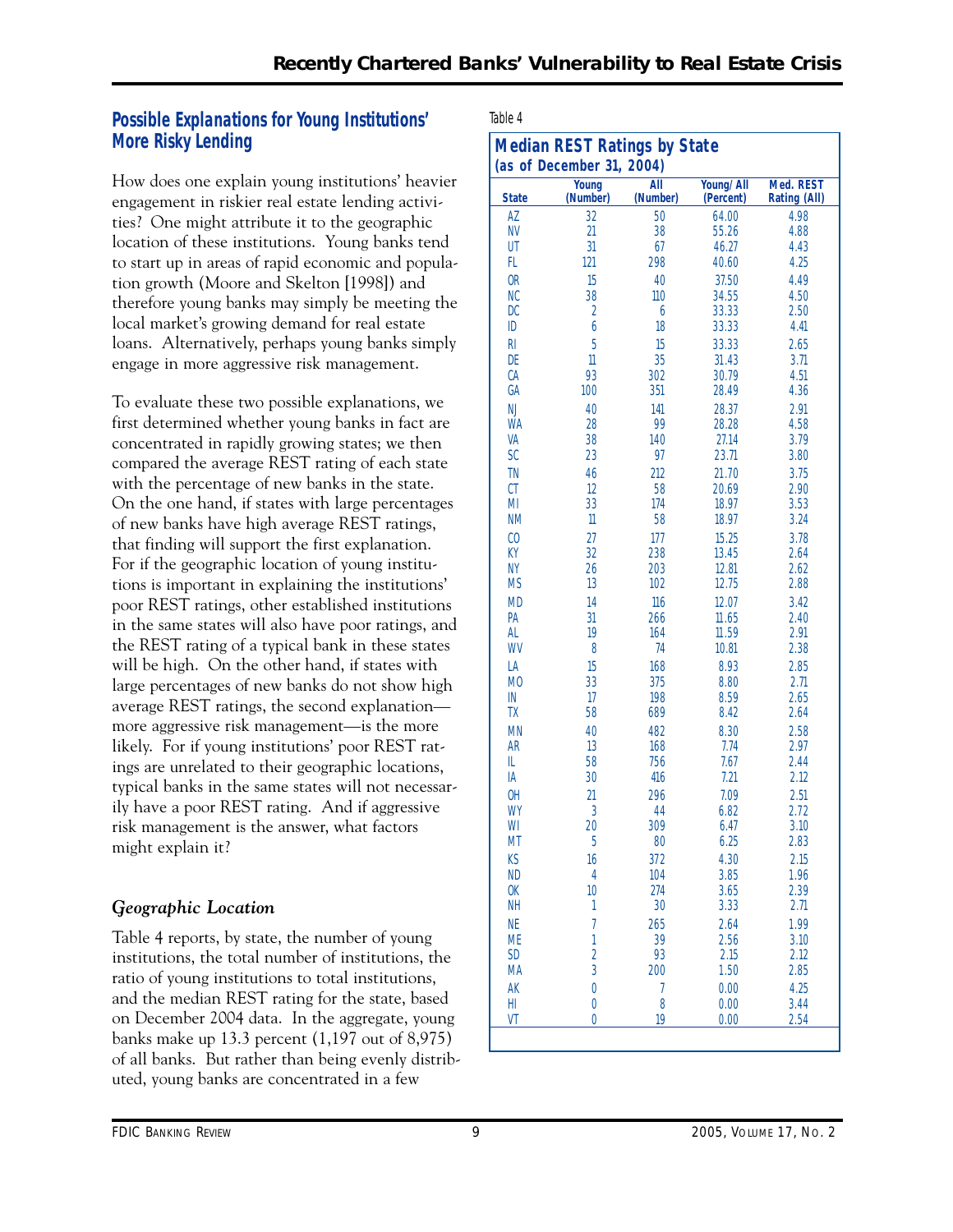states. For instance, in Nevada and Arizona young banks make up more than 50 percent of all banks, but Alaska, Hawaii, and Vermont have no young banks.

Table 4 also shows that states with large percentages of young banks tend to have poor median REST ratings. Arizona, where young banks constitute 64 percent of all banks, has the worst median REST rating—4.98. Seven of the ten states with the largest percentages of young banks have ratings worse than 4.

A formal statistical test—again, Kendall's rank correlation—confirms the positive correlation noted above between the ratio of new to all banks in a state and the median REST rating for the state. There is strong evidence that states with larger percentages of young banks tend to have worse median REST ratings. The rank correlation between these two variables is 0.47 and is highly significant.

This result is consistent with the first explanation for young banks' relatively heavier engagement in real estate lending—that the geographic location of these banks is an important contributor to their poor REST ratings. As earlier studies have showed, young banks are concentrated in urban and rapidly growing markets (Moore and Skelton [1998], DeYoung [2000]), and it is plausible that in such markets there are growing amounts of deposits and increasing demands for loans, including commercial and real estate loans. By supplying the loan demands of the local market, both young and established banks lend more heavily to the real estate sector. Consequently, banks in rapidly growing states have poor REST ratings.

#### *Risk Management: Young Banks vs. Established Banks*

Although geographic location—a heavy concentration in rapidly growing markets—can be considered an explanation for young banks' poor REST ratings, it may not necessarily offer a full

explanation. To explore whether young and established institutions engage in similar lending activities in high-growth states, we compared the loan portfolio composition of young banks in three high-growth states with that of established banks in the same states. As noted above, young banks are predominantly small and urban, so the established institutions with which we compared them are small and located in metropolitan statistical areas.

Three states with relatively large percentages of young banks are Florida, Georgia, and New Jersey. In Florida, the percentage is 40.6; in Georgia, 28.5; and in New Jersey, 28.4. Moreover, in these states the number of institutions, too, is relatively large, so statistical tests can be performed. Florida and Georgia have median REST ratings worse than 4, but a typical bank in New Jersey has a REST rating of 2.9.

To test whether, in these three states, young banks' loan ratios are ranked worse than the ratios of established banks, we used Kendall's rank correlation statistic. (Rank correlation is estimated for each bank's loan ratio and a dummy variable, valued 1 if a young bank and 0 if an established bank.) The results of the rank correlation test are reported in table 5.

In our three states, young banks generally use riskier lending strategies. They tend to devote greater shares of their assets to loans, and they concentrate in riskier loans, such as C&I and construction loans. Moreover, they grow more rapidly than established banks.

In New Jersey, young banks had a statistically significantly higher concentration of riskier loans (C&I loans, C&D loans, and nonresidential real estate loans). And asset- and loan-growth rates were significantly higher for young banks. In contrast, young banks had lower concentrations of safer loans (for example, loans to municipalities and 1-4 family real estate loans), which help shield banks from downturns (Collier, Forbush, and Nuxoll [2003]).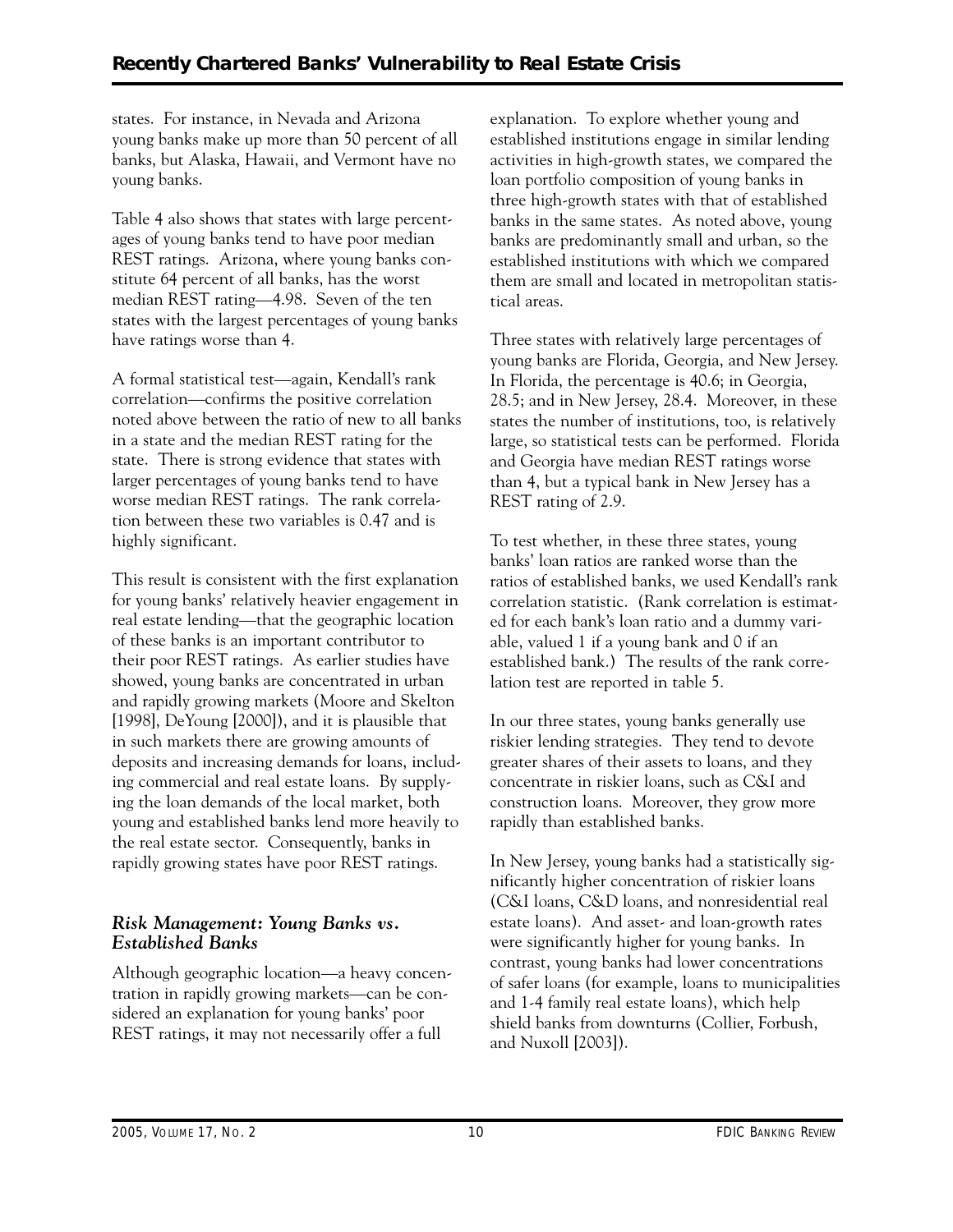|                                                                                                                                                                                                                                                   | Florida    |                    |            | Georgia            |                   | New Jersey         |  |
|---------------------------------------------------------------------------------------------------------------------------------------------------------------------------------------------------------------------------------------------------|------------|--------------------|------------|--------------------|-------------------|--------------------|--|
| Loan Type <sup>a</sup>                                                                                                                                                                                                                            | Young      | <b>Established</b> | Young      | <b>Established</b> | Young             | <b>Established</b> |  |
| Agriculture                                                                                                                                                                                                                                       | 0.00       | 0.00               | 0.00       | 0.00               | 0.00              | 0.00               |  |
| C&I                                                                                                                                                                                                                                               | 9.66       | 7.37               | $10.86***$ | 7.19               | $8.77***$         | 1.05               |  |
| Other Consumer                                                                                                                                                                                                                                    | 1.39       | 1.48               | $2.16***$  | 3.41               | 0.39              | 0.47               |  |
| <b>Credit Card</b>                                                                                                                                                                                                                                | 0.00       | 0.00               | 0.00       | 0.00               | 0.00 <sub>1</sub> | 0.00               |  |
| Depository                                                                                                                                                                                                                                        | $0.00***$  | 0.00               | 0.00       | 0.00               | 0.00              | 0.00               |  |
| Municipality                                                                                                                                                                                                                                      | $0.00**$   | 0.00               | $0.00*$    | 0.00               | $0.00*$           | 0.00               |  |
| Agriculture-Real Estate                                                                                                                                                                                                                           | 0.00       | 0.00               | 0.02       | 0.22               | 0.00              | 0.00               |  |
| Construction                                                                                                                                                                                                                                      | $10.43*$   | 6.46               | 20.97      | 17.31              | $5.18***$         | 0.77               |  |
| <b>Multifamily</b>                                                                                                                                                                                                                                | 1.42       | 1.53               | $0.41*$    | 0.35               | $1.23***$         | 0.58               |  |
| Non-residential Real Estate                                                                                                                                                                                                                       | 24.11      | 24.35              | 22.97      | 19.28              | $25.70***$        | 8.19               |  |
| 1-4 Family                                                                                                                                                                                                                                        | 15.32      | 14.02              | 13.08      | 15.58              | $15.99***$        | 37.50              |  |
| Leases                                                                                                                                                                                                                                            | 0.00       | 0.00               | 0.00       | 0.00               | 0.00              | 0.00               |  |
| Assets (\$000s)                                                                                                                                                                                                                                   | 143,405    | 175,778            | 141,793    | 128,030            | 132,710           | 182,949            |  |
| Asset Growth                                                                                                                                                                                                                                      | $56.77***$ | 23.25              | $46.01***$ | 15.24              | 45.65***          | 12.31              |  |
| Loans to assets                                                                                                                                                                                                                                   | 75.68      | 73.10              | $79.11***$ | 73.45              | $68.03***$        | 56.51              |  |
| Noncore Funds                                                                                                                                                                                                                                     | $22.41***$ | 18.86              | $26.90***$ | 21.00              | 16.71             | 17.00              |  |
| <b>REST Score</b>                                                                                                                                                                                                                                 | $4.76***$  | 3.95               | $5.00**$   | 4.98               | $3.95***$         | 1.92               |  |
| No. of Observations                                                                                                                                                                                                                               | 90         | 79                 | 67         | 40                 | 34                | 35                 |  |
| a Loan and liability ratios are expressed as a percentage of assets. The asset growth is one-year change (in percent) in assets.<br>b Based on Kendall's rank correlation test.<br>*** Indicates statistical significance at the 1 percent level. |            |                    |            |                    |                   |                    |  |

# **Comparison of Median Ratios between Young and Established Institutions**

In Florida the picture was similar. Young banks had a greater percentage of their assets in a riskier loan type (C&D loans). They grew more rapidly (higher asset growth) and relied more on noncore liabilities. And they had fewer loans to depository institutions and municipalities.

Table 5

In Georgia, young banks concentrated more heavily than established banks in C&I and multi-family loans and grew more rapidly, but their ratio of construction loans did not differ significantly from the ratio for established banks. Nevertheless, young banks in Georgia had a higher percentage of assets devoted to construction loans than did the young banks of New Jersey and Florida. In Georgia young banks devoted more than 20 percent of their assets to construction loans, whereas the comparable percentages in Florida and New Jersey were 10.43 percent and 5.18 percent, respectively.

#### *Explanations for Aggressive Risk Management*

These findings suggest that geographic location alone does not fully explain young banks' concentration in riskier loans and greater vulnerability to real estate crises. Even within rapidly growing states, young banks pursue more aggressive lending strategies than established banks. We now explore other factors that may explain young banks' pursuit of riskier activities.

One such factor may be young banks' desire for rapid growth. Arshadi and Lawrence observe that growth in the first few years is vitally important for new banks' survival and sound performance (Arshadi and Lawrence [1987]). With low business volume, new banks are likely to spend proportionately more on salaries and overhead expenses,7 and to become profitable, they need to

<sup>7</sup> For instance, Brislin and Santomero (1991) note that overhead expenses account for 92 percent of total expenses in the first quarter of operation at a typical de novo bank in the third Federal Reserve district (Pennsylvania, New Jersey, and Delaware).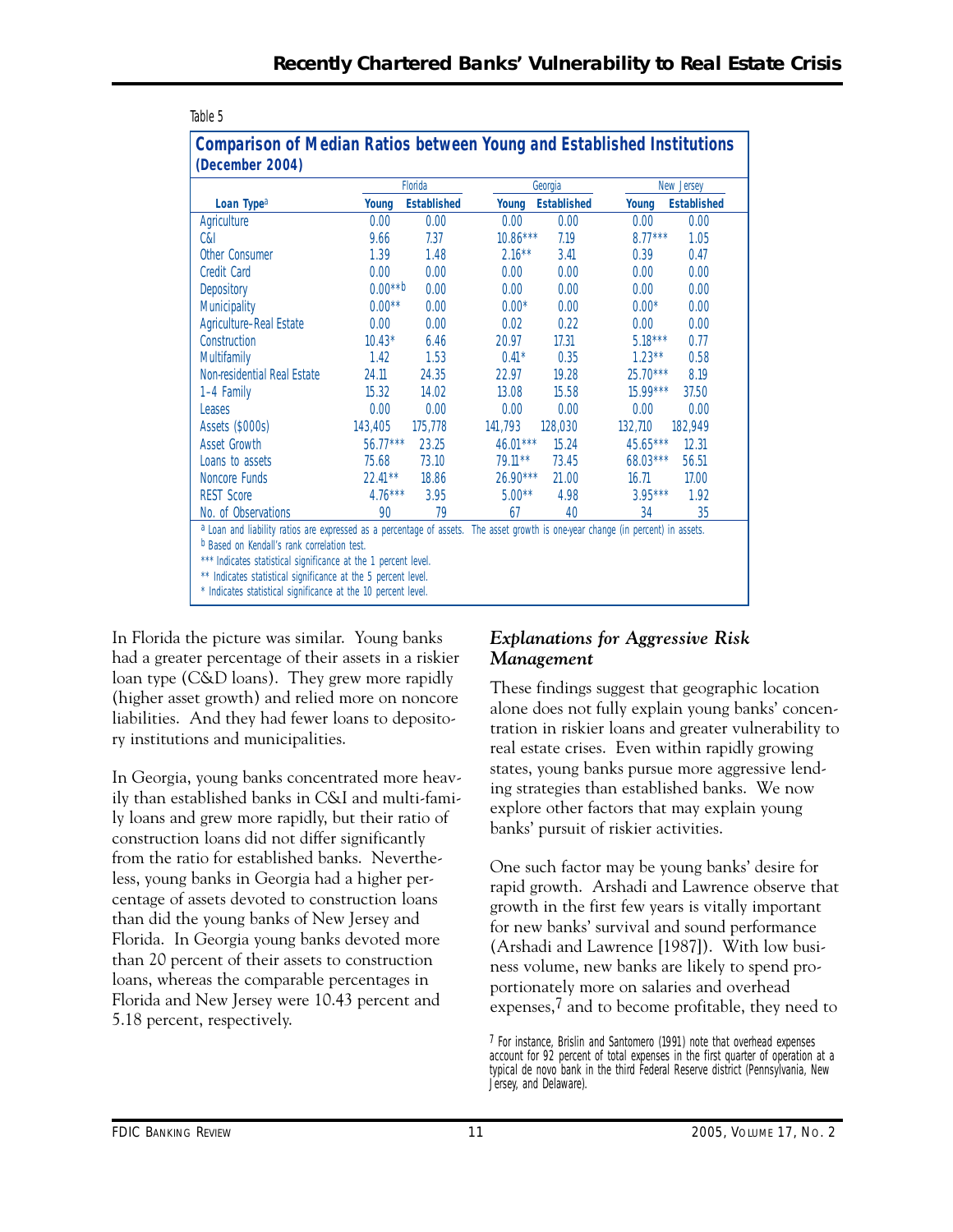grow and use their facilities and staff more efficiently. This need may drive young banks to grow rapidly using noncore liabilities and relaxed underwriting standards.

Another reason that young banks may be attracted to the riskier assets is that these assets tend to generate immediate income. For instance, commercial real estate loans have large up-front fees. A third possible reason is that specialized business strategies require expertise in fewer areas and may help young institutions find their market niche (Brislin and Santomero [1991]).

Fourth, young banks' concentration in risky activities may result from the growth constraints they encounter. Unlike their established counterparts, young banks lack established customer relationships and market recognition. As a result, their growth is constrained by limitations on deposits and on good investment opportunities. Young banks may be left to lend to the pool of borrowers with poor credit and to finance highly risky ventures. Economists refer to this phenomenon as adverse selection.

Whatever the rationale for the aggressive lending strategies undertaken by young banks, they are particularly vulnerable to downturns in the real estate market, as the experience of the new Texas banks in the 1980s demonstrates.<sup>8</sup> New Texas banks in the early 1980s were heavily concentrated in growing markets; according to Gunther, new banks made up 54 percent of the banks in the five largest and most rapidly growing markets in Texas (Austin, Dallas, Fort Worth–Arlington, Houston, and San Antonio). Gunther's analysis suggests that new banks pursued riskier strategies, such as concentrating on riskier loans and relying more heavily on wholesale funds.

After oil prices plummeted in 1986, Texas entered a recession and experienced a real estate crisis. Although many banks suffered, it was evident that the recession had an especially great effect on de novo banks. In the subsequent four years 39 percent of de novo banks failed, but only 21 percent of established banks. Finding that new banks with capital levels similar to the levels of

established banks and risk did not fail at significantly higher rates than mature banks, Gunther concludes that new banks' relatively higher risk postures led to the high incidence of failure.

The experience of the new Texas banks offers a scenario of what could happen to the current vintage of young banks if the markets now experiencing rapid growth—and where there are many young banks—were to experience busts. Young banks in these states would be likely to experience greater failures and losses. Of course, one must be cautious when extrapolating from a banking experience in the 1980s to a banking experience today, for even if economic conditions were to become comparable to those in the 1980s, the regulatory environment, as noted above, differs greatly from what it was in the 1980s.

### **Summary and Conclusion**

It is well known that new banks are financially fragile and more susceptible to failure than established banks. What is less well known is that new banks have a substantial exposure to the real estate market. The extent of this exposure is reflected in the poor REST ratings of new banks. For example, in December 2004 the median REST rating of young banks was 4.54, whereas the median for established banks was 3.03. This difference is statistically significant.

Part of the explanation for young banks' vulnerability to a real estate crisis is geographic location. Young banks tend to locate in rapidly growing markets, where economic activity is greater and the demand for riskier real estate loans (such as C&D loans and C&I loans) is also greater.

But if geographic location fully explained young banks' vulnerability to a real estate crisis, the established banks in the same market would use strategies roughly similar to those used by the

<sup>&</sup>lt;sup>8</sup> Gunther (1990) tracks the failure rates during the period 1986 to 1989 of banks that had been established between 1980 and 1985. Accordingly, new banks in his study were ten years old and younger.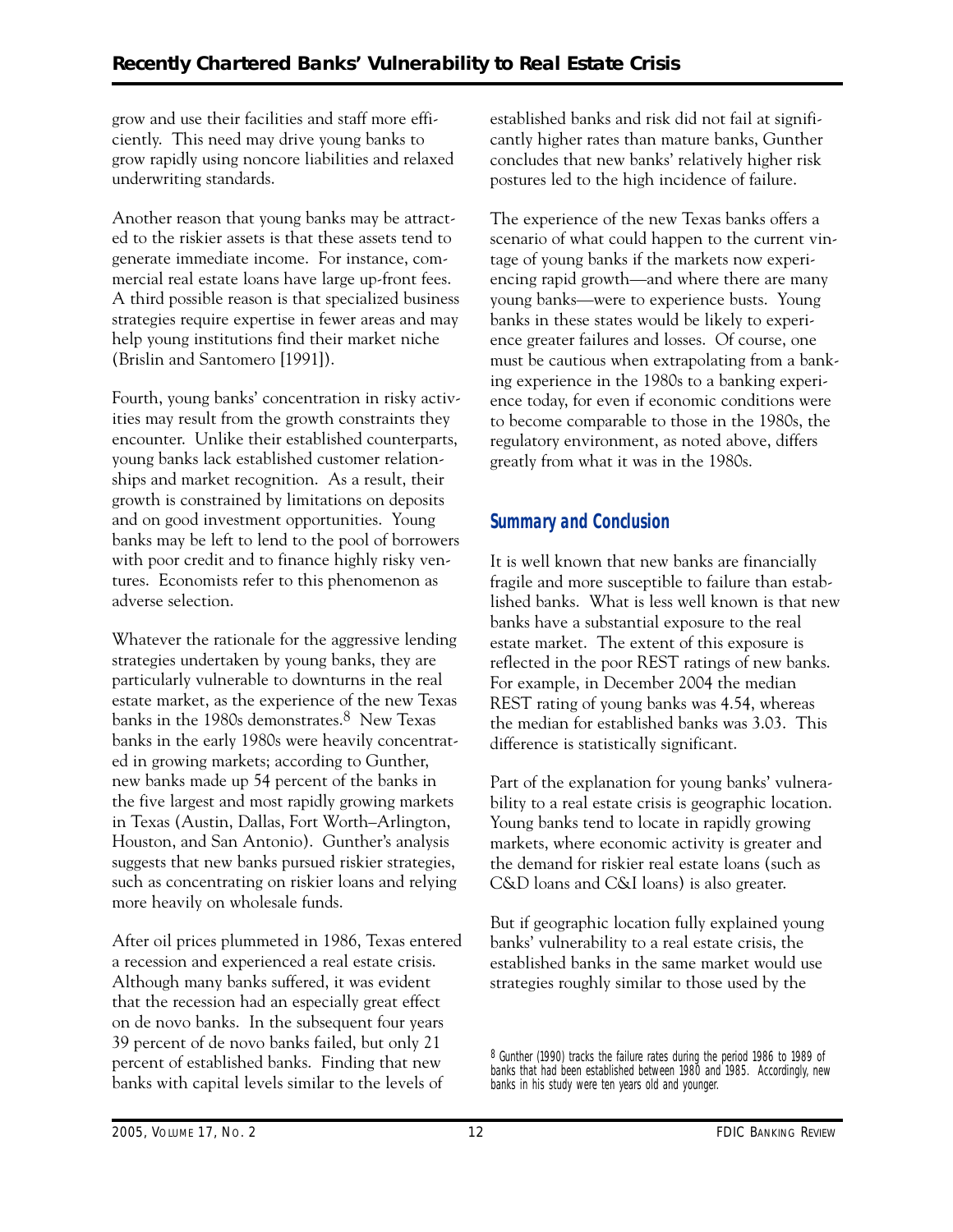not. A closer examination of young banks in young banks. Our research shows that they do three rapidly growing states—Florida, Georgia, and New Jersey—suggests that the young banks in those states use riskier lending strategies than their established counterparts.

The disproportionate use by young banks of the risky strategies may have a number of explanations. Young banks may undertake aggressive business strategies in order to grow rapidly, bolster low earnings, and become profitable. More importantly, their heavy concentration in risky loans may reflect the severe problem of adverse selection that they encounter: lacking a wellestablished customer base, new banks may find that a disproportionately large share of the loan applications they receive are from borrowers with risky ventures who have been turned down by other banks. In other words, the financial vulnerabilities of young banks may in fact be augmented by these institutions' asset composition.

Past experiences hint at the extent to which adverse episodes in the real estate market could affect these fledgling institutions. Thus, regulators are further motivated to closely monitor not only the banks' performance but also their risk management.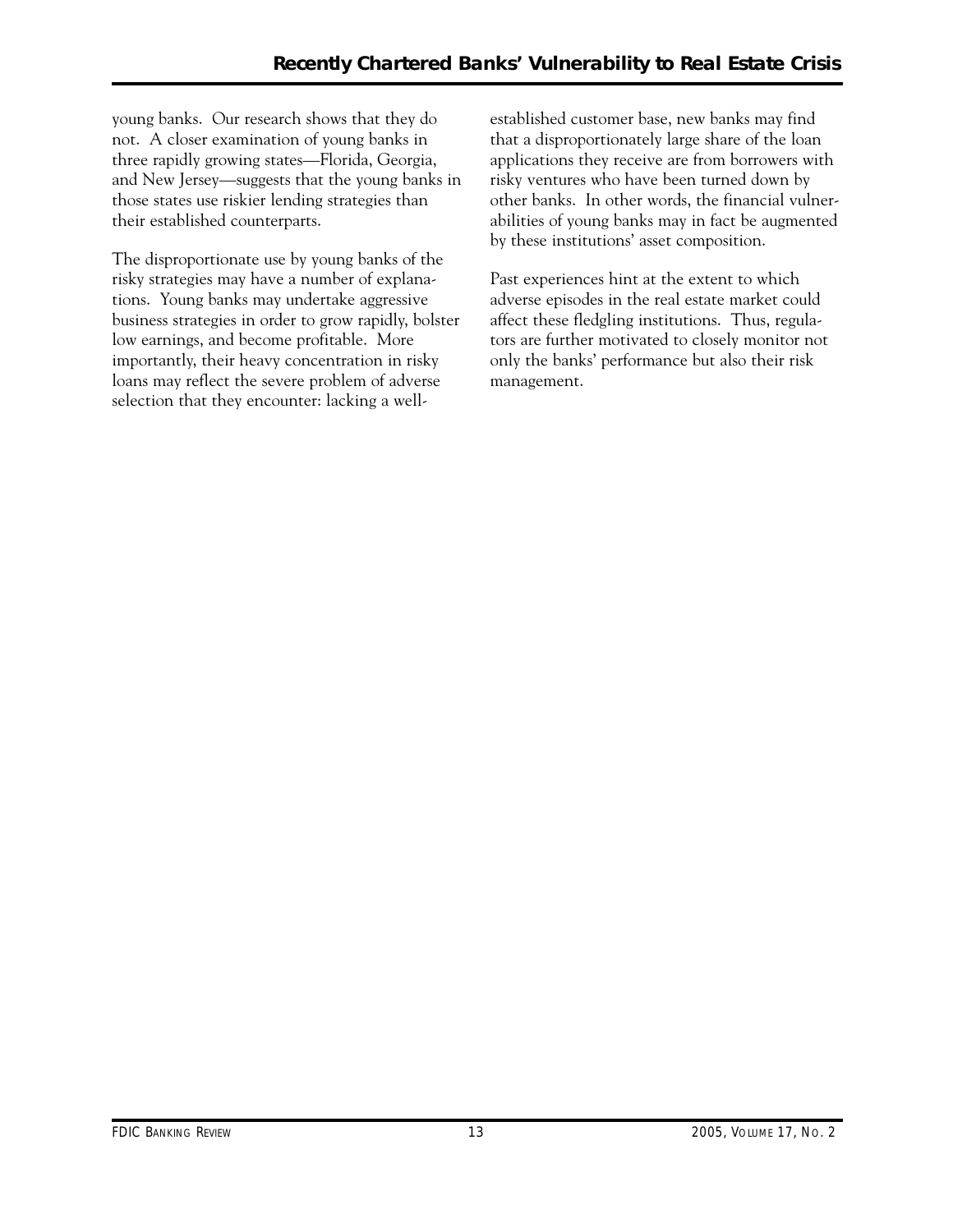#### **REFERENCES**

- Arshadi, Nasser, and Edward C. Lawrence. 1987. An Empirical Investigation of New Bank Performance. *Journal of Banking and Finance* 11, no. 1:33–48.
- Berger, Allen, Seth D. Bonime, Lawrence G. Goldberg, and Lawrence J. White. The Dynamics of Market Entry: The Effects of Mergers and Acquisitions on Entry in the Banking Industry. *Journal of Business* (forthcoming).
- Brislin, Patricia, and Anthony M. Santomero. 1991. De Novo Banking in the Third District. Federal Reserve Bank of Philadelphia *Business Review* (January/February):  $3 - 10$ .
- Collier, Charles, Sean Forbush, and Daniel Nuxoll. 2003. Evaluating the Vulnerability of Banks and Thrifts to a Real Estate Crises. *FDIC Banking Review* 15, no. 4:19–36.
- Samolyk. 2004. Community Banks: Their Recent Past, Current Performance, and Critchfield, Tim, Tyler Davis, Lee Davison, Heather Gratton, George Hanc, and Katherine Future Prospects. *FDIC Banking Review* 16, no. 3:1–56.
- DeYoung, Robert. 1999. Birth, Growth, and Life or Death of Newly Chartered Banks. Federal Reserve Bank of Chicago *Economic Perspectives* 23, no. 3:18–35.
- ———. 2000. For How Long Are Newly Chartered Banks Financially Fragile? FRB Chicago Working Paper 2000-09. Federal Reserve Bank of Chicago.
- ———. 2003. De Novo Bank Exit. *Journal of Money, Credit, and Banking* 35, no. 5:711–28.
- DeYoung, Robert, Lawrence G. Goldberg, and Lawrence J. White. 1999. Youth, Adolescence, and Maturity of Banks: Credit Availability to Small Business in an Era of Banking Consolidation. *Journal of Banking and Finance* 23, no. 2–4:463–92.
- DeYoung, Robert, and Iftekhar Hasan. 1998. The Performance of De Novo Commercial Banks: A Profit Efficiency Approach. *Journal of Banking and Finance* 22, no. 5:565–87.
- Dunham, Constance R. 1989. New Banks in New England. *New England Economic Review*, 30–41.
- Federal Deposit Insurance Corporation (FDIC). 1997. *History of the Eighties—Lessons for the Future*. Vol. 1. FDIC.
- Gunther, Jeffery W. 1990. Financial Strategies and Performance of Newly Established Texas Banks. Federal Reserve Bank of Dallas *Financial Industry Studies* (December): 9–14.
- Hunter, William C., and Aruna Srinivasan. 1990. Determinants of De Novo Bank Performance. Federal Reserve Bank of Atlanta *Economic Review* 75, no. 2:14–25.
- Hunter, William C., James A. Verbrugge, and David A. Whidbee. 1996. Risk Taking and Failure in De Novo Savings and Loans in the 1980s. *Journal of Financial Services Research*, 10:235–71.
- Keeton, William, Jim Harvey, and Paul Willis. 2003. The Role of Community Banks in the U.S. Economy. Federal Reserve Bank of Kansas City *Economic Review* 88, no.  $2:15-43.$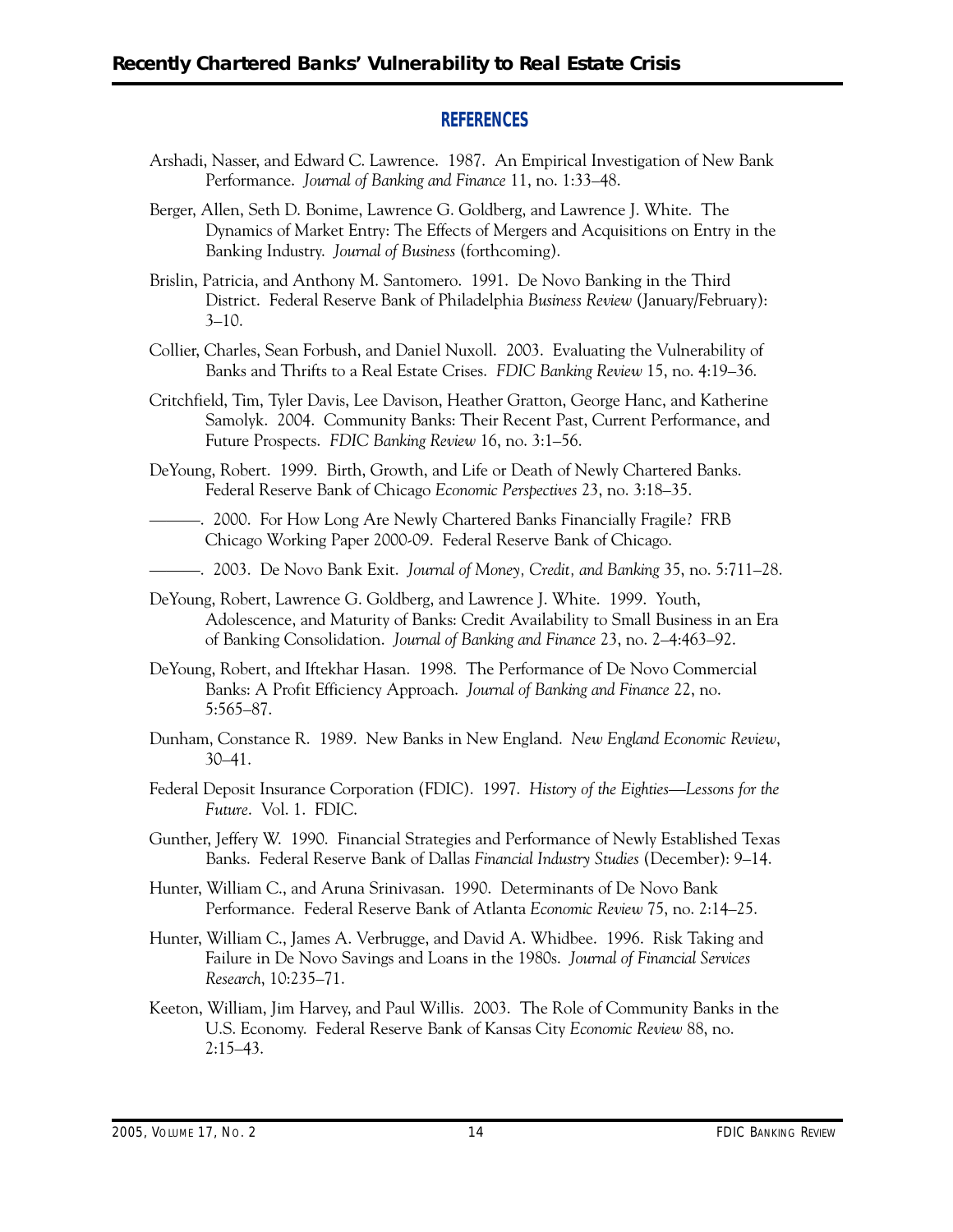- McDill, Kathleen. 2004. Resolution Costs and the Business Cycle. Working Paper 2004 01. FDIC.
- Moore, Robert R., and Edward C. Skelton. 1998. New Banks: Why Enter When Others Exit? Federal Reserve Bank of Dallas *Financial Industry Issues* (Q1), 1-7.
- Nuxoll, Daniel A., John O'Keefe, and Katherine Samolyk. 2003. Do Local Economic Data Improve Off-Site Bank-Monitoring Models? *FDIC Banking Review* 15, no. 2:39–53.
- Seelig, Stephen, and Timothy Critchfield. 2003. Merger Activity as a Determinant of De Novo Entry into Urban Banking Markets. Working Paper 2003-01. FDIC.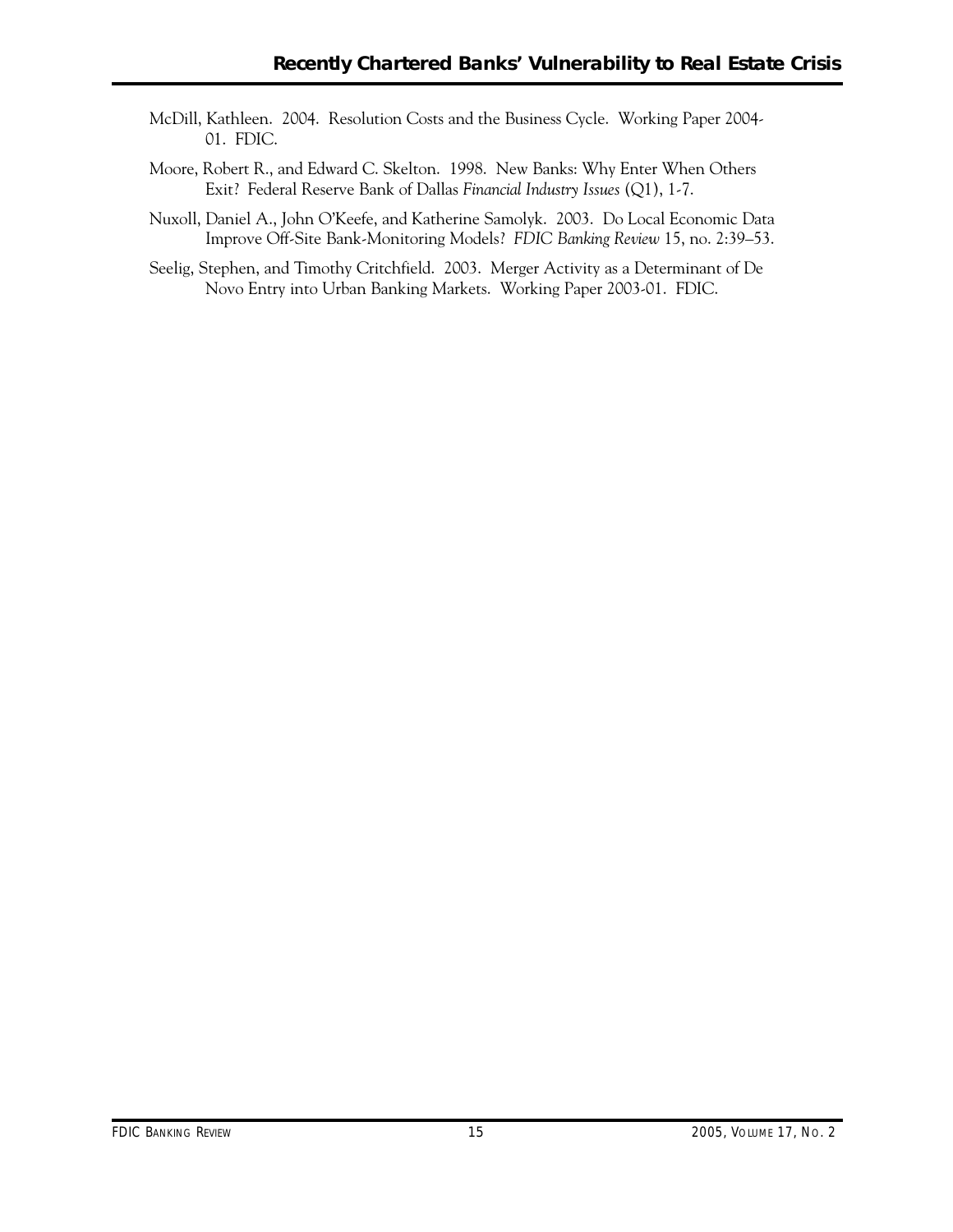# **Politics and Policy: The Creation of the Resolution Trust Corporation**

*by Lee Davison\** 

As the U.S. government sought solutions to the S&L crisis in 1989 and set about revamping the thrift industry's activities, regulation, and supervision and restoring the industry's insurance fund, it faced a multitude of challenges. One of the most significant was to create a mechanism that would resolve all then-insolvent thrifts as well as the large number of thrifts expected to become insolvent in the near future. The mechanism not only had to be created but it also (optimally) had to be able to accomplish its mission—closing, selling, or merging institutions and disposing of vast amounts of assets—as quickly as possible. Furthermore, it had to do so in a way that would minimize taxpayer costs and avoid serious dislocation in markets. Quite obviously some of these goals were at crosspurposes. One circumstance that aided policymakers was the existence of the Federal Deposit Insurance Corporation (FDIC)—that agency could provide expertise, an initial set of policies, and so allow for a relatively swift start to the task. Even with this advantage, the task of creating the necessary mechanism was not going to be easy.

Given the extensive use of tax dollars that would be required, inevitably the mechanism would be a governmental entity. But because of recent history, the creation of such an entity was fraught with problems. In 1988 the handling of troubled and failed thrifts by the Federal Home Loan Bank Board (FHLBB) had been roundly criticized; and the record of the Federal Asset Disposition Association (FADA), which the FHLBB had created in 1985, also failed to inspire confidence. (Both the 1988 deals and the FADA's record are described in the appendix.) Awareness of these past failures whether real or perceived—helped shape the policy decisions relevant to the creation of the Resolution Trust Corporation (RTC) and where governmental responsibility for the its work would lie.

President George H.W. Bush announced his plan for what would become the Financial Institutions Reform, Recovery, and Enforcement Act (FIRREA) on February 9, 1989. This bill promised to become the most significant legislation affecting depository institutions in a decade and the most important legislation affecting the S&L industry since the Great Depression. The adminis

<sup>\*</sup> The author is a historian in the FDIC's Division of Insurance and Research. The author would like to thank Matthew Green and Peggy Kuhn for their very thorough reviews of an earlier draft of this article, and would also like to thank David Cooke, Jack Reidhill and Lynn Shibut for their helpful readings of the present version.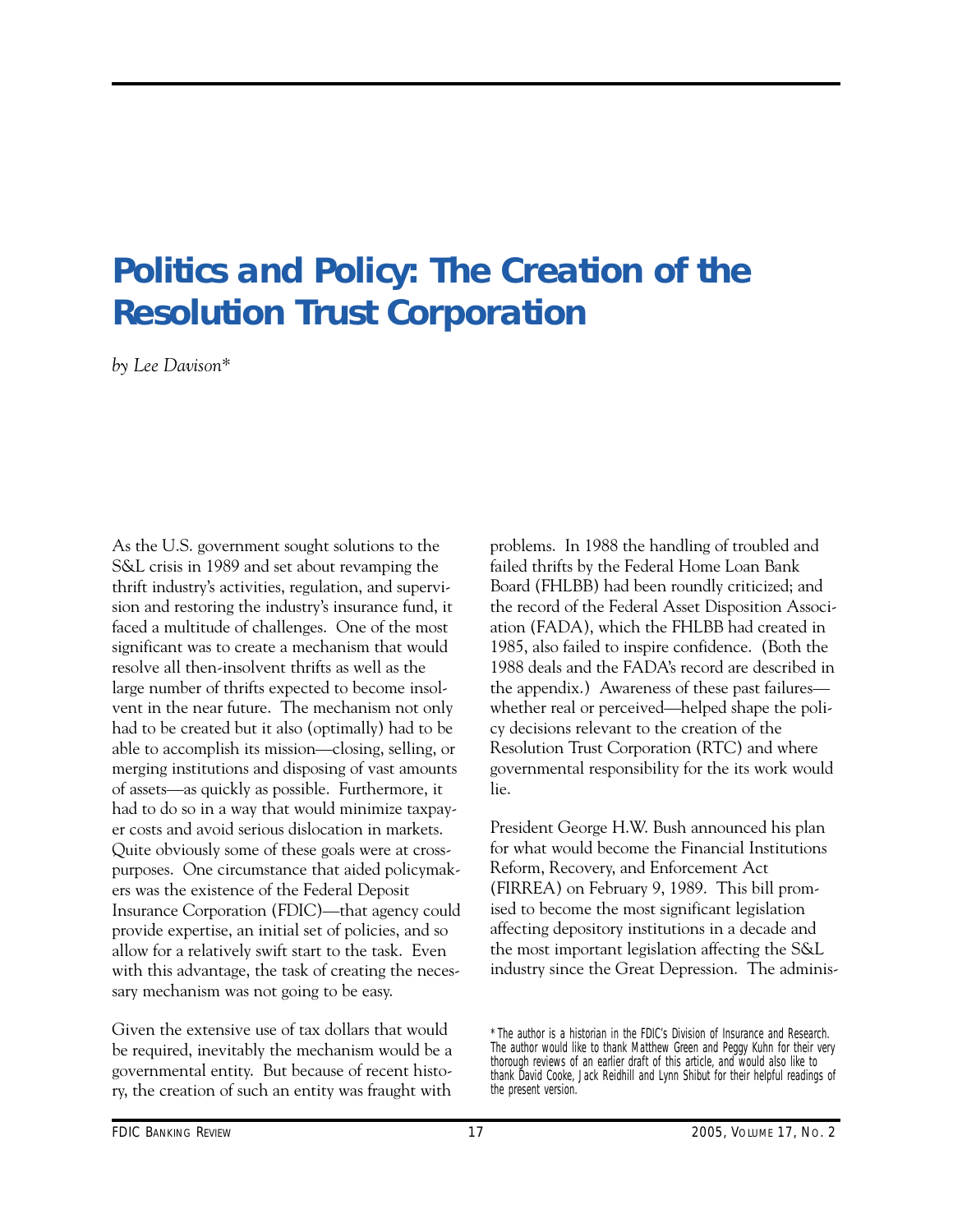tration began with the ambitious objective of achieving passage of the legislation within 45 days, and at least initially, Congress was receptive to the idea of a speedy process. Rep. Frank Annunzio told the president that normally such a "timetable to rewrite major portions of the financial laws of our country would not be adequate, but these are unusual times, and swift action must be taken."1 The breadth of the legislation and the variety of interested parties, however, combined to make this timetable unworkable, and FIRREA was not signed into law until August 9, six months after the president's plan was announced.

FIRREA abolished the Federal Savings and Loan Insurance Corporation (FSLIC), the insurance arm of the FHLBB, and created the Savings Association Insurance Fund (SAIF), a new deposit insurance system for thrifts to be administered by the FDIC. FIRREA also dismantled the FHLBB and, in its stead, created the Office of Thrift Supervision (OTS), an agency within the Treasury Department, both to charter federal thrifts and to serve as the primary federal regulator of all thrifts. The law laid down much stricter minimum capital and accounting requirements for thrifts (including phasing out the inclusion of supervisory goodwill by January 1995),<sup>2</sup> tightened the "qualified-thriftlender" test, and altered the rules on thrift acquisitions by bank holding companies. The law gave financial institution regulators significant new enforcement powers, made substantial changes to existing FDIC authorities and granted new powers to the FDIC, and reformed the Federal Home Loan Bank System. Finally, FIRREA also created the RTC—a government agency charged with tasks never before undertaken in the history of the United States.3

As enacted, FIRREA made the RTC a limited-life (for five years) entity that would manage and resolve all formerly FSLIC-insured institutions placed under conservatorship or receivership from January 1, 1989, through August 9, 1992.4 As of the date of enactment, the RTC was to succeed the FSLIC in its role as conservator or receiver of any institution. General oversight of the RTC was vested in an Oversight Board, which was to direct

the RTC's overall policy, but operational control would rest with the RTC itself. The Board of Directors of the FDIC was to serve as the RTC's Board of Directors (and FIRREA expanded the FDIC's Board from three to five members, adding the head of the OTS and a member to be nominated by the president); and the FDIC would be the RTC's "exclusive manager." The RTC was to have no employees of its own but was to use the employees of other federal departments or agencies, most notably the FDIC. In addition, the RTC was to manage and dissolve the FADA within 180 days and was to review the transactions made by the FSLIC during 1988 to determine if cost savings could be found. The law also dealt with issues such as contracting, audits and reporting, asset disposition, and the mechanism for funding the RTC.

The RTC created by FIRREA's enactment was recognizably the product of the administration's approach, but the new agency also reflected changes made during the legislative process. The RTC emerged both more defined by statutory requirements and more accountable to the public, but also more cumbersome by virtue of an intragovernmental battle for authority and the potentially contradictory goals that Congress grafted onto the structure. All the changes would sig-

 mergers as a way to deal with this intractable problem. To make such 1 Annunzio was the chairman of the House Subcommittee on Financial Institutions Supervision, Regulation and Insurance. George Bush Presidential Library (GBPL) FI002/14513: Annunzio to Bush (March 6, 1989). 2 Earlier in the 1980s, faced with growing numbers of insolvent thrifts but without any means of paying for their closure, the government encouraged transactions viable for acquiring institutions, the government allowed the acquirers (for the purposes of meeting capital requirements) to offset the liabilities they were assuming with a counterbalancing paper asset called supervisory goodwill. Acquirers were allowed as much as 40 years to write off supervisory goodwill. In addition, other variances from generally accepted accounting principles (GAAP) were allowed for all thrifts. FIRREA's provision therefore had serious negative implications for many acquirers' net worth, even their solvency, and led to litigation that eventually reached the Supreme Court; in 1996 the Court ruled (in *United States v. Winstar*) that the government had had no right to repudiate accounting variances that had been included in resolution contracts. As a result of this decision, a number of institutions successfully sued the government for damages. 3 This brief summary of FIRREA is by no means exhaustive. For a detailed examination of the elements of the statute, see Bloch and Williams (1989). 4 Despite the statute's date of January 1, 1989, the FSLIC did resolve a small number of small institutions early in 1989. These S&Ls therefore "belonged" to the FSLIC Resolution Fund, and so did not pass to the RTC. Starting in February 1989, the FDIC took responsibility for S&L conservatorships that would have been run by the FSLIC—these institutions did pass to the RTC.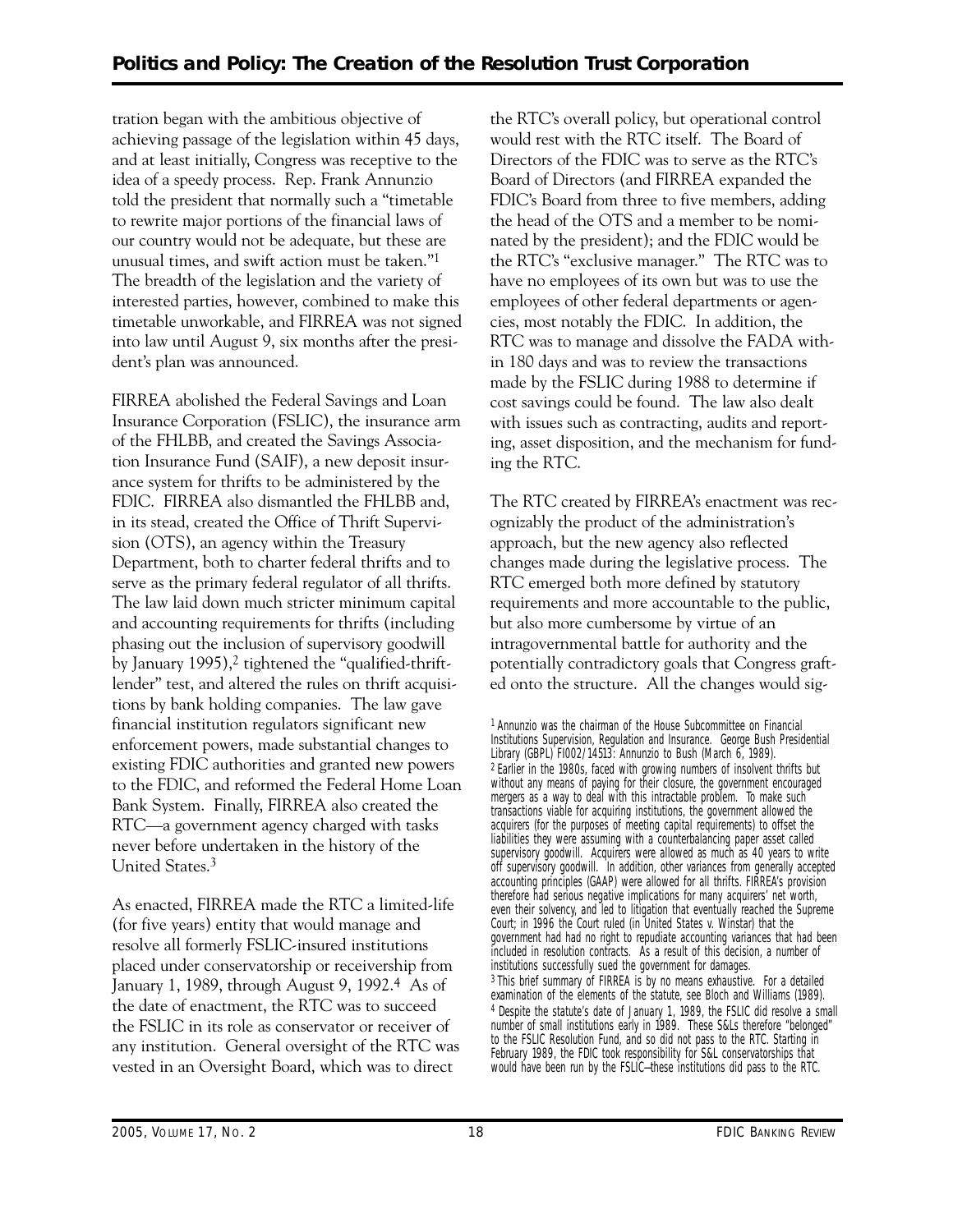nificantly affect the way in which the RTC would carry out its work.

The next section presents an overview of the administration's initial plan and the changes it underwent. The process by which those changes were achieved is spelled out in detail in subsequent sections. The appendix briefly recapitulates the history of the FADA and the 1988 FSLIC deals and the ways in which FIRREA proposed to dispose of both of them.

## **Overview: The Initial Plan and the Ways It Changed**

The creation of the RTC was affected by the magnitude of the changes contemplated in the bill the administration sent to Congress, the need for the bill's speedy enactment,<sup>5</sup> and the lack of detail in the administration's initial pronouncements on the RTC. Because 1) the bill embraced the wholesale modification not only of thrift regulatory structure but also of many aspects of thrift regulation and 2) speed was critical, the RTC was considerably less visible than it might have been. And the lack of detail (among other causes) meant that despite the interest and involvement of people both inside and outside the government, many aspects of the RTC's structure remained undecided until very late in the legislative process, while other aspects were left entirely (not always unintentionally) unaddressed.

Although the RTC was at the heart of the administration's plan for restoring the thrift industry, $6$  as first announced the plan did not spell out the RTC's structure and operating procedures. Rather, it provided only a few basics. It simply established the RTC (which was not to be deemed an agency of the U.S. government) for a limited life of five years to manage and resolve all FSLIC-insured institutions placed either in receivership or conservatorship for the three years following enactment. It would also take over from the FSLIC as conservator or receiver for institutions where the FHLBB had appointed a conservator or receiver after January 1, 1989. In addition, the RTC was to manage the assets of the FADA and wind that organization down within 180 days. The real work of resolution and asset disposition would be contracted out, much of it through a management contract to the FDIC, which was considered the most experienced agency available to perform such tasks. To carry out its mission, the RTC was to receive powers identical to those of the FDIC—basic corporate powers—as well as several special powers. Included among the latter would be the power to enter into contracts with the FDIC or other entities, so long as the FDIC would be the RTC's "primary manager" and that all contracts other than those with the FDIC be subject to competitive bid. The RTC also would be given the power to set credit standards for institutions for which it was responsible, to require mergers or acquisitions, to organize federal mutual savings associations, and to review the 1988 FSLIC cases. Institutions managed by the RTC were to be restricted in certain ways—for example, with respect to asset growth, lending, use of brokered deposits, and interest rates. As for funding, the RTC would be given the power to issue capital certificates to the funding mechanism espoused by the administration (the Resolution Funding Corporation) and would be permitted to borrow \$5 billion from the Treasury.7 The RTC would be overseen by an Oversight Board, which would serve as the RTC's Board of Directors and would consist of the Treasury Secretary, the Chairman of the Board of Governors of the Federal Reserve System, and the Attorney General. The Oversight Board would appoint a CEO to head the new agency.

With respect to size, the administration initially conceived of the RTC as a relatively small entity. Although a Republican administration was forced to swallow the bitter pill of paying for a good part of the rescue with taxpayer dollars, it disdained to

<sup>5</sup> Senate Committee on Banking, Housing, and Urban Affairs (1989b), 29. "The emergency nature of this legislation requires that Congress give the Executive Branch latitude to fashion a system in which the Administration has confidence. If time had permitted, however, the Committee would have expanded its hearings to include discussion of alternative means to accomplish the Administration's goals."

<sup>6</sup> See the testimony by Treasury Secretary Nicholas Brady before the Senate (U.S. Senate Committee on Banking, Housing, and Urban Affairs [1989a], 23). 7 U.S. Senate (1989a), §501.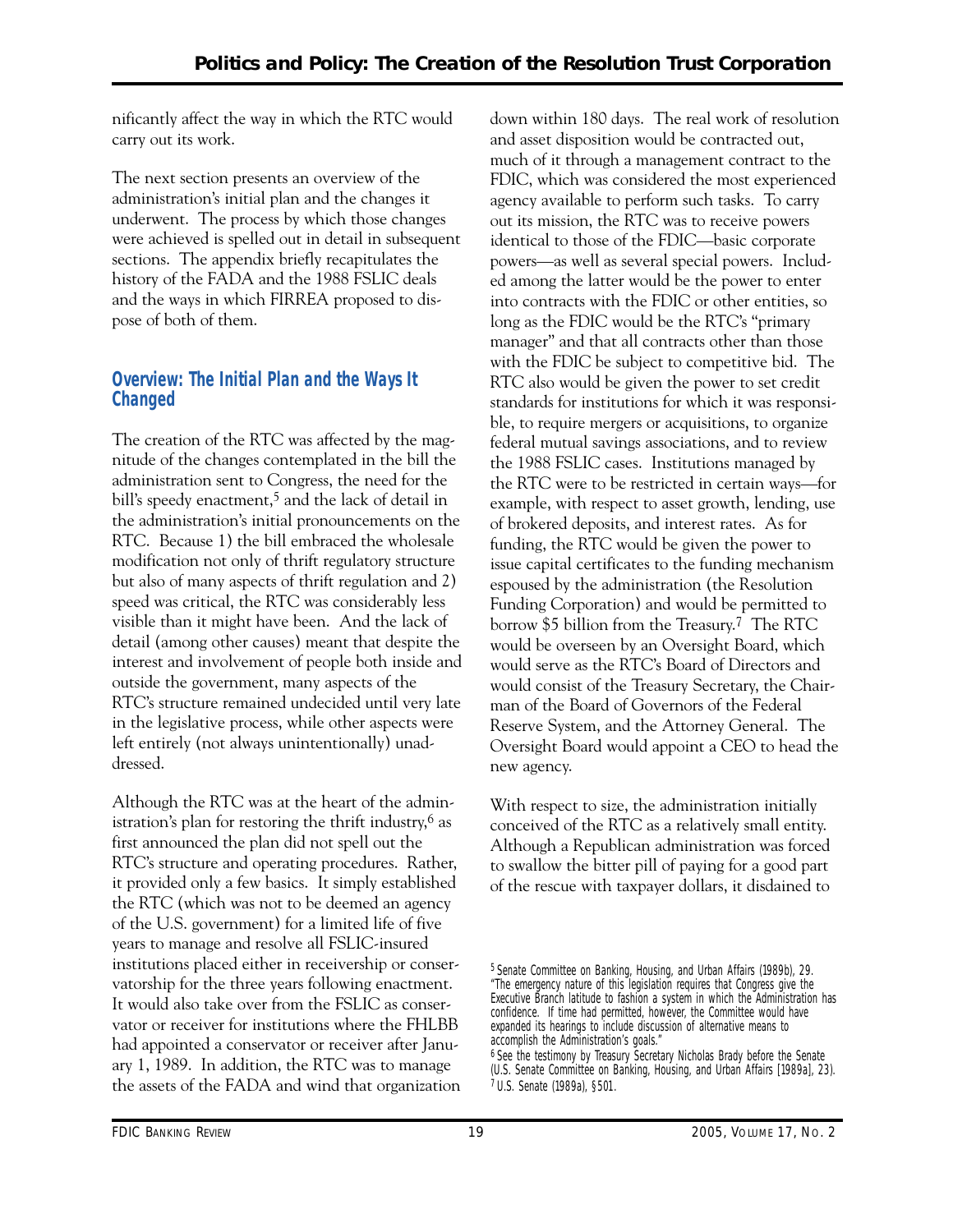establish a large new federal bureaucracy.8 Certainly few in Congress or in the country at large would have applauded the establishment of such a bureaucracy, and if President Bush was going to persuade Republicans to support the plan, creating a large new agency would best be avoided. Treasury Secretary Nicholas Brady stated that the RTC was not envisioned as having a "large staff component." Robert Glauber amplified on this vision during his confirmation hearings for the position of Undersecretary of Treasury for Finance in May, when he stated that the administration intended the RTC to be an "administrator of contracts" and that it was to be "a lean organization . . . that does not exceed 100 employees."9

In retrospect, the part of the administration's plan that called for the RTC to be a small organization was wholly unrealistic. Even if the RTC had been solely a contract administrator, the sheer volume of business in managing and disposing of assets would clearly have required many more people for adequate oversight. As it turned out, however, before FIRREA was passed the administration substantially altered its somewhat abstract notion of RTC management and structure.

Other aspects of the administration's original plan for the RTC's structure and function also underwent change, largely as a result of a debate that was mostly carried on within the government unsurprisingly, given that the establishment of the RTC involved allocating and reallocating governmental responsibilities.10 Varying opinions from the administration, the FDIC, and Congress set the parameters of discussion. This fundamental dynamic did not prevent specific interest groups outside the government from playing a role in the RTC's creation, nor did it mean that the RTC occasioned little comment. Two interest groups that sought to influence the shape of the RTC should be mentioned specifically. One was the real estate industry, which was concerned both with the effects of RTC operations on local real estate markets and with the role of private contractors in the management and disposition of assets. The second group consisted of affordable-housing advocates—groups pressing for an increased availability

of affordable housing for lower-income families. As for other interest groups, congressional perspectives inherently brought the viewpoints of various constituencies to the legislative process. This relationship was reflected especially in the opinions of legislators from areas such as the Southwest, where the S&L crisis and its attendant problems were particularly severe.

One group that played little or no role in the establishment of the RTC was the thrift industry itself. Insolvent thrifts, the group with which the RTC was to deal, could exert little influence on Capitol Hill. And as FIRREA progressed through Congress, it became clear that even on behalf of the industry's surviving members, the once-powerful thrift industry lobby held much less sway with legislators than it had during the previous decade. The U.S. League of Savings Institutions, the industry's trade group, had had tremendous influence in both Congress and with the FHLBB, and its agenda had shaped thrift deregulation in the early 1980s. The League successfully fought the Reagan administration in the mid-1980s as it sought ways to recapitalize the FSLIC, not only because such plans meant that the government would be able to close insolvent S&Ls (which, of course, made up a large and growing part of the League's membership), but also because they normally involved some types of industry contributions. When recapitalization was finally enacted in the 1987 Competitive Equality Banking Act, the League still managed to decrease the amount from \$15 billion to \$10.8 billion. Just two years later, however, the industry's power had waned and what little influence it had left was focused on areas far more important to the industry in the long run than was the RTC—areas such as

<sup>8</sup> Secretary Brady did admit that the FDIC would probably have to increase its staff resources to manage the liquidation of RTC assets. He was uncertain just how many new staff members would be required but thought that added efficiencies would allow the increase to be rapidly scaled back (Senate Committee on Banking, Housing, and Urban Affairs [1989a], 619). 9 House Committee on Banking, Finance and Urban Affairs (1989a), 23. See also U.S. Congress (1989) (April 17), S3995; Senate Committee on Finance (1989), 7–49.

<sup>&</sup>lt;sup>10</sup> Of course, many parties outside government were very interested in the nascent RTC, particularly in the profits that could flow from being involved in the RTC's work or from astutely adapting to its policies.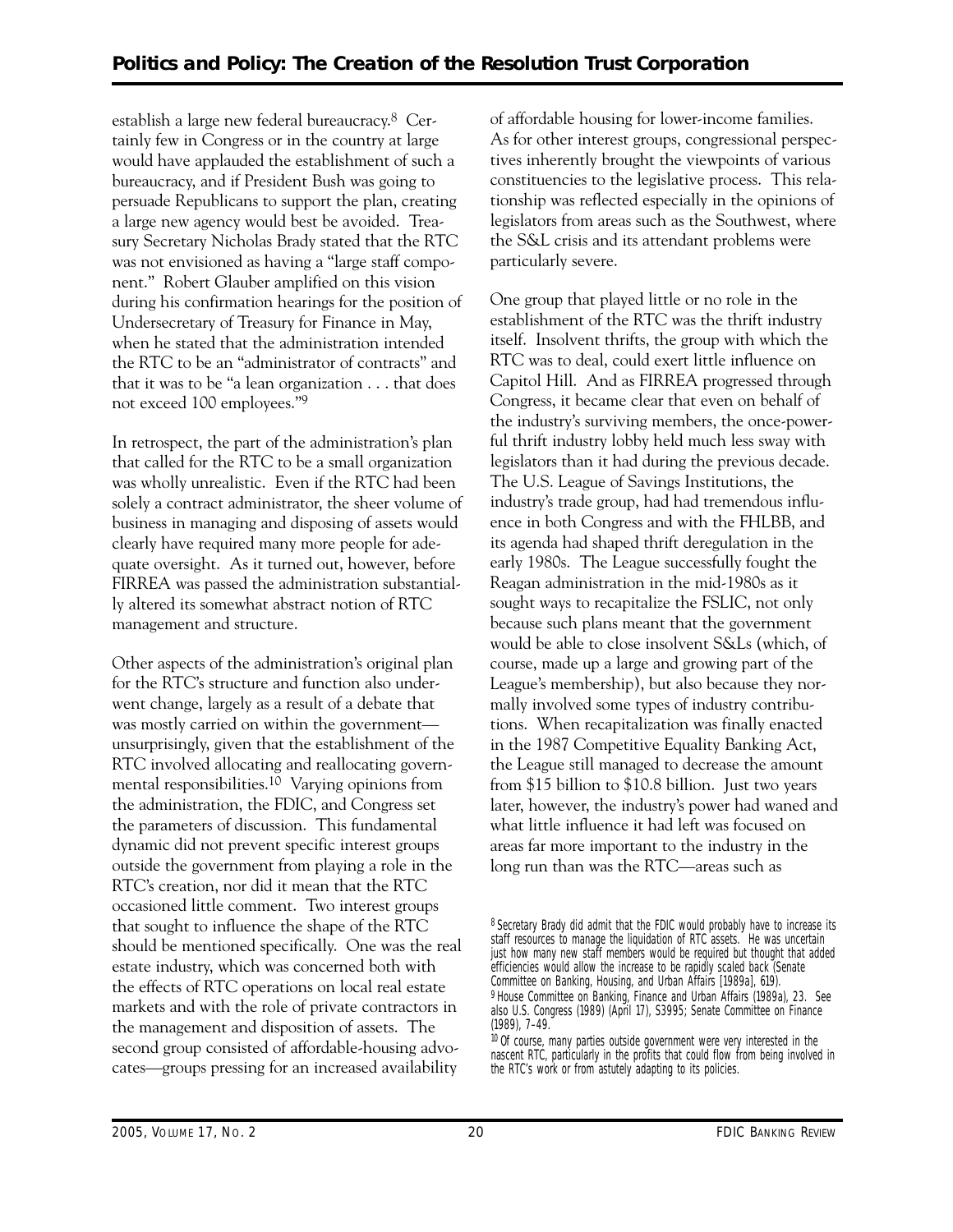FIRREA's new regulatory regime and capital requirements. Certainly the industry was extremely interested in the amount of money it would be required to contribute to the RTC's funding, but here again, it had little effective voice in trying to increase taxpayer contributions while decreasing its own.11 Although the thrift lobby did not completely ignore the RTC, apart from its role in funding the new entity, the industry paid comparatively little attention until the legislative process was well along.

## *Input from the FDIC*

As noted above, the management structure initially envisaged by the administration was that a very small entity would be directed by a small group of senior officials and would contract its activities out primarily to the one existing government agency with experience in this area—the FDIC—but also to private sector firms. Some aspects of this initial plan were undoubtedly unworkable, but in any case the FDIC's leadership was unhappy with the agency's place in the division of responsibility and sought a more active role. Accordingly, a compromise was reached: the FDIC would become the RTC's exclusive manager, but an administrationcontrolled Oversight Board would determine overall strategy. Congress tinkered around the edges of this accommodation between the FDIC and Treasury but, because time was short, left it essentially intact. The compromise meant that the RTC's management structure would be unique—and complicated.

## *Pressure from Congress*

In other areas, it was Congress that made significant changes and additions to the administration's plan—without much resistance from the administration. For one thing, the creation of a new government agency was guaranteed to provoke disagreement. For another, since the RTC was certain to spend vast amounts of taxpayer money and would control and dispose of a truly immense quantity of assets with the potential to affect markets across the nation, the administration's initial

undefined outline for the RTC was not likely to remain unaltered.

Congress viewed the administration's plan as imprecise and moved to refine it. The process was, of course, not one-sided, and the administration responded with clarifications of its own (as in the case of the Oversight Board).12 In general, the administration sought to preserve what it viewed as necessary flexibility in the RTC's mission and operations.

Congressional critics, broadly speaking, focused their modifications on three areas (which were not necessarily mutually exclusive). First, because many observers both inside and outside Congress believed that the RTC had the potential to generate scandal and corruption on a grand scale, Congress looked to increase accountability within the RTC and among its ancillary functions.<sup>13</sup> Second, because the experiences of both the FADA and the 1988 FSLIC deals were fresh in the minds of legislators, Congress tried to influence—in some respects very specifically—the way the RTC would do its job, something the administration tended to see as legislative micromanagement. Finally, Congress wanted to address public and social policy goals that were not necessarily immediately germane to the RTC's task. The administration opposed many of the proposed changes in this area, believing not only that they were a distraction but also that they might impair the RTC's

<sup>11</sup> The same might be said of the industry's ability to influence the administration. For example, the U.S. League of Savings Institutions sought a personal meeting with President Bush about a week before he was to announce his S&L cleanup plan, but since the League had already met with Bush's senior advisor on the matter (Richard Breeden), it was not granted a meeting with the president (GBPL FI002/003274: B. R. Beeksma and Frederick L. Webber to Bush [January 30, 1989], and accompanying White House tracking worksheet).

 $12$  The conference report noted that the RTC provisions in the final bill consisted of "the Administration's proposal as modified by additional comments made by the Administration during the course of the conference" (U.S. House [1989c], 412).

<sup>&</sup>lt;sup>13</sup> For example, see Sen. David Pryor's statement that the RTC's activities would be a "fertile breeding ground" for scandal (U.S. Congress [July 17, 1989], S8058). Pryor introduced a separate "Ethics in Thrift Resolutions Act," which he hoped would be incorporated into FIRREA (S.1329): for purposes of conflict-of-interest and disclosure regulations, all contractors would have been treated as if they were agency employees. Even after the conference agreement, Rep. Toby Roth stated that the RTC contained the "seeds of a major scandal." (U.S. Congress [July 31, 1989], E2750).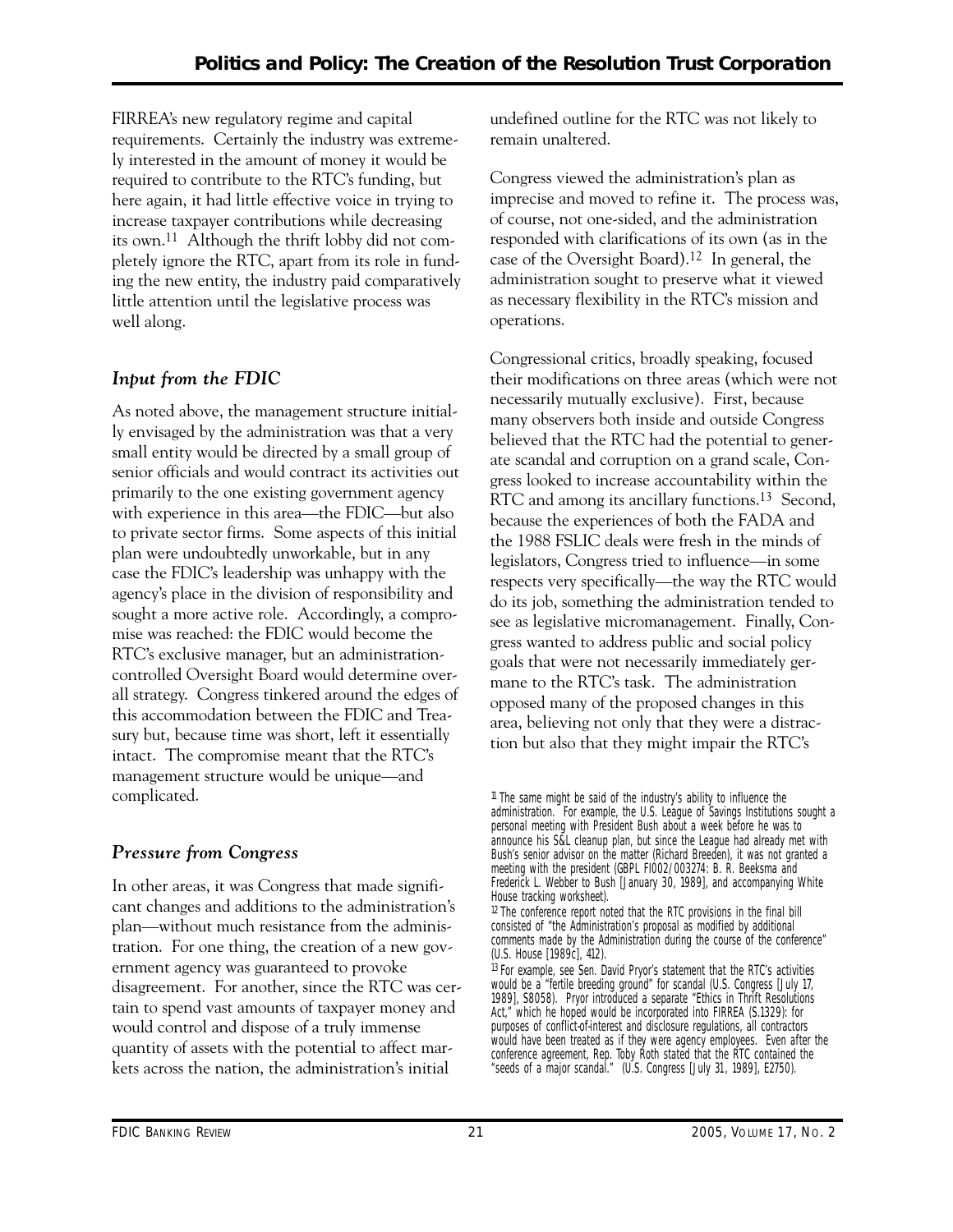ability to accomplish its mission at the lowest cost to the taxpayer, but it did not think any of these issues important enough to take a stand on, and virtually all of Congress's changes in these three areas were enacted with relatively little apparent discussion.

Such was not the case when it came to deciding just how to raise the money the RTC would receive to resolve insolvent thrifts. This question engendered the most partisan and prolonged debate associated with the RTC's creation. The estimates of how much money would be needed ranged widely, but once the administration adopted its \$50 billion estimate, most of the debate was driven by the politics of the budget deficit. The Republican administration wanted a funding structure that would put the expense "off-budget." The Democrats controlled Congress, and many of them wanted to fund the RTC with direct borrowing from the Treasury (a plan that would be less costly), which would move the expense "on-budget." The budget deficit, after decreasing in 1987 from all-time high levels in the two previous years, had risen substantially in 1988, and neither the administration nor Republicans in Congress were eager to fuel further increases in the deficit. Congressional Democrats' arguments about the costs of the "off-budget" plan were accurate, but a rising deficit also proved too useful a political cudgel to leave unused. This battle had the very real potential to disrupt and delay FIRREA's passage, but other than the (very salient) fact that the initial funding would quickly prove inadequate, the debate was mostly a political one and meant relatively little to the genesis of the RTC.

#### **Management Structure: The Oversight Board, the FDIC, and the RTC**

The Bush administration's initial plan for the Oversight Board was clearly designed to ensure the administration's control over the use of substantial amounts of taxpayer dollars. Because the administration would be held accountable for the RTC's use of the money, this approach was understandable. The Oversight Board, to be chaired by the

Secretary of the Treasury and also composed of the Chairman of the Federal Reserve Board and the Attorney General, was to serve as the RTC's Board of Directors and was to "review and have overall responsibility over the work, progress, management and activities" of the RTC. It was also to approve or disapprove of any RTC action, including those dealing with the disposition of individual institutions.14 The need for this kind of control was at least partly a byproduct of the perception that the deals put together by the FSLIC in 1988 had committed taxpayer dollars without authorization.

Congress essentially went along with the basic idea of Oversight Board control of the RTC. However, both the Senate and House suggested changes to the Board's composition, with each house's banking committee placing additional members on the Oversight Board. The Senate Banking Committee decided that two private sector individuals with experience equivalent to that of the CEO of a major corporation should be on the Board: many legislators thought that the named government officials would probably not have enough time to devote to the work of the RTC, and noted that these additions would add essential expertise in real estate and management.15 The whole Senate, spurred by concern about the local nature of real estate assets, added further private sector input by providing that 12 regional advisory boards be established.16 Treasury officials opposed the addi-

<sup>&</sup>lt;sup>14</sup> This power was reflected in early versions of the bills in both the House and Senate. See U.S. Senate (1989c), §501(§21A(d)), and U.S. House (1989a), §501 (§21A(c)(5)).

<sup>15</sup> Senate Committee on Banking, Housing, and Urban Affairs (1989b), 29. Senator Robert Kerrey later introduced an amendment that would have created a seven-member Oversight Board. He wanted to add four private sector members having experience in banking, finance, real estate, and business management; reduce the government members to ex officio status; and have one of the private sector members appointed chairman by the president. He also argued that the government members, having their own substantial responsibilities, would be unable to devote adequate time to overseeing the RTC. His stated goal was to insulate the RTC from both political and financial pressure, and he predicted that Congress would regret its failure to create the position of a strong appointed chairman independent of direct ties to any interest group. His amendment was opposed by the administration as forcing it to relinquish too much authority. Many other senators felt that other safeguards, including regional advisory boards and stringent ethics requirements, would address Kerrey's concerns, and the amendment was defeated, 66–32. (U.S. Congress [April 17 and 18, 1989], S4012; S4074ff.).

<sup>16</sup> U.S. Congress ([April. 18, 1989], S4093).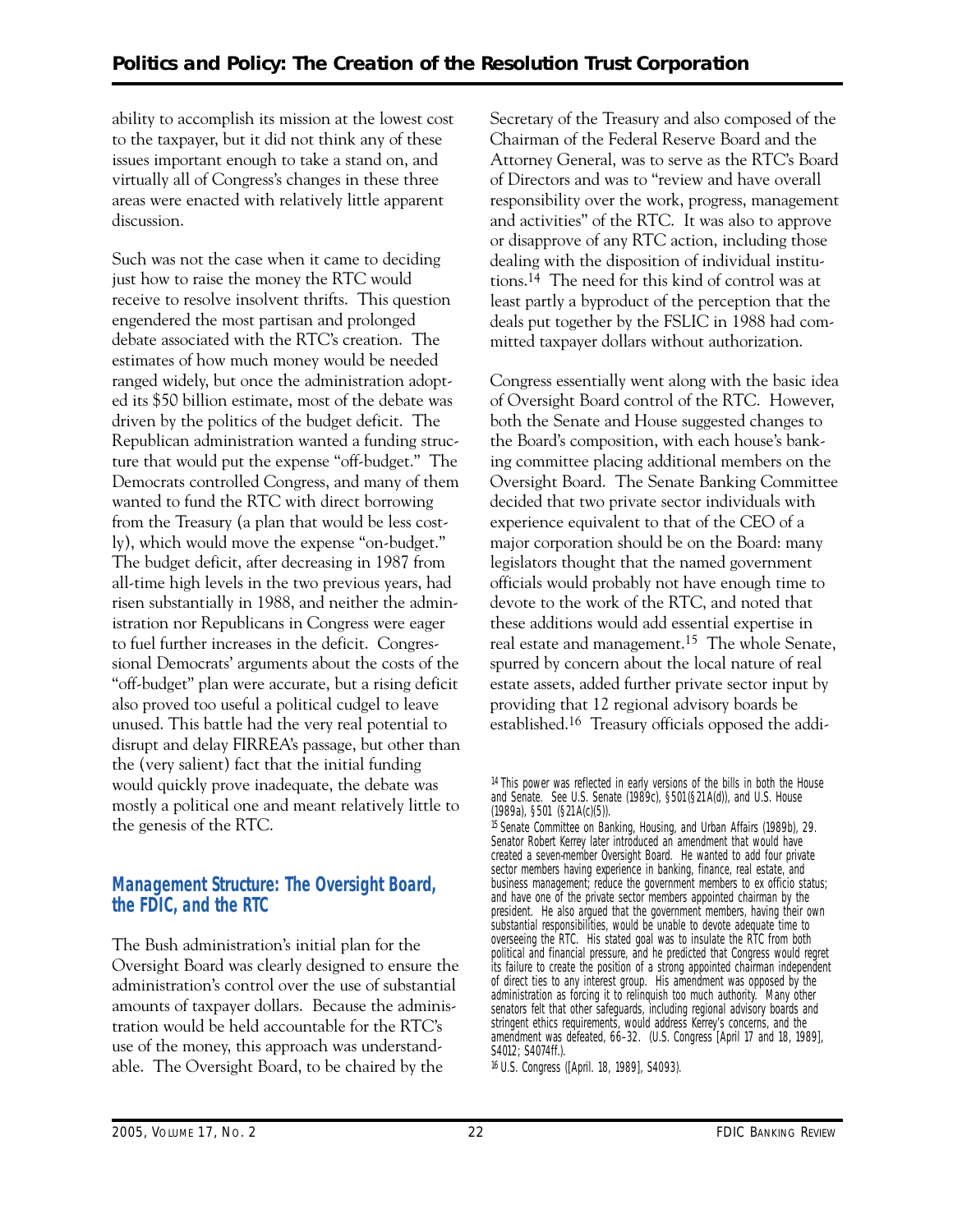tions to the Oversight Board, which they believed was properly made up only of public sector representatives. They argued that the RTC could draw from private sector expertise by establishing advisory groups and contracting with private sector firms.<sup>17</sup>

The House Banking Committee added three members: the Secretary of Housing and Urban Development (HUD), an individual from the private sector, and the Chairman of the FDIC as a nonvoting member.18 Banking Committee member Marge Roukema argued that adding the three new members would mean that "all relevant parties" were on the Board; the inclusion of the HUD secretary was logical because the department "already has experience in residential property disposition." In response, Assistant Treasury Secretary David Mullins stated that although having the FDIC on the Board would not necessarily create a conflict of interest, the administration preferred that that agency not be represented.19 Another administration official labeled the inclusion of the FDIC a grab for power by the agency.20 The emphasis on placing private sector experience on the Board, an emphasis that private real estate interests supported and lobbied for, stemmed from the notion that asset disposition was an activity with which government officials were unfamiliar—as had been attested to, many thought, by the experience of the FADA.21 For the most part the concern about asset disposition reflected fears that the new entity would engage in asset dumping.<sup>22</sup> The whole House made other changes affecting the Oversight Board; perhaps most significantly, it required the Oversight Board to establish and oversee a minority outreach program to ensure that minority- and women-owned entities were included in contracts with the RTC.<sup>23</sup>

The composition of the Oversight Board, however, was a relatively minor point of contention compared with the Board's function. Indeed, the House Banking Committee's inclusion of the FDIC Chairman as a nonvoting member of the Board foreshadowed the larger debate, which centered on the role of the FDIC vis-à-vis the role of the Oversight Board in the RTC. The crux of the question

had been identified in April by the U.S. General Accounting Office (GAO), which expressed concern about the administration's conception of the Oversight Board as "operationally involved in decisions about case resolution." Comptroller General Charles Bowsher argued that the RTC should make such decisions, with the Oversight Board "limited to evaluating the appropriate use of funds, and providing a check on the process."24

Although the GAO report was directed to Congress, the debate occurred not in that body but between the administration and the FDIC. As noted above, the administration plan placed the Oversight Board in charge of every aspect of RTC activity—but it also named the FDIC as the RTC's "primary manager." This nomenclature was puzzling to many. If the Oversight Board was charged with directing the RTC, just what was the FDIC's role? The Senate Banking Committee, although it did not change the administration's plan, noted that it was "not entirely clear how the relationship

17 GBPL OA/ID 02054: Memorandum from Gregory P. Wilson (Deputy Assistant Treasury Secretary for Financial Institutions Policy) to Robert R. Glauber (Undersecretary of Treasury for Finance Designate), April 20, 1989. 18 It was reported that L. William Seidman (Chairman of the FDIC) was encouraging Congress to replace the Federal Reserve member of the Oversight Board with HUD Secretary Jack Kemp (Rehm [1989a], 1). It was also reported that Kemp had been "angling" to play a role in the S&L rescue (*National Mortgage News* [1989a]). Shortly after the administration's plan was announced, Kemp stated that the S&L industry's rescue should be accompanied by a commitment to providing housing for the poor (Tolchin [1989]). Since the FDIC was to serve as primary manager for the RTC but the idea was that the Oversight Board might contract with other entities, the House made the FDIC's position nonvoting so as to remove possible conflicts of interest.

19 For Roukema and Mullins, see Garsson (1989b).

20 FDIC spokesman Alan Whitney said the FDIC had taken the position that it did not want voting membership and so was not seeking to increase its power (*National Mortgage News* [1989b]). However, when the FDIC presented its position on priority issues in FIRREA to congressional staff in late June, the agency recommended that the FDIC Chairman should be a voting member of the Oversight Board (Climo [June 23, 1989], 26).

21 See U.S. Congress (April 18, 1989), S4093.

22 The National Association of Realtors and the National Association of Homebuilders were prominent lobbyists on behalf of the inclusion of private sector members. See *National Mortgage News* (1989a). For the views of these groups, see also Senate Committee on Banking, Housing, and Urban Affairs (1989a), 469ff.

23 House Committee on Banking, Finance and Urban Affairs (1989c), 356. The House bill was also more specific than the Senate's about the nature of the Oversight Board, declaring that it was a body corporate and enumerating its powers as such.

<sup>24</sup> Letter from Comptroller General Charles Bowsher to Sen. Donald Riegle, April 7, 1989, printed in U.S Congress (April 19, 1989), S4274.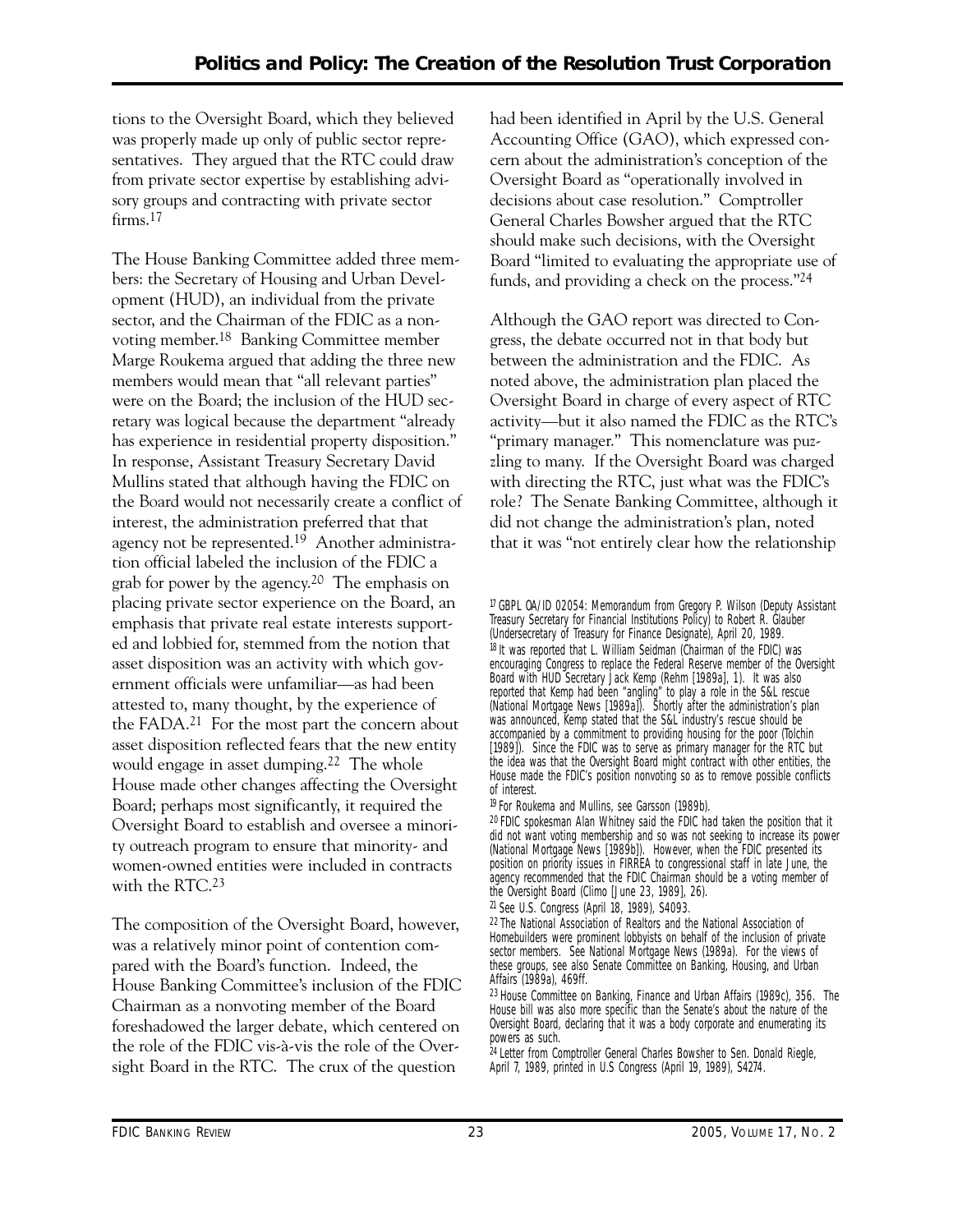between the RTC and its primary manager, the FDIC, will evolve."25 The FDIC and its chairman clearly did not approve of a system in which the agency was asked to shoulder the burden of conducting the S&L cleanup without having any say in how the cleanup would be run.26

By June, negotiations between the FDIC and Treasury were under way to clarify the operating structure of the RTC and the Oversight Board's powers. The administration proposed replacing the original and somewhat nebulous notion of the FDIC as "primary manager" with a structure in which the FDIC would be the "exclusive manager" of the RTC. In other words, instead of simply being the RTC's primary (but not necessarily only) contractor, the FDIC would now run the RTC, and any contracts with private sector firms would be arranged and overseen by the FDIC. However, the FDIC believed that the draft management agreement presented by Treasury still gave the Oversight Board powers that would allow it to have too great an influence on RTC operations. The FDIC also believed that if the agency was to serve as the RTC's exclusive manager, it ought to have a seat on the Oversight Board. Treasury rejected this position and insisted that the FDIC have no presence on the Oversight Board. In this impasse, Treasury sought to preempt further negotiation by setting out the FDIC's role legislatively—that is, going through Congress to settle the argument. The FDIC Board responded by suggesting both to Treasury and to Congress that the FDIC's Board of Directors serve as the RTC's Board; that any funds appropriated for the S&L cleanup be appropriated directly for the FDIC's use; and that supervision be provided by the president and congressional committees rather than by the Oversight Board.27 Such a structure would, of course, have removed much of the administration's control over the RTC and was therefore unacceptable to Treasury.

By mid-July the FDIC had become somewhat more conciliatory and proposed that the Oversight Board's role in the formulation of policy be eliminated and, instead, that that body have the power to review RTC strategies and policies as well as to remove the FDIC from management of the RTC if

the agency's performance was unsatisfactory. The FDIC proposals were provided to Sen. Donald Riegle.28 The administration, too, sent proposals to the Hill; David Mullins (Assistant Secretary for Domestic Finance) stated that the administration had now removed all ambiguity from its proposal.<sup>29</sup> After several days of continuing negotiation, Treasury and the FDIC finally concurred on a draft management agreement that was formally sent to Congress on July 20. By this time the administration might have realized that the RTC was likely to be a potential magnet for problems, and although sharing responsibility with the FDIC meant having less control, it also provided cover. One financial services industry official noted at the time that the administration had become "skittish" in reaction to the problems associated with creating a new entity out of whole cloth to deal with such a large problem and had decided that delegating RTC activities to the FDIC was preferable to having sole responsibility.30 In addition, the FDIC and its chairman were viewed very favorably, and the administration probably did not want to fight an even more public battle with the FDIC over the latter's RTC role.

The Treasury–FDIC agreement retained the administration's three-person Oversight Board, chaired by the Treasury Secretary. The Board's authority, however, was fundamentally changed: it was now to develop and establish overall strategies and policies in consultation with the RTC. These overall strategies and policies included general policies for case resolutions, disposition of assets, the use of private contractors, the use of notes, overall financial plans and budgets, and restructuring the 1988 FSLIC deals. In addition, the Oversight Board would review and approve any financing requests and would review regulations and procedures, but with an important exception: it would have no authority over case-specific mat-

<sup>25</sup> Senate Committee on Banking, Housing, and Urban Affairs (1989b), 32.

<sup>26</sup> L. William Seidman (1993), 199–200.

<sup>27</sup> FDIC Board of Directors' Minutes, June 27, 1989.

<sup>28</sup> Ibid., July 12, 1989.

<sup>29</sup> Thomas (1989c).

<sup>30</sup> *BNA's Banking Report* (1989d).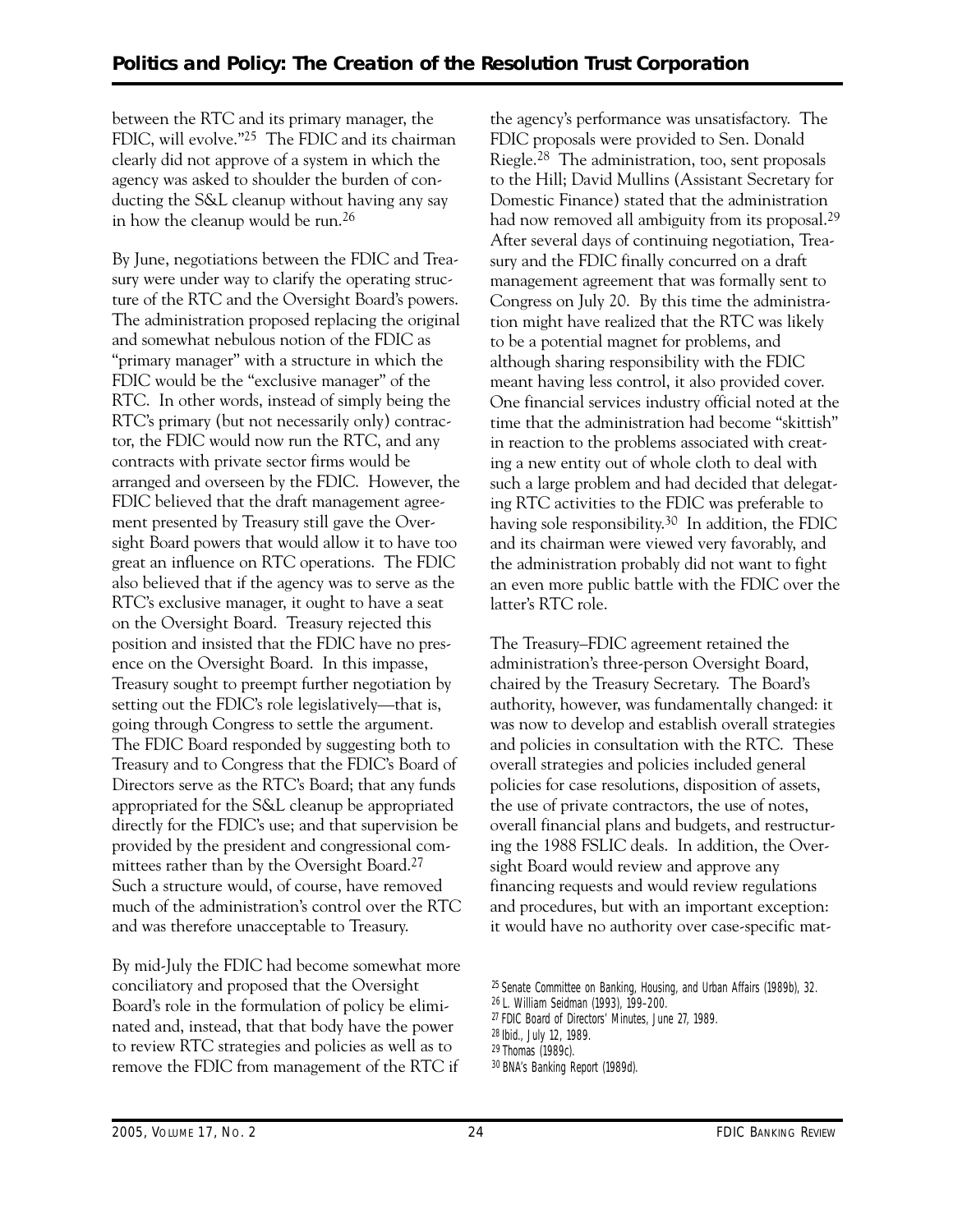ters involving individual case resolutions, asset liquidations, or the day-to-day operations of the RTC. The FDIC was to serve as the exclusive manager of the RTC but could be removed by the Oversight Board if its performance was unsatisfactory. The FDIC Board of Directors would double as the Board of Directors for the RTC. Until the Oversight Board could establish policies, FDIC policies would govern the RTC.31

Treasury had succeeded in keeping the FDIC Chairman off the Oversight Board, but the FDIC had limited the ability of the Oversight Board to intervene in RTC operations.32 Deputy Treasury Secretary John Robson predicted that the FDIC and the Oversight Board would work in concert but acknowledged that he was also expecting "the FDIC [to] initiate a number of policies."33 The compromise created a bifurcation in authority, with the Oversight Board setting overall policies but the RTC making its own operational decisions. Potentially, such an arrangement could make management of the RTC unwieldy.

The FDIC and Treasury arrived at this agreement a little more than two weeks before a final statute had to be crafted (if it was to be completed before the August recess—a deadline that no-one wanted to miss), so Congress had little time to intervene. One congressional staff member complained that first the administration was admonishing Congress to speed up and pass the bill, "then they throw a whole new draft at us."34 Congress did not tamper with the agreement's basic structure, but many legislators still felt that the nature of the RTC remained unclear. One attempt to clarify it was to require that the Oversight Board establish a strategic plan for conducting the RTC's operations and submit it to Congress no later than December 31, 1989.35 This requirement answered to the concern of some in Congress that the Oversight Board was an unaccountable entity.

Originally the Oversight Board had simply been a group of high-ranking government officials with broad responsibilities, and the administration's bill stated that the Board would not be considered an agency of the United States government, a status that left it free of all sorts of statutory requirements affecting the way in which it could act. But despite the administration's general resistance to having constraints placed on this agency it was creating, by mid-July, in both the House version of the bill and in the Treasury–FDIC agreement, the Oversight Board had become an instrumentality of the U.S. government.36

With regard to the membership of the Oversight Board, Congress insisted on nongovernmental representation and settled on a five-person scheme: the Secretary of the Treasury and the Chairman of the Federal Reserve remained; the Attorney General was removed in favor of the Secretary of HUD; and two independent persons to be chosen by the president and confirmed by the Senate completed the group. As had been the case from the beginning, the Secretary of the Treasury would serve as the Board's Chairman. Although the administration did not favor independent members, both the House and Senate (at least partly at the urging of the real estate industry) had supported the idea, and since President Bush would nomi-

 Robson (Deputy Secretary of Treasury) and L. William Seidman (Chairman, <sup>31</sup> The agreement was in the form of statutory language and was provided to the House and Senate conferees to be considered for inclusion in Title V of FIRREA. The document dealt with many specifics, such as the exact corporate powers of both the Oversight Board and the RTC, compensation issues, the creation of the national and regional advisory boards, the development of policies and strategies for asset disposition, reporting requirements (both from the RTC to the Oversight Board and from the Oversight Board to Congress), legal issues such as the ability to sue and be sued, removal of actions from state courts, and so forth. See John E. FDIC) to Donald Riegle, Henry Gonzalez, Jake Garn, and Chalmers Wylie, with attached "Revised Version of Statutory Language Establishing the RTC" (July 20, 1989).

32 It should be noted that the Treasury–FDIC agreement also included some elements from the House and Senate bills, namely, specifying that the Oversight Board would be a body corporate with specific powers, establishing both national and regional advisory boards, and including at least some language about strategies for asset disposition. The agreement also included the House's minority outreach program but, since the Oversight Board was no longer directly responsible for contracting, placed it within the RTC instead. 33 Rehm (1989b), 1.

#### 34 *BNA's Banking Report* (1989d).

35 The plan would address 17 specific issues, including resolution practices, asset disposition, organization of the RTC, and minority outreach. 36 In the Treasury–FDIC agreement, the Oversight Board had been specifically designated as not being an agency of the government. In FIRREA, the Board was an agency for the purposes of subchapter II of Chapter 5 and Chapter 7 of Title 5 of the United States Code. Chapter 5 deals with the Federal Administrative Procedure Act and concerns issues such as public information, records, proceedings, and rulemaking. Chapter 7 provides for judicial review of agency actions. In FIRREA the Oversight Board was also an agency for purposes of the conflict-of-interest rules of Title 18 of the United States Code (see Chapter 11, on bribery, grafts, and conflict of interest).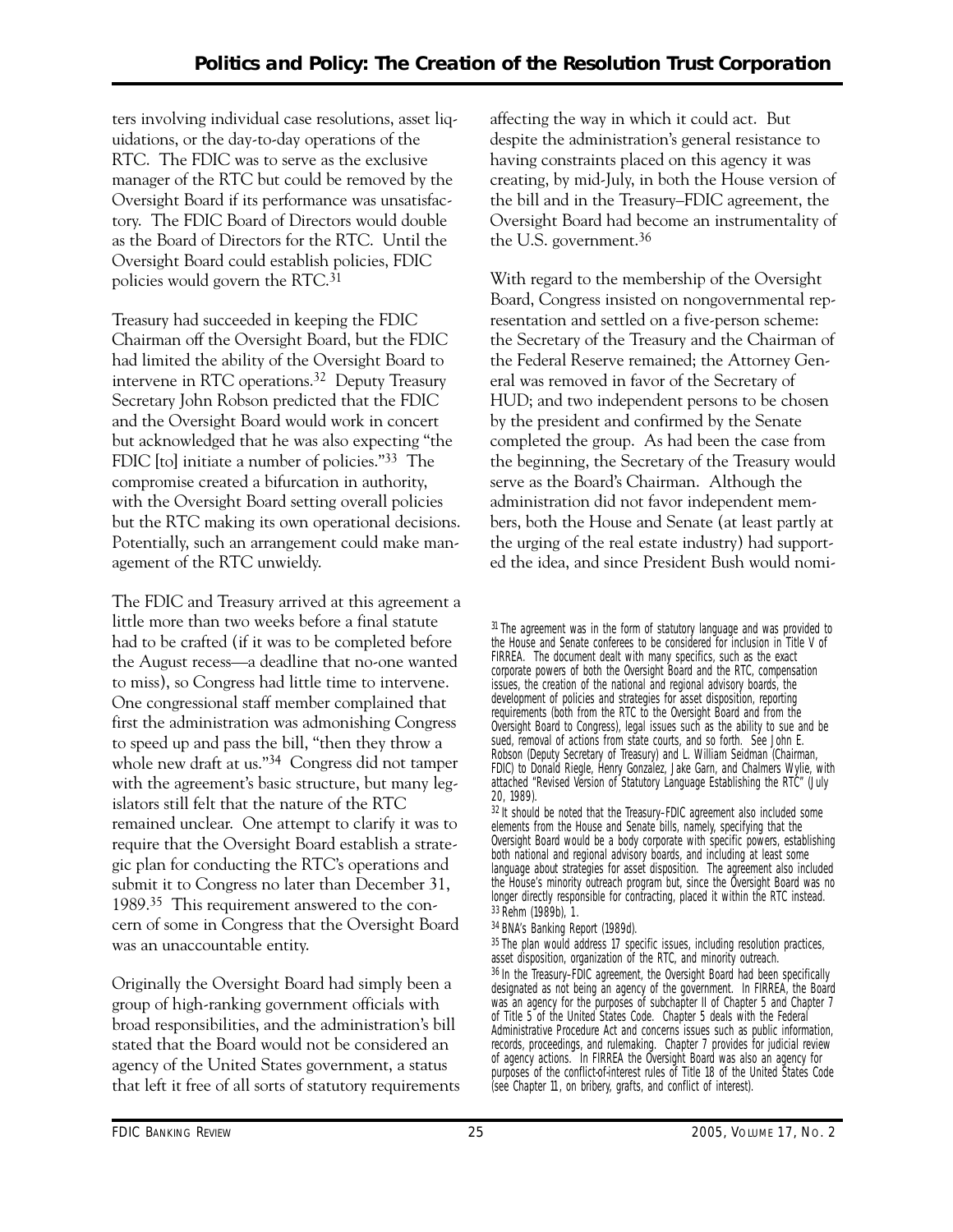nate the two individuals, the administration probably did not perceive this as an issue on which it needed to take a hard and fast position.

In addition to its responsibility for setting overall policy for the RTC, the Oversight Board would approve RTC financing requests; establish the national and regional advisory boards; authorize the use of Resolution Funding Corporation (as noted above, a funding mechanism to be created by FIRREA) and Treasury funding; and could require the RTC to modify its rules, regulations, and guidelines. On the one hand, the administration retained a measure of control through the Oversight Board; on the other hand, by statute the RTC was given a much freer hand than the administration had originally intended. The real nature of the working relationship between the Oversight Board and the RTC (with the FDIC as its manager) was, however, an open question as the new entity began operations in August 1989. Later legislation would be required to clarify that relationship.

## **Accountability**

The debate over the role and makeup of the Oversight Board was paralleled by discussion about the entity it was to oversee. As noted, some in Congress (and elsewhere) believed that, given the sheer volume and dollar value of assets involved, the RTC was destined to become a scandal of gargantuan proportions. Corruption, bribery, and favoritism, according to these observers, were likely to mar the RTC's work and add to taxpayer costs. After all, just when FIRREA was wending its way through the legislative process, Washington was preoccupied by scandals involving the misuse of funds, the overpayment of consultants, and charges of political favoritism at the Department of Housing and Urban Development in the Reagan administration.37 Members of Congress, cognizant of the problems at HUD, were anxious to find ways to increase the RTC's accountability.38 Significant mechanisms to ensure oversight and controls were therefore attached to the administration's plan, although some legislators

thought that even these changes did not go far enough (Rep. Toby Roth remarked that "two years from now . . . the RTC . . . will be a scandal so large that HUD will seem like a lemonade stand gone sour").39

Perhaps the most basic way in which Congress sought to impose additional oversight was by altering the legal definition of the RTC. This impetus came mostly from the House and has been mentioned above in connection with the Oversight Board. The president's bill had stated that the RTC, like the Oversight Board, would not be considered an agency of the United States government. One House member suggested that the administration "wanted a body that was essentially undefinable, an entity that lives in the twilight zone between the public and private sectors."40 Such a declaration was undoubtedly somewhat overwrought, but those sentiments were reflected in the House's decision to make the RTC—except when acting as conservator and receiver—subject to the Administrative Procedures Act and other laws.41 In opposing this change, one Treasury official argued that the more extensive the restrictions on the RTC, the more difficult it would be for that agency to "resolve institutions and dispose of assets in a cost-effective and non-controversial manner." A further Treasury argument was that because the RTC had a very specific task and a limited life, subjecting it to the Administrative Procedures Act

<sup>37</sup> See, for example, House Committee on Banking, Finance and Urban Affairs, Subcommittee on Housing and Community Development (1989). For a detailed synopsis of congressional action on the problems at HUD, see *Congressional Quarterly Almanac* (1990), 639ff.

<sup>&</sup>lt;sup>38</sup> HUD was explicitly mentioned in the conference report. See U.S. House (1989c), 417.

<sup>39</sup> U.S. Congress (August 3, 1989), H4966.

 40 See Rep. William Gradison's remarks, U.S. Congress (May 2, 1989), E1469. 41 House Committee on Banking, Finance and Urban Affairs (1989c), 352. The Administrative Procedure Act, among other things, requires an agency to publish rulemaking procedures and hold hearings or provide other means of public comment on proposed rules, prescribes standards and procedures for agency adjudications, and provides for judicial review for any persons suffering legal wrong because of an agency action. Amendments to the law include the Sunshine Act and the Freedom of Information Act.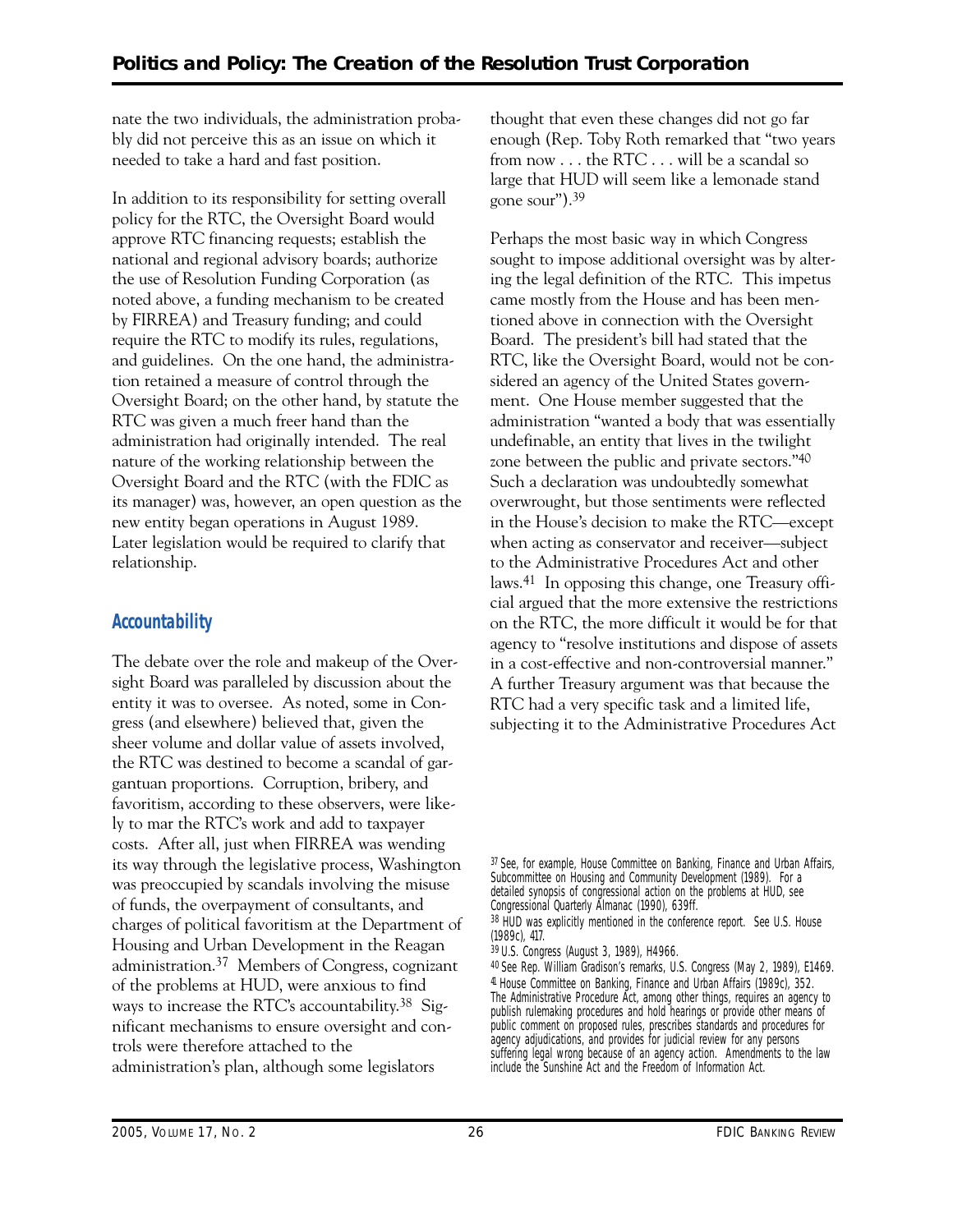was inappropriate.42 The Senate, whose bill had followed the administration's plan, accepted the House position in conference, and the position was included in FIRREA as enacted.43

Some of the most significant elements of these laws addressed conflicts of interest, but Congress did not stop at simply making the RTC subject to the laws governing U.S. agencies—it also demanded specific actions beyond what those statutes required. Within 180 days, the Oversight Board and RTC had to set down rules at least as stringent as those applicable to the FDIC governing conflict of interest, ethical responsibilities, and postemployment restrictions. Any RTC CEO was subject to a one-year revolving-door provision preventing him or her from immediately turning RTC service into profit in the private sector. All RTC and Oversight Board employees from other agencies were to file with the RTC whatever financial disclosure forms those other agencies required.

Because the RTC was to rely on the private sector, Congress was particularly concerned about potential abuses in contracting. The Oversight Board and the RTC were therefore required to create regulations on conflicts of interest and ethics for independent contractors, as well as on contractors' use of confidential information. The Oversight Board would prescribe regulations establishing procedures to ensure that contractors met certain minimum standards. Contractors had to provide a description of any instance within the preceding five years in which the person, or the company under that person's control, had defaulted on a material obligation to an insured depository institution. No one who had been convicted of a felony, or had been removed from or prohibited from participating in the affairs of an insured depository institution, or had demonstrated a pattern of defalcation regarding obligations to insured depository institutions, or had caused a substantial loss to federal deposit insurance funds, was to serve the RTC in any capacity. In addition, the Oversight Board was permitted to rescind contracts with individuals who fell into these categories, or who failed to disclose material facts, or who had been subject to a final enforcement action by any federal banking agency. Congress clearly sought to limit one perceived problem: the possibility that those who had helped create the S&L debacle through fraud or mismanagement would be able to profit from the cleanup.

The House Financial Institutions Supervision, Regulation and Insurance Subcommittee also adopted an amendment that designated the RTC as a "wholly-owned government corporation."44 The House proponents of the amendment viewed this as an added precaution to ensure proper oversight of the RTC,<sup>45</sup> but the administration successfully lobbied against this proposal, and the RTC was designated a "mixed-ownership" government corporation, a move denounced by Rep. Paul Kanjorski as "a fiction designed to exempt it from a host of . . . laws and safeguards."46 Although the administration generally sought to keep the RTC free of encumbrances, "mixed ownership" was the designation of the FDIC, and the administration thought it made sense to have the RTC given the same designation as the FDIC, which would, after all, be operating the new entity. In addition, the GAO had specifically recommended that the RTC be created as a mixed-ownership corporation.47

The precise ramifications of the mixed-ownership status (as opposed to wholly owned status) are unclear, for in fact no definition for these terms

<sup>42</sup> GBPL OA/ID 02054: Memorandum from Gregory P. Wilson through David W. Mullins, Jr., for Robert R. Glauber, April 20, 1989, 4.

<sup>43 &</sup>quot;Senate Offer on Selected Core Issues" (July 13, 1989), 19; U.S. House (1989c), 193.

<sup>44</sup> Rep. Paul Kanjorski put forward this amendment (*BNA's Banking Report*  [1989a]).

<sup>45</sup> U.S. House Committee on Banking, Finance and Urban Affairs (1989b), 442.

<sup>46</sup> See U.S. Congress (April 3, 1989), H4993. See also Rep. Kanjorski's exchange with Treasury Secretary Brady in U.S. House Committee on Banking, Finance and Urban Affairs (1989a), 39–40.

<sup>47</sup> Letter from Comptroller General Charles Bowsher to Sen. Donald W. Riegle (April 7, 1989), printed in U.S. Congress (April 19, 1989), S4274.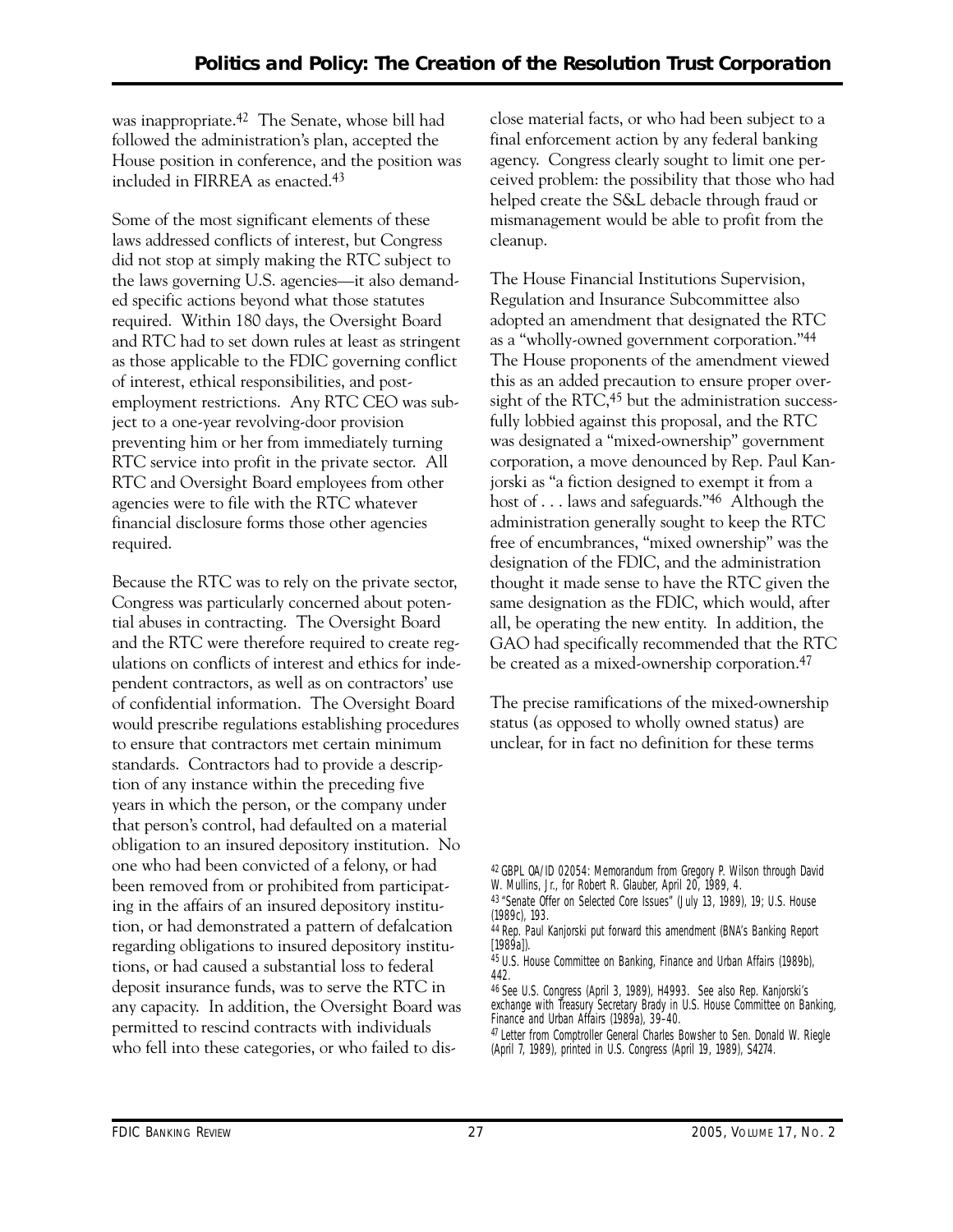exists.48 In general, mixed-government corporation status was believed to provide greater financial and accounting flexibility.49

Congress also chose a more direct route to increase the RTC's accountability: the imposition of very extensive reporting and auditing requirements.<sup>50</sup> Both the House and the Senate added these requirements, and for the most part the final statute reflected them. In debate on the Senate floor, Sen. Riegle noted that the Senate Banking Committee would be "very aggressive" in its oversight of the RTC and, through careful monitoring, would guard against the RTC's not "follow[ing] through on the original legislative intent."51 The GAO recommended reporting requirements to be certain the RTC "is accountable to the public and to Congress."52 Since many of those in Congress who were skeptical of the how well the RTC would function believed that the administration had not sufficiently defined the way the RTC would work, Congress chose to carve out a substantial role for itself in the oversight of the RTC's affairs, a role it did not later shrink from performing. Very soon after FIRREA was passed, the House Subcommittee on Financial Institutions Supervision created a separate RTC Task Force, something not mandated by FIRREA, to monitor the RTC, with Rep. Bruce Vento as its chairman.<sup>53</sup>

The statute itself provided for an annual audit either by the Comptroller General or (in the event the Comptroller General declined to perform it) by an independent certified public accountant. The RTC and the Oversight Board were required to make all books and records available for this audit. The provision for the annual audit essentially mirrored the Senate version of the bill (the House bill would have required an annual GAO audit). The statute also called for the submission to Congress and the president of a full annual report of operations, activities, budget, receipts, and expenditures. In addition, there were to be specific semiannual reports to Congress, followed by appearances of the Oversight Board before the banking committees of both houses.54 The law also mandated that the Oversight Board and the RTC send representatives to appear before Congress to report on the RTC's startup. On the

House's initiative, the statute established the position of Inspector General for the RTC and provided for the appropriating of funds for the office.<sup>55</sup> The administration does not appear to have opposed these kinds of requirements, at least some of which it may well have anticipated.56

FIRREA also included various other mechanisms to ensure RTC accountability. The RTC was required to document decisions made concerning the solicitation and acceptance of offers<sup>57</sup> that involved both the acquisition of troubled institutions or assets. Legislators wanted to ensure that RTC procedures provided for fair competition and

48 Wholly owned and mixed-ownership corporations are simply enumerated as such in the Government Corporation Control Act (U.S. General Accounting Office [1995], 3, n.6). Basically, each government corporation's enabling legislation may or may not enumerate that corporation's relationship to existing laws; after reviewing the statute, each corporation decides just how it will operate. It is telling that in 1995, when the GAO sought to determine which laws government corporations adhered to, it surveyed them to find out what they did in practice. The RTC reported that it was wholly subject only to 3 of 15 statutes listed by the GAO, partly subject to 5 others, and not subject at all to the remainder, although it followed some of the other laws nevertheless (ibid., 123–29). (The RTC claimed it was wholly subject to the Government Corporation Control Act, the Inspector General Act of 1978, and the Ethics in Government Act of 1978; partly subject to the Privacy Act of 1974, the Freedom of Information Act of 1966, the Federal Tort Claims Act, the Anti-Deficiency Act, and the Chief Financial Officers Act of 1990; and not subject at all to the Government in the Sunshine Act, Title 5: Employee Classification, Title 5: Pay Rates and Rate Systems, the Federal Property and Administrative Services Act of 1949, the Federal Managers Financial Integrity Act of 1982, the Government Performance and Results Act of 1993, and the Federal Credit Reform Act of 1978. However, some wholly owned government corporations were also not subject to these same laws (ibid., 34–35). A 1981 study by the National Academy of Public Administration defined mixedownership corporations as those having a "combination of governmental and private equity" (National Academy of Public Administration [1981], 1:20). However, this definition does not apply to all mixed-ownership corporations. The FDIC, for example, repaid the government's stake in its fund long ago. 49 Moe (1995), 6, n.21.

50 The administration bill eventually came to include reporting requirements for the RTC. These reports and audits were, however, designed to provide information for the scaled-down version of the Oversight Board ("Revised Version of Statutory Language Establishing the RTC," 34). 51 U.S. Congress (April 18, 1989), S4079.

52 Comptroller General Bowsher to Sen. Riegle, U.S. Congress (April 19, 1989),

53 McTague (1989).

<sup>54</sup> The semiannual reports were to include statements of book value of assets, total book value of RTC assets under private management, total book value and sale value of assets during period, data on discounts from book value on assets sold, list of areas designated as distressed and evaluation of markets in those areas, staffing numbers, information on any change adopted by the Oversight Board in a minimum disposition price, and the methods adopted by the RTC to value assets and the reasons these methods were chosen. 55 House Committee on Banking, Finance and Urban Affairs (1989b), 443. 56 For example, the joint Treasury–FDIC version of the RTC portion of Title V included the House provision for an IG ("Revised Version of Statutory Language Establishing the RTC," 38). 57 U.S. House (1989d), 413.

S4274.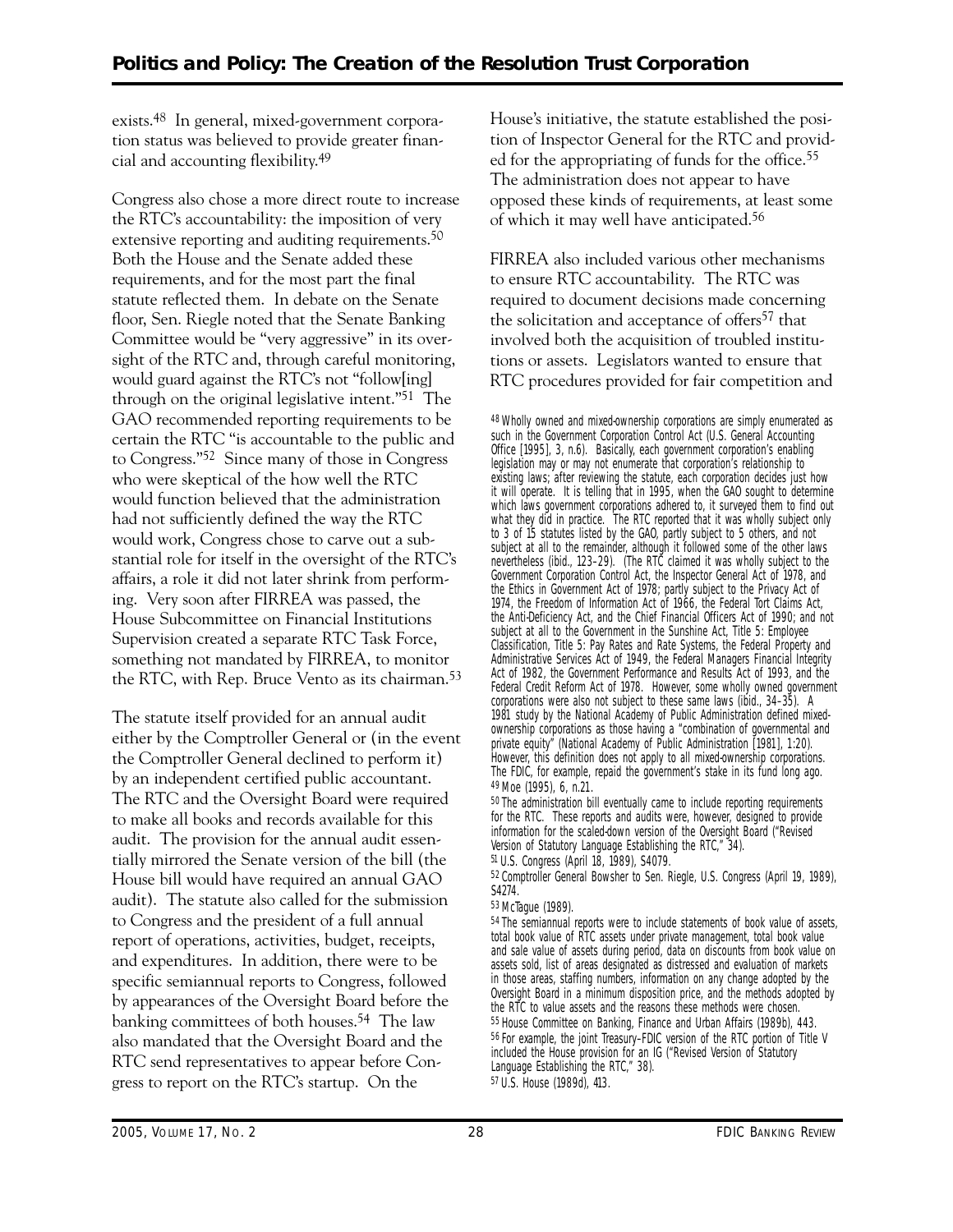the consistent treatment of qualified bidders while minimizing costs to the government. With regard to acquisitions, clearly the 1988 FSLIC deals were uppermost in the minds of legislators.58 One congressman who worked on this provision noted that "we need this type of information if we're going to avoid the RTC repeating the December 1988 deals."59 The RTC was also required to publicly disclose any assistance transaction agreements and all agreements relating to 1988 FSLIC cases that it reviewed, unless the Oversight Board unanimously determined that disclosure would be against the public interest; all such transactions were, however, to be made available to Congress.

The 1988 deals were responsible for a House provision designed to impose accountability on the RTC: the imposition of a cap on the issuance of RTC obligations. Banking Committee Chairman Henry Gonzalez argued that, without such a provision, "the [1988 FSLIC deals] could be repeated on a grander scale," and stated that the RTC "should not hold a blank check on the U.S. Treasury."60 His solution was to limit the RTC's total debt by creating a formula: the sum of contributions from the Resolution Funding Corporation (the RefCorp—the funding mechanism created by FIRREA) and the RTC's outstanding obligations minus the sum of the RTC's cash and the total fair market value of its assets could not exceed \$50 billion. With the RefCorp originally envisioned to raise \$50 billion, this would place a cap on RTC outstanding obligations equal to the sum of its cash, the fair market value of its other assets, and the balance of RefCorp bonds remaining to be issued. In addition, Rep. Gonzalez proposed other limitations on the RTC's ability to obligate the government, including—with yet another glance at the 1988 deals—a prohibition against entering into any agreement that did not specify the maximum dollar amount for which the RTC would be liable.61 The amendment passed the House on a voice vote.

The Senate had not included an obligations limit but accepted the House provision in conference and proposed that it be modified to conform to the Senate language limiting FDIC borrowing (this

language prevented the FDIC from issuing notes in excess of 85 percent of the fair market value of assets and required the FDIC to include the estimated costs of any guarantees as a liability). The Senate applied the same rules to RTC borrowing but maintained the House language allowing Ref-Corp funding authority not to be treated as an asset subject to the 15 percent discount. The 15 percent haircut was intended to provide a cushion against inaccurate or changing asset valuations. The Senate also extended the full faith and credit of the United States to RTC obligations.62 The administration had argued that Congress needed to give the RTC the flexibility to issue notes and guarantees for working capital, especially before it received RefCorp funds. If such a limit were adopted, it preferred that obligations be measured against the full amount of resources authorized to be available to the RTC (RefCorp contributions and assets acquired from insolvent thrifts) rather than that a 15 percent haircut be imposed on the fair market value of noncash assets.63 The Senate version of the limitation on obligations was included in FIRREA.64

The note cap did end up placing potential constraints on RTC operations, but these went well beyond the constraints the administration had envisioned in criticizing the note cap. Within just a few months it became evident that the RTC's need for working capital would push far higher

<sup>58</sup> Senate Committee on Banking, Housing, and Urban Affairs (1989b), 30–31. 59 Rep. David E. Price, U.S. Congress (June 14, 1989), H2568.

<sup>60</sup> *BNA's Banking Report* (1989b); U.S. Congress (June 15, 1989), H2749. 61 U.S. Congress (June 15, 1989), H.2752.

<sup>62 &</sup>quot;Senate Offer on Selected Core Issues," 19. The FDIC supported the idea of limiting the RTC's ability to incur debt but opposed the House version, saying that it was "so strict as to effectively prohibit the efficient functioning of the RTC" (Climo [1989], 28).

<sup>63</sup> *BNA's Banking Report* (1989c). See also Rep. Chalmers Wylie's statement in U.S. Congress (June 15, 1989), H2751.

<sup>64</sup> The note cap formula in FIRREA was as follows: (RefCorp contributions + total outstanding RTC obligations) – (RTC cash held + 85 percent of fair market value of RTC assets) could not exceed \$50 billion. Full faith and credit was extended only if the principal amount and the term of the obligation were stated in the obligation. (This provision was therefore similar to the House maximum dollar amount noted above.) The law also required the RTC to estimate contingent liabilities quarterly and to include such liabilities in financial statements.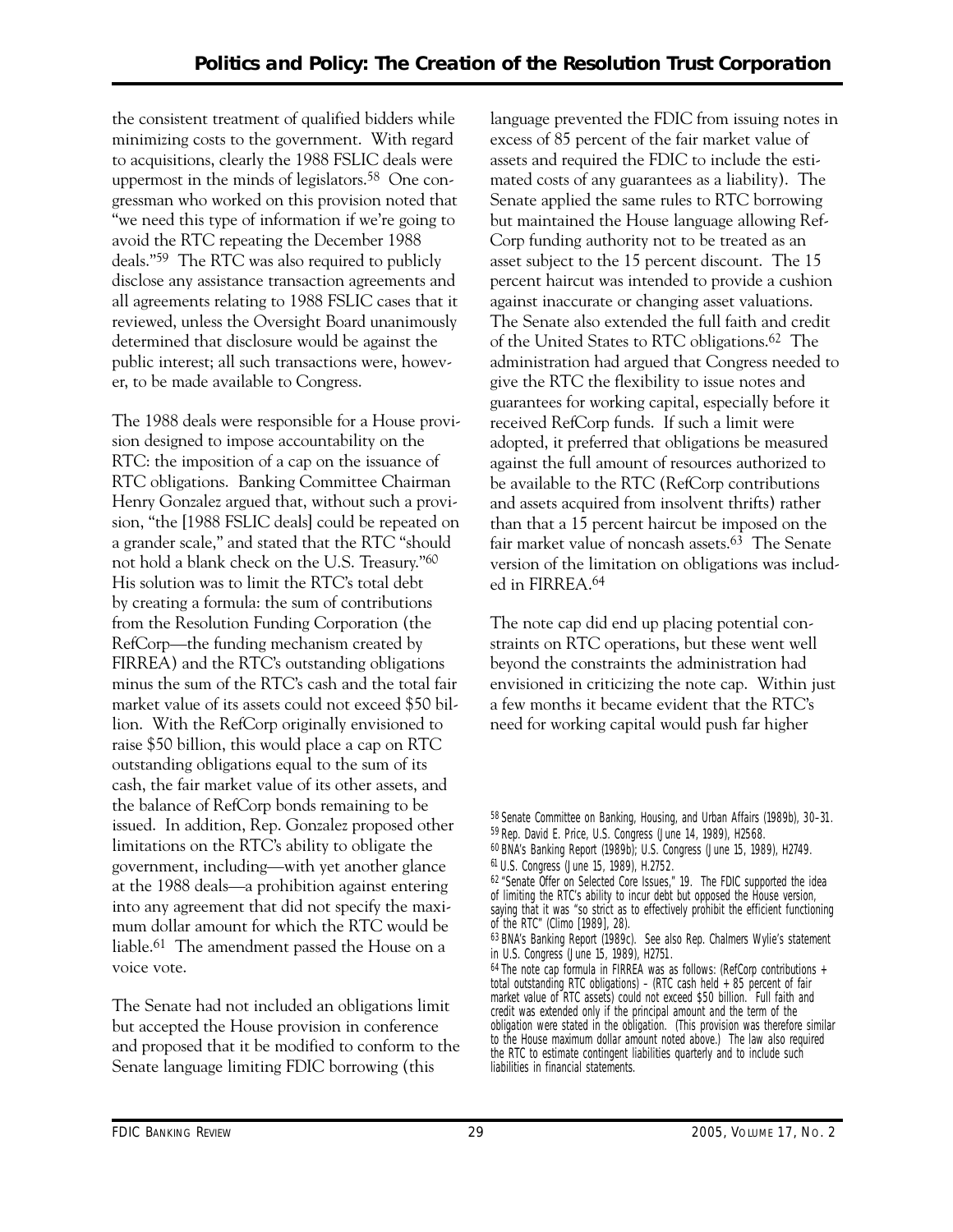than the limit set by FIRREA. The law had provided the RTC with the ability to borrow \$5 billion from the Treasury, but the RTC estimated it would need between \$40 billion and \$100 billion for working capital. Significant discussions during late 1989 and early 1990 were required to arrive at a solution: the RTC was allowed to borrow from the Federal Financing Bank to fund its working capital needs.65

## **Legislative Management**

Imposing adequate accountability was only one way in which Congress tried to change how the RTC would work. Legislators also sought to intervene directly in the new agency's operations. As was mentioned above in connection with the Oversight Board, Congress tried to impose direction on the RTC's management by requiring a strategic plan. This idea originated in the Senate, where it was mostly tied specifically to asset disposition methods. Sen. Riegle noted that the strategic plan was included to address concerns about the effects of such massive asset sales, particularly in areas of the country where markets were already depressed.66 The Senate bill required the RTC to develop the plan, but when the role of the Oversight Board was redefined to focus on overall strategy and policy, the House–Senate conference placed responsibility for the plan with the Oversight Board instead. At the same time, the content of the plan was broadened significantly to cover almost every aspect of RTC operations. Although the strategic plan does fit under the rubric of legislative management, the actual implementation of the plan was still up to the RTC, under the supervision of the Oversight Board; and the statute did not spell out the role of the plan in the RTC's operations. As things turned out, after the strategic plan was drafted it was rarely mentioned, but at the same time the RTC generally operated in accordance with it.

Congress was more specific in insisting that the RTC use the private sector in carrying out its mission. Both the House and the Senate bill incorporated language to that effect, and there appears to

have been little resistance to such provisions. Certainly use of the private sector dovetailed with the notion that the RTC would have only a short life and that a large new government bureaucracy would not be created. In addition, many believed the government had neither the manpower, nor the experience or expertise to handle asset disposition effectively. The author of the House provision, Thomas McMillen, stated that Congress needed to "set up a system designed to utilize the forces of free enterprise and market competition" as a way to get both high-quality service and cost competition; disposing of these assets would require entrepreneurial individuals with experience in business, finance, real estate, and accounting, and this was "not the substance of government" but was, instead, "the substance of [the] . . . highly competitive commercial marketplace."67 Connie Mack, one of the authors of the Senate provision, stated that "private enterprise needs to be used to the fullest possible extent" and that the bill made clear Congress's preference for the private sector to be used in management of the disposal of thrift assets.68

Emphases did differ. For example, the House approach was more zealous, stating that the private sector should be used unless such services were unavailable, impracticable, or inefficient.69 The Senate, on the other hand, included a provision that the private sector should be used if such serv-

<sup>65</sup> The debate over working capital lasted well into 1990 and was bound up with the partisan politics of the budget; this issue is discussed fully in Davison (forthcoming).

<sup>66</sup> U.S. Senate (1989b), 334. This Senate version of the strategic plan requirement called for the RTC to develop a plan and implement procedures to maximize net present value return from assets, minimize disruption to local real estate markets, and provide for an adequate level of capital for itself. The plan was to provide for efficient disposition of assets, taking into consideration market conditions, financing standards, asset values, expenses and risks of holding assets, and so forth. Policies were also to provide for adequate competition and fair and consistent treatment of third parties seeking to do business with the RTC. See also U.S. Congress (April 18, 1989), S4075. The House also had a plan related to asset disposition but called it a "business plan" rather than a strategic plan; it dealt with the orderly disposition of assets in areas that might be adversely affected by those transactions (U.S. House [1989b], 224).

<sup>67</sup> U.S. Congress (June 6, 1989), H2341. He noted that his amendment was "overwhelmingly adopted" in committee.

<sup>68</sup> U.S. Congress (April 19, 1989), S4284.

<sup>69</sup> U.S. House (1989b), 219. Rep. Thomas McMillen was responsible for the language used in the House approach.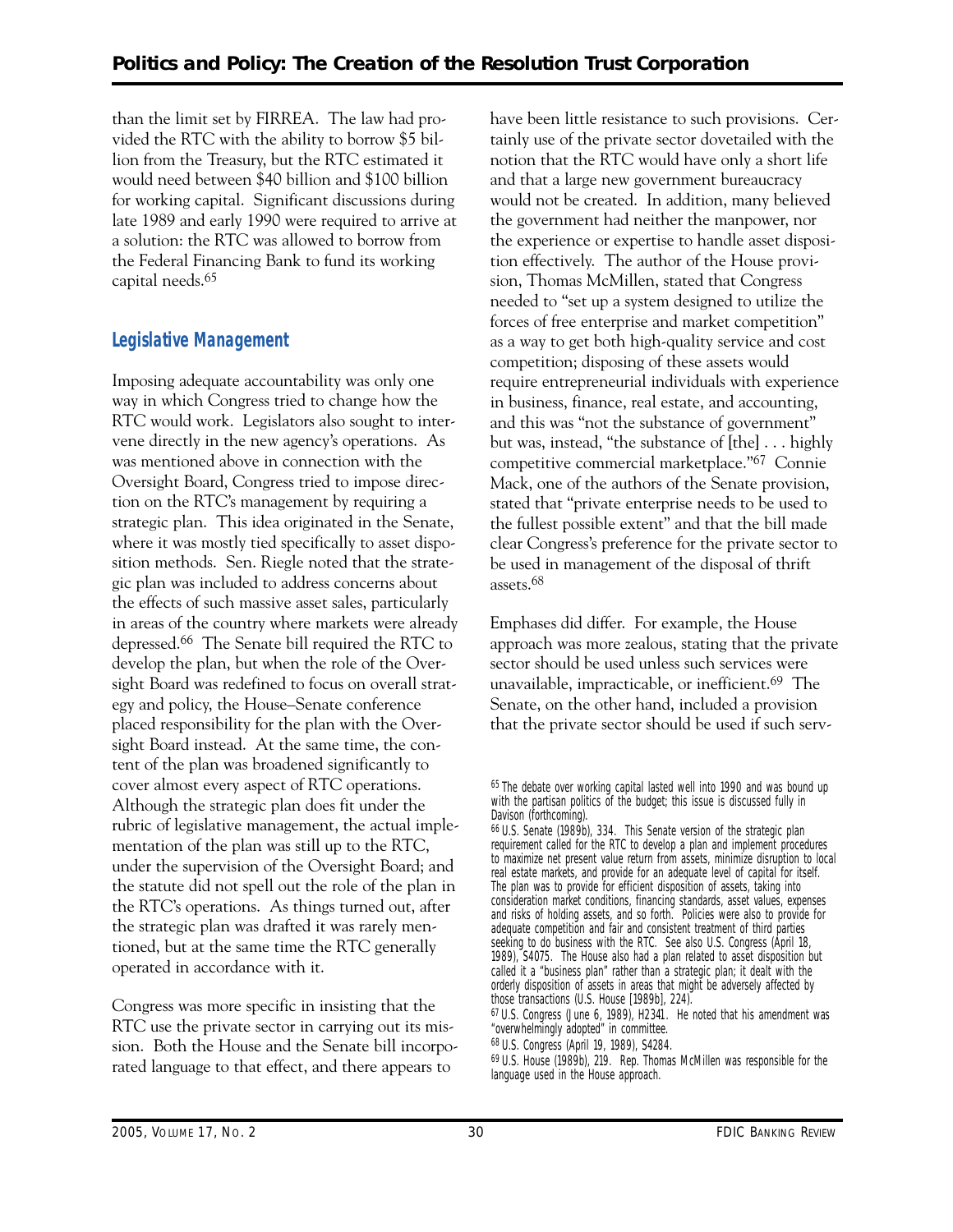ices were available, practicable, and efficient.70 In the Treasury–FDIC agreement of July 20, written with knowledge of the provisions already adopted on the Hill, the RTC was permitted to use the private sector if the services were available and were determined to be practicable and efficient.<sup>71</sup> In other words, the administration, as always, sought to preserve flexibility. Ultimately the middle road of the Senate language was adopted, making it clear that the law intended the RTC to use such services but providing the new agency with discretion in choosing how to use them.

Although use of the private sector to dispose of failed-institution assets was incorporated into the law, details about the asset disposition process received much more emphasis, with particular attention paid to the disposition of real estate assets. For example, the sole provision—it was originated in the House—that actually sought to define the internal organizational structure of the RTC required that the RTC establish a real estate asset division. The division's purpose would be to ensure the "orderly disposition of real property assets by exercising primary responsibility over actions of conservators, receivers or managers of institutions with respect to the management, sale or disposal of real property assets.72 The division was specifically required to publish an inventory of real property assets of institutions under the RTC's jurisdiction.73 Treasury apparently opposed the House's provision in the belief that "the RTC should not be encumbered by legislative mandates as to operating structure."74 The provision was, however, agreed to by the Senate in conference,<sup>75</sup> and it remained in the legislation as enacted. But the RTC's organizational structure would undergo so many metamorphoses that this initial mandate was not particularly meaningful.

Congress also believed that the RTC should consult with experts from outside the government on real estate assets and provided for the creation of advisory groups. To some extent this was a response to the urging of the real estate lobby, whose members were concerned about asset dumping and its effects on local markets. The Senate bill called for regional advisory groups and the

House bill for both a national advisory board and regional boards. One observer noted that the advisory boards might be useful but that, if they were merely political entities protecting local interests, they would be ignored.76 And indeed Treasury initially opposed such groups not only because it saw them as reducing the RTC's flexibility but also because it questioned their ability to be "sufficiently objective to support the best longterm solution to the overhang of properties in those local markets" (that is, in distressed areas).77 However, the advisory boards were included in the Treasury–FDIC language sent to Congress in July, and the statute provided for both the national and regional advisory boards.78 The statute, however, placed no precise requirements on either the RTC or the Oversight Board for following the recommendations of these groups.

Both the House and Senate did add prescribed goals for RTC asset disposition. First and foremost, the Senate bill, trying to dictate the rules under which RTC decisions would be made, required that the RTC obtain maximum net present value from assets under its control. Seeking to accom-

75 "Senate Offer on Selected Core Issues," 17.

76 *National Mortgage News* (1989a). It was noted that both the realtors and the home builders supported the creation of advisory groups. 77 GBPL OA/ID 02054, 1–2.

 $78$  Both types of advisory board were to be established by the Oversight Board. The national board was to advise the Oversight Board on policies for the disposition of real assets and was to consist of a chairman appointed by the Oversight Board and the chairmen of any regional advisory boards. FIRREA required the Oversight Board to establish at least six regional boards (wherever it was determined that a significant real estate asset portfolio existed) to advise the RTC on the disposition of assets. Each regional board was to have five members, serving two-year terms but at the pleasure of the Oversight Board, and the members were to be selected from among local residents "who [would] represent the views of low- and moderate-income consumers and small businesses" or who were knowledgeable about business, finance, and real estate. All the boards were to meet at least four times a year.

<sup>70</sup> U.S. Senate (1989c), §501(v).

<sup>71 &</sup>quot;Revised Version of Statutory Language Establishing the RTC," 22. 72 House Committee on Banking, Finance and Urban Affairs (1989b), 440. 73 This inventory was to be published by January 1, 1990, and was to be updated semiannually. This inventory was also to list properties with natural, cultural, recreational, or scientific value of special significance. This was an adaptation of a provision written by Sen. Tim Wirth and included in the Senate-passed bill; Wirth's approach would also have required that the list be provided to appropriate federal and state agencies so they could act to acquire the properties (U.S. Congress [April 19, 1989], S4252; Senate Committee on Banking, Housing, and Urban Affairs [1989b], 204). 74 GBPL OA/ID 02054, 3.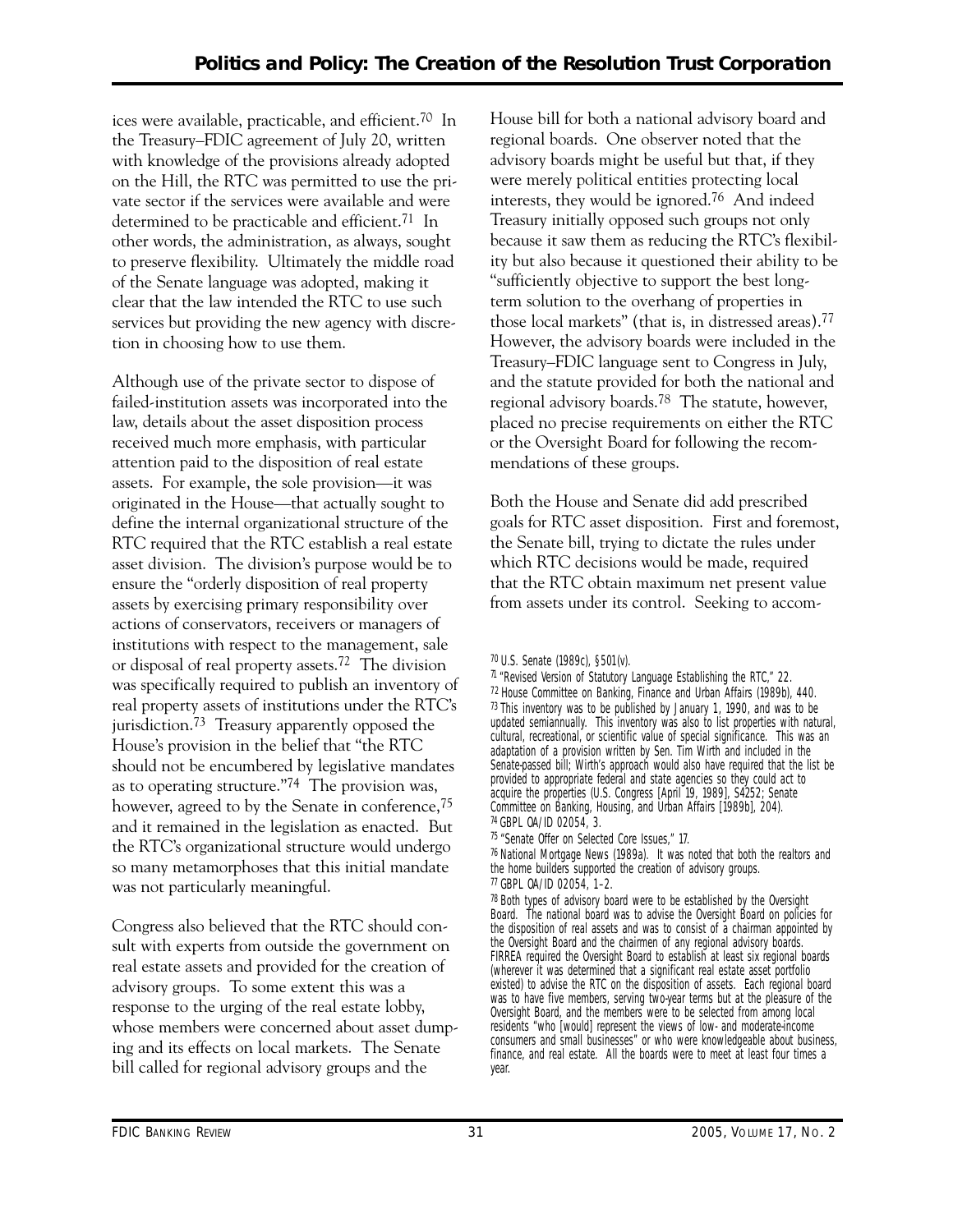modate real estate interests, the Senate qualified this by adding that the RTC should also minimize disruption to local economies. The House followed with similar language but added affordable housing provisions (see below). Again, the legislative proposal was colored by fears of asset dumping. The Senate Banking Committee mentioned its belief that HUD's real estate auctions in Denver had depressed that city's residential real estate market, and stated that it "expected the RTC to maximize net present value without damaging local markets."79 Moreover, the committee added a separate provision that would prevent the RTC from selling real property assets in "distressed areas" (designated as Arkansas, Colorado, Louisiana, New Mexico, Oklahoma, and Texas, although the law also empowered the RTC Board of Directors to change these designations) for less than 95 percent of the market value established by the RTC.80 Congressional alterations to the bill submitted by the administration thus began to include potentially contradictory goals and therefore began to blur the mission of the RTC.

Treasury officials opposed such proposals as a "prescription for gridlock," stating that "the overriding purpose of the RTC is to resolve failed thrifts and manage the disposition of assets in the most costefficient manner possible for the taxpayer. To do this the RTC requires flexibility, not a 'straitjacket' of conflicting objectives."81 The administration took congressional opinion into account in the Treasury–FDIC agreement sent to Congress in July, which included a requirement for "the development of a business plan for the disposition of assets in geographic areas that might suffer significant adverse effects as a result of conditions in local real estate or financial markets."82 All of the relevant House and Senate provisions, however, were retained in the legislation eventually enacted.

#### *Social and Public Policy Objectives*

Congressional concerns about asset disposition did not stop with questions of asset dumping and local markets but extended to the accomplishment of wider policy goals. In the case of asset disposition, the House added provisions to "provide homeownership and rental housing opportunities for lower income families."83 (Affordable housing issues were also dealt with elsewhere in FIRREA.)84 Reps. Barney Frank and Henry Gonzalez championed this idea, arguing that although the RTC needed to make maximum use of assets from failed institutions, such property ought not to be turned over to speculators at fire sale prices, further depressing local markets. Instead, true maximum value would be obtained by the use of residential property whenever possible to fulfill local housing needs.85 In the Senate, John Kerry, citing the same goals as Reps. Frank and Gonzalez, put forward a similar plan that was narrowly defeated in committee.86

In the House bill, the chief mechanism for using the RTC to provide affordable housing was to grant qualified nonprofit organizations, public agencies, or lower-income families a 90-day right of first refusal to purchase residential properties. Originally this right was intended to apply to all RTC property (whether the RTC was acting as conservator or as receiver) with certain appraised values, and a proportion of all RTC property sold was to be reserved and maintained for this purpose (20 percent for "very low-income families" and an additional 5 percent for "lower-income fami-

<sup>79</sup> Senate Committee on Banking, Housing, and Urban Affairs (1989b), 30. 80 Ibid. The committee noted that it did not intend its market valuation requirement as a mandate to obtain an appraisal in all cases, countenancing other valuation techniques when appropriate (and this flexibility was reflected in the statute, which stated that the RTC was to "establish an appraisal or other valuation method for determining the market value of real property"). Treasury opposed this provision, noting that the RTC was being established "precisely because of these distressed areas and the intractability of dealing with their problems. To now burden the RTC with restrictions on its activities in these areas is to severely compromise its operations and to render superfluous its establishment" (GBPL OA/ID 02054, 2). 81 GBPL OA/ID 02054, 3.

<sup>82 &</sup>quot;Revised Version of Statutory Language Establishing the RTC," 27. 83 There were no comparable provisions in the Senate bill, although the Senate Banking Committee noted that in certain cases sales to public housing agencies might obtain true maximum value (Senate Committee on Banking, Housing, and Urban Affairs [1989b], 30).

<sup>84</sup> Title VII included a community investment program and an affordable housing program through the Federal Home Loan Banks; Rep. Henry Gonzalez sponsored these plans.

<sup>85</sup> U.S. Congress (April 4, 1989), H914.

<sup>86</sup> U.S. Congress (April 19, 1989), S4303.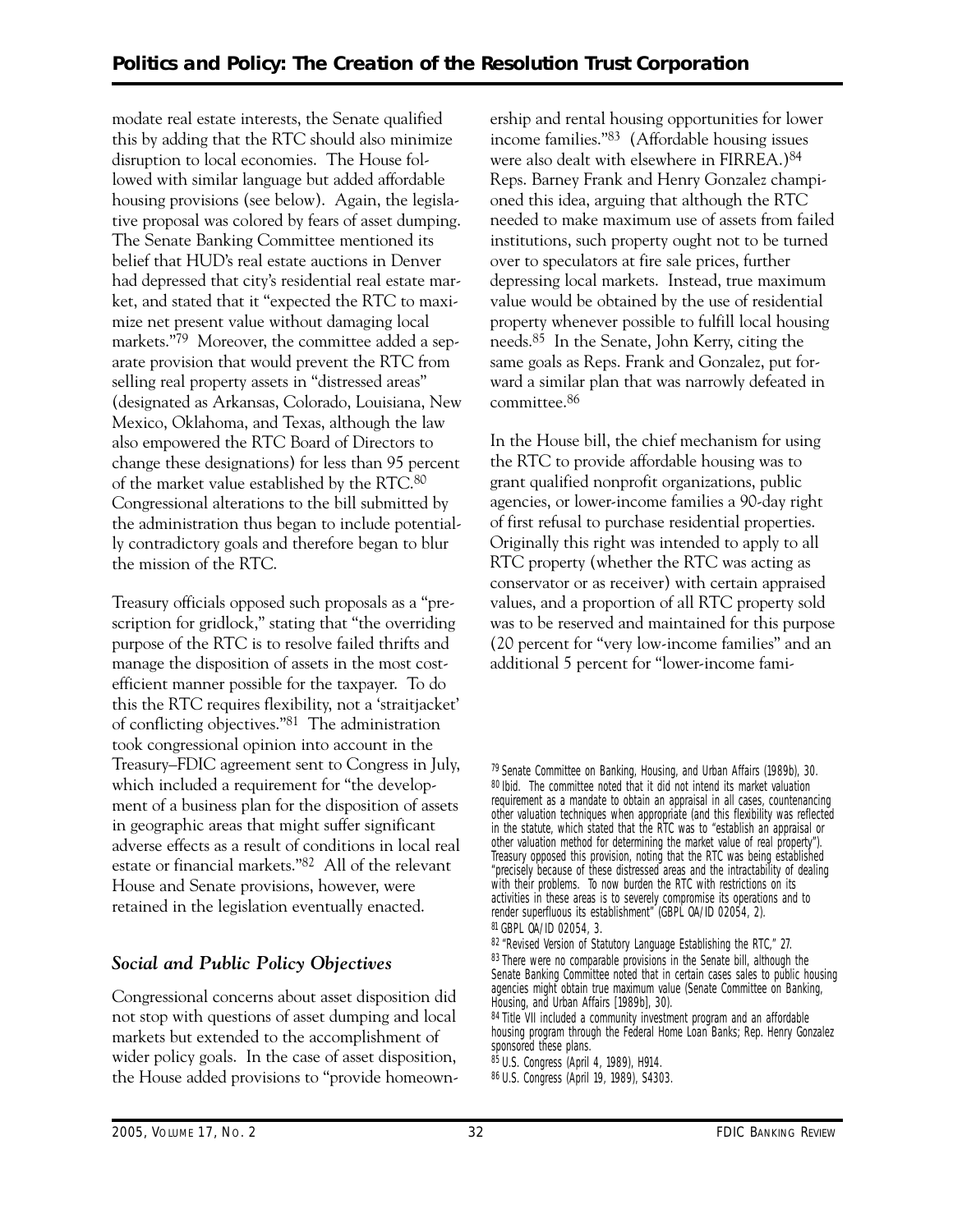lies").87 If residential units were sold to a single organization, 20 percent of those units were to be reserved and maintained for very low-income families, and an additional 15 percent for lower-income families. Purchasers setting aside a higher percentage of units for such families were to receive preference among substantially similar offers. In addition, the RTC was to sell such properties under net realizable market value and was allowed to provide loans to purchasers at reduced interest rates to the extent necessary to allow a purchaser to comply with the lower-income occupancy requirements. The House also provided for assistance by HUD and the Farmers Home Administration (FmHA) by increasing the budgets for certain programs administered by the appropriate agencies.

In subcommittee, Rep. Chalmers Wylie—a Republican acting on behalf of the administration—succeeded in changing the affordable housing program from a mandatory to a discretionary one, but Rep. Frank, partly by dropping the notion that a proportion of all RTC property would be reserved for lower- and very low-income families, succeeded in restoring it in full committee by a vote of 33–18.88 In June the administration "urged the deletion of housing subsidies" to be provided by the RTC and the Federal Home Loan Banks under the bill. Congress, it was argued, should not "grant preferential rights to purchase assets of failed thrifts to any group" but, instead, should deal with affordable housing in separate legislation.89 Rep. Wylie stated that the RTC's business was the disposition of real estate and that Congress could not "afford to tie the hands of the RTC with unwieldy, mandatory procedures."90 Treasury officials had previously opposed the provision for RTC loans to purchasers of residential property, noting that making such loans was well outside the RTC's primary mission and that there was no need for the RTC to compete with other credit providers in order to dispose of assets. Moreover, the officials believed that long-term lending was incompatible with the short-term life of the RTC.91

The Senate, having voted down affordable housing provisions in committee, reversed course in conference. Although senators accepted the basic ideas

put forward by the House, they wanted these refined in such a way as to ensure that the program did not "interfere with efficient asset disposition by the RTC, require the RTC to sell properties at below market prices, or provide below-market-rate financing."92 Such a stance was much more in line with the administration's position. The House–Senate conference made substantial changes to the residential properties disposition program, creating different rules for single and multifamily properties and clarifying the process for each.

For single-family properties the RTC, "within a reasonable time after acquiring title,"93 was to give written notice to "clearinghouses"94 providing basic information about the property. These clearinghouses were to make the information available to other public agencies, nonprofits, and qualifying households, and the RTC was to provide reasonable access to the properties. For the three months after the RTC made an eligible property available for sale, the agency was to offer the property only to qualifying households, nonprofits, or public agencies that would either make the property available for occupancy by, and maintain it for occupancy by, lower-income families, or would make it available for such families to purchase. After the three-month period, the RTC could offer to sell to any purchaser.

For multifamily housing, the RTC was again to provide written notice to the clearinghouses containing basic information about the property, as

93 This was significant because, unlike the House language, it would not apply to assets in RTC operating conservatorships.

<sup>87</sup> Very low-income families were defined as earning less than 50 percent of median income, and lower-income families were defined as earning less than 80 percent but more than 50 percent.

 88 See Pulles et al. (1989–98), 800–801. For the final version of the House bill, see House Committee on Banking, Finance and Urban Affairs (1989b), 136ff.

<sup>89</sup> *BNA's Banking Report* (1989c).

<sup>90</sup> Wylie sought to reintroduce his amendment on the floor but was ruled out of order (U.S. Congress [June 14, 1989], H2538).

<sup>91</sup> GBPL OA/ID 02054, 3.

<sup>92 &</sup>quot;Senate Offer on Selected Core Issues," 7.

<sup>94</sup> Defined as state housing finance agencies, offices of community investment within the Federal Housing Finance Board, and national nonprofit entities selected by the RTC.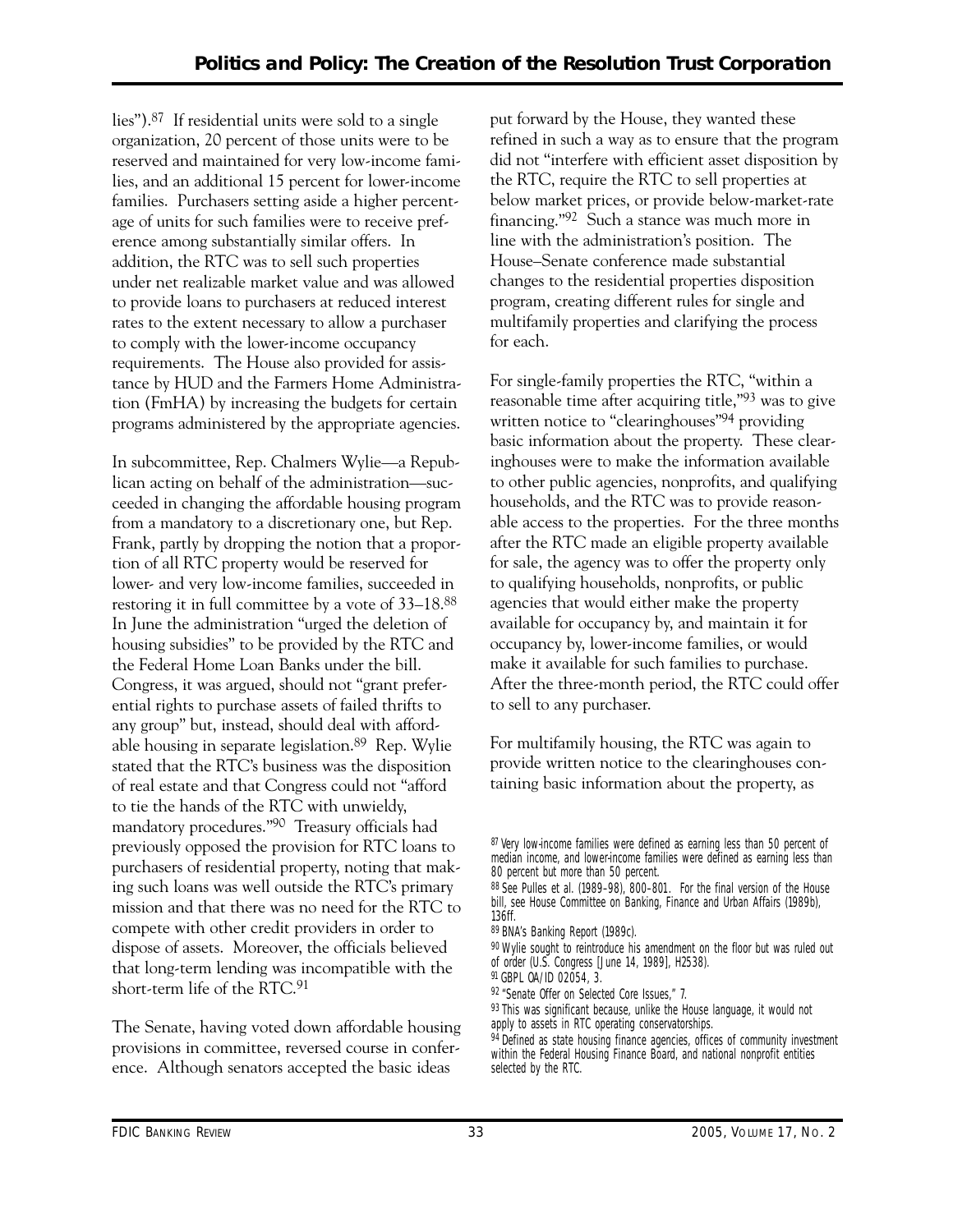well as reasonable access. Qualifying purchasers were allowed to give written notice of serious interest during the 90-day period after notice was provided to the clearinghouses or until the RTC determined a property was ready for sale, whichever came first. The RTC was then required to give notice to those who had expressed interest, after which those parties had 45 days to make an offer. Multifamily properties were subject to lowerincome occupancy requirements (at least 35 percent of units had to be reserved for lower-income families, and at least 20 percent for very lowincome families). The RTC could sell to other purchasers after the 90-day period if no qualified purchaser had expressed serious interest. The RTC was to give preference among substantially similar offers to those that reserved the highest percentage of units for lower-income occupancy.

In addition, the conference removed the new funding (just over \$500 million for fiscal year 1990) that the House had included for HUD and FmHA financing, and replaced it with statements directing the relevant cabinet officials to provide expedited assistance to purchasers under laws already on the books. The conference also weakened the House's requirements concerning sale and financing: the RTC, rather than being required to sell properties below the market price, was permitted to do so if that would facilitate the goals of the affordable housing program. Moreover, the RTC was again allowed—not required—to provide loans to purchasers at below-market interest rates in order to facilitate expedited sales to qualified owners. All these changes essentially reflected Senate positions.95 The law also provided for rent ceilings on multifamily properties for very low- and lowerincome tenant families.

Although some of the more ambitious goals of House Democrats were not achieved in FIRREA, affordable housing provisions certainly made their mark on the statute, and even if the volume and number of assets in these programs would prove to be relatively small, the law nevertheless required a significant effort on the part of the new agency. The administration apparently did not think it

advisable to make a stand on affordable housing, despite its view that the provisions were incompatible with the RTC's mission. In any case, given that House Banking Committee Chairman Gonzalez backed the inclusion of affordable housing measures, compromise on this issue was probably necessary to ensure passage of the legislation.

Congress sought to address another social policy goal through the RTC in another and very different way: by including minorities and women in the S&L cleanup process. The House bill required the Oversight Board to create a minority outreach program to ensure "inclusion, to the maximum extent possible of minorities and women, and entities owned by [them]" in all RTC contracts. The House bill contained another provision that called for the RTC to establish policies that "called for the active solicitation of offers from minorities and women" and specified reporting requirements that would detail the number of women and minority investors participating in the bidding for both acquisitions and assets.96 In the Senate, Alan Cranston had successfully put forward an "equal opportunity" amendment requiring that all the banking agencies, including the RTC, were to establish programs for soliciting business from such entities in their procurement programs.97 The Senate apparently was willing to accept the House provision for an outreach program led by the Oversight Board, but that provision was not included in the final law.98 Instead, policies on outreach programs were included in the required strategic plan; and the reporting requirements were retained, as was the general equal opportunity provision. Congress would, however, return to the subject of minority- and women-owned businesses in future legislation concerning the RTC, and the subject

95 "Senate Offer on Selected Core Issues," 8.

97 Senate Committee on Banking, Housing, and Urban Affairs (1989b), 289–90.

<sup>96</sup> House Committee on Banking, Finance and Urban Affairs (1989b), 126–27, 132, 143.

<sup>98 &</sup>quot;Senate Offer on Selected Core Issues," 18.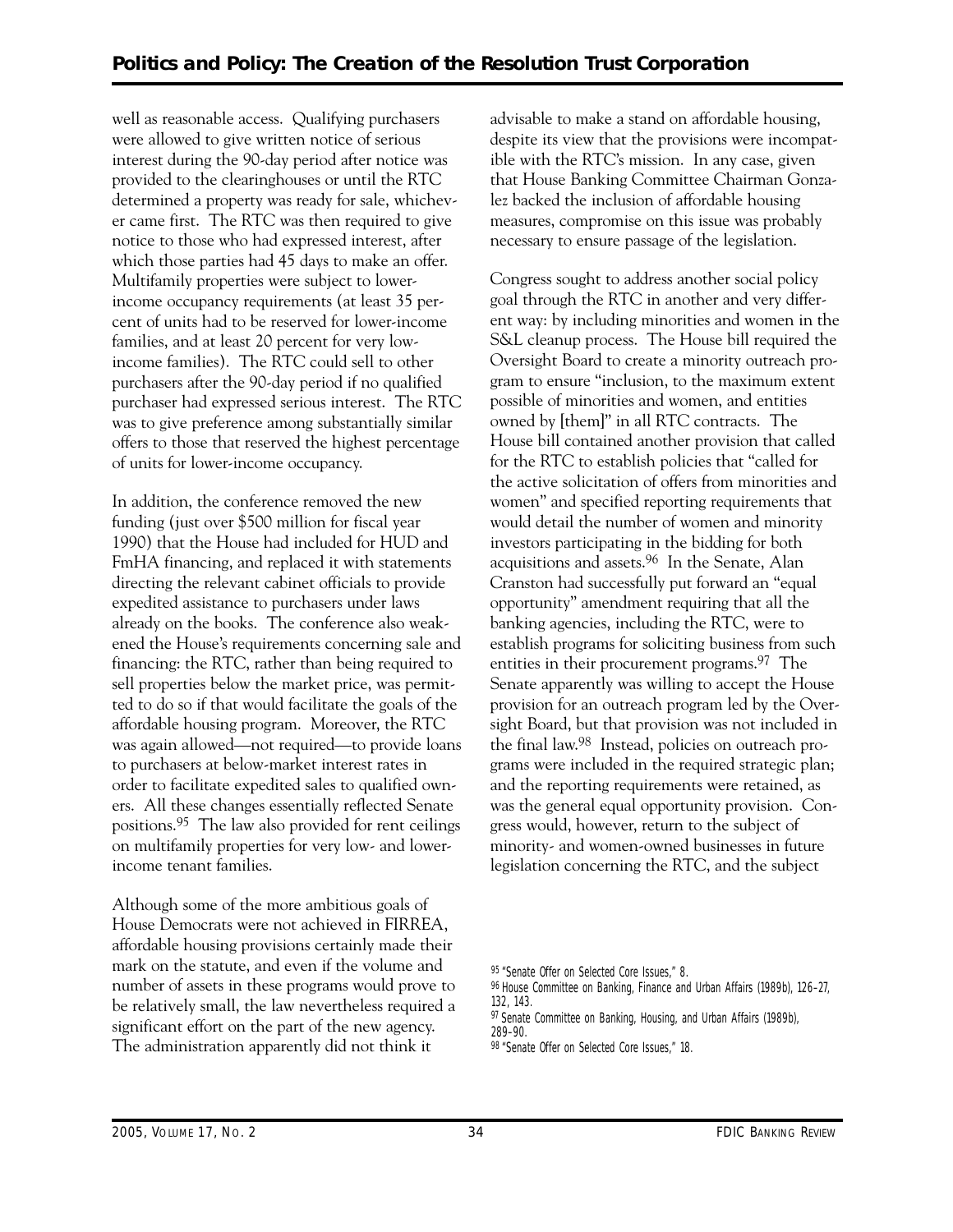would remain an important aspect of the agency's political environment.

## **Funding for the RTC**

The most contentious RTC-related battle between the Republican administration and the Democratcontrolled Congress was fought over the manner in which funding for the cleanup would be provided to the RTC. The RTC's funding was entangled in the politics of the budget, and specifically in the constraints of the Gramm-Rudman-Hollings deficit reduction law (GRH).99 Once the amount of the funding had been decided, the method of providing the funding made no difference to the way in which the RTC would be structured or would operate. Nonetheless, the method generated heated rhetoric and threatened to delay or even scuttle the bill.100

The administration plan provided \$50 billion for the RTC to use in resolving insolvent institutions. The \$50 billion would be raised through the sale of bonds by the RefCorp. This approach mirrored the one taken in 1987, when the Competitive Equality Banking Act established the Financing Corporation to issue bonds to raise funds to recapitalize the FSLIC. This approach also met the highly desirable (for the administration) goal that the spending on the RTC's caseload would not increase the reported U.S. budget deficit (as Treasury funding would) and therefore would neither invoke sequestration under GRH nor require increased taxation to avoid sequestration.101 However, many Democrats and some Republicans questioned this course, preferring that Treasury provide the funds to close failing thrifts.

The merits of on-budget versus off-budget financing became by far the most politically charged issue accompanying the creation of the RTC. Although Democrats in Congress undoubtedly pushed for on-budget financing as a way to embarrass the Bush administration by increasing the budget deficit in the face of Bush's "no-new-taxes" pledge, the substantive argument put forward for on-budget financing was simple: RefCorp-issued bonds, because they would not be considered Treasury-backed securities, would carry a higher interest rate than Treasury obligations. Financing under the Bush plan would, therefore, be significantly more expensive than direct Treasury borrowing; the figure most often cited was approximately \$4.5 billion over the life of the bonds. In addition, opponents of off-budget financing saw the plan as a dangerous precedent that would encourage future administrations to establish such entities as a way to avoid future budget targets.

The administration argued that although there might be additional costs, they would be outweighed by the benefits of the off-budget approach. Administration officials stated that using \$50 billion in Treasury funding but exempting it from GRH could push up domestic interest rates (possibly defeating the purpose of lowering the borrowing cost) because that action would cause domestic markets and foreign nations to question the U.S. commitment to lowering the budget deficit.102 The administration also argued that because the \$50 billion principal of the RefCorp's bonds would be financed by contributions from the S&L industry (the interest would be paid by the Treasury), treating the principal on-budget would be unnecessary.

<sup>99</sup> Its proper title was the Balanced Budget and Emergency Deficit Control Act of 1985; it was amended by the Balanced Budget and Emergency Deficit Control Reaffirmation Act of 1987.

<sup>100</sup> Throughout the RTC's existence, the most acrimonious debates were engendered by funding. The legislative history of the agency—from FIRREA through the RTC Funding Act of 1990, the RTC Refinancing, Restructuring and Improvement Act of 1991, and the RTC Completion Act of 1993—is partly a history of the corporation's funding, for each piece of legislation contained a funding component. The decisions made before passage of FIRREA set the terms of that funding history.

<sup>101</sup> GRH created "maximum deficit amounts." If these were exceeded, the law mandated that the president issue an order (a sequester order) to reduce all nonexempt spending by the same percentage.

<sup>102</sup> See Thomas (1989a). See also Nicholas Brady's testimony before in the House Committee on Banking, Finance and Urban Affairs (1989a), 26. The Congressional Budget Office (CBO) was among those suggesting direct Treasury borrowing and exemption of the spending from GRH. See House Committee on Ways and Means (1989), 237–40. But the CBO director, James Blum, also noted that this was fundamentally a political question that had to be decided by the president and Congress. Economist Martin Feldstein also supported the CBO's position, arguing that the RefCorp should be scrapped in favor of direct Treasury borrowing but that the \$50 billion could be exempted from GRH because the "rescue plan would neither increase aggregate spending nor crowd out any private borrowing" (Feldstein [1989]).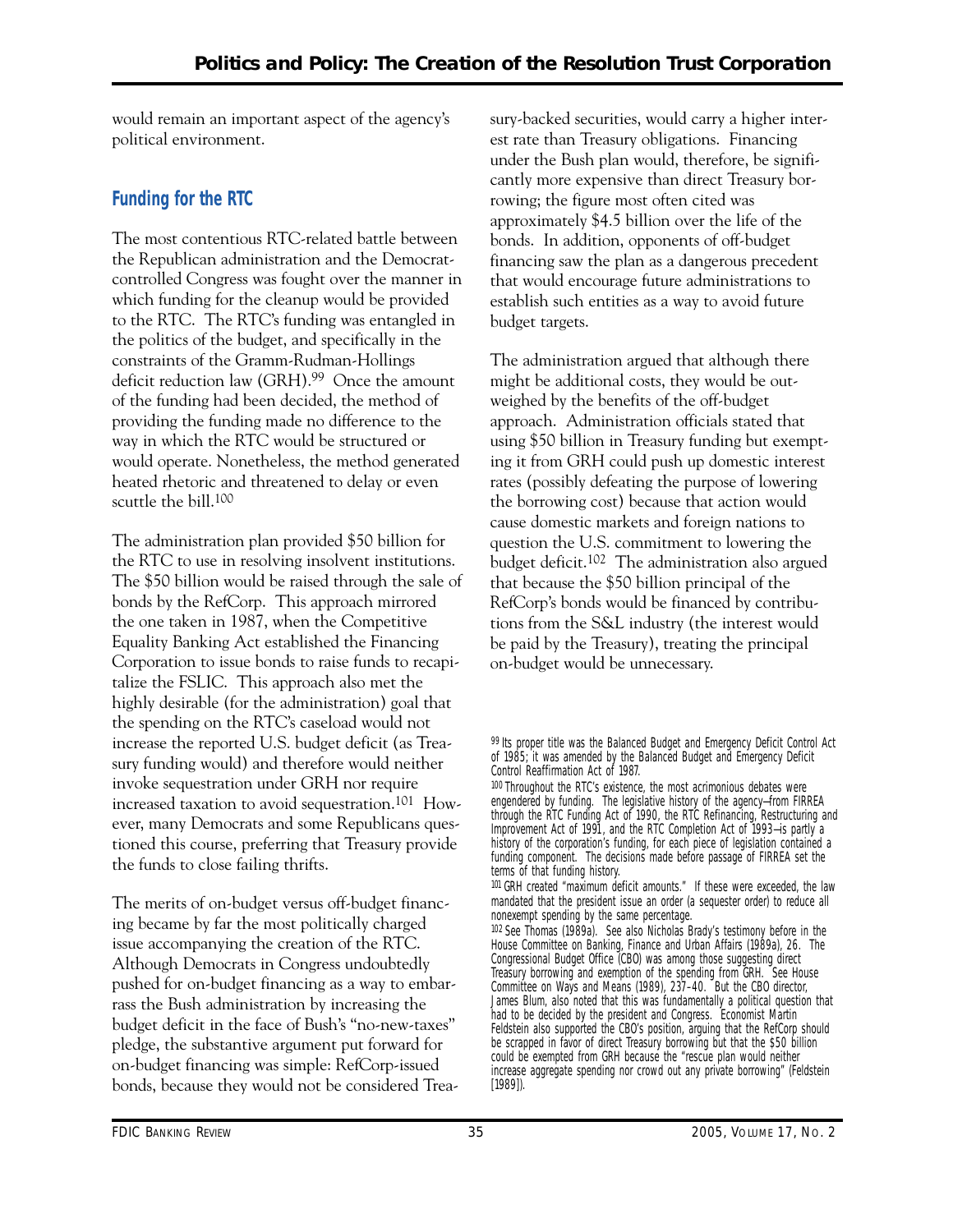In the Senate, Banking Committee Chairman Riegle put forward his own financing design in opposition to the administration's plan: he wanted Treasury to sell the bonds and then transfer the proceeds to the RefCorp. This would save money but still use the administration's mechanism. (Of course, this plan ignored the fact that there was little point in creating the RefCorp if it simply funneled Treasury funds to the RTC.) Riegle avoided the GRH-mandated cuts by putting the entire cost into the current fiscal year (1989), where, for the purposes of GRH, it had no effect.103 This accounting procedure was fairly transparent, and, some argued, would make it plain that the U.S. government was willing to ignore budget discipline. Sen. Riegle's amendment failed in committee by a single vote. Sen. Alan Dixon stated that although he believed the direct Treasury financing approach would reduce the cost of the cleanup, he voted against it in committee because the support required for passage on the Senate floor could not be obtained, and in his view the need to pass the bill outweighed the merits of Riegle's plan.104 Republicans noted that the threat of a presidential veto also influenced the committee's vote.105

Despite this setback, when the bill reached the Senate floor the Democrats renewed their efforts and again generated considerable debate. Republican Jake Garn probably captured the Senate's true feelings when he remarked that neither of the funding mechanisms was particularly desirable and that "all of us would prefer to be someplace else doing something else" but that they needed to get the bill passed quickly.106 The Democrats' plan fared better than it had in committee, but failed again. The vote was almost completely along party lines: only a single Republican voted for it, and only six Democrats against it.107 Once it became clear that the Treasury financing approach was doomed, however, senatorial pragmatism took hold, and the Senate overwhelmingly passed the bill with the administration approach intact, 91–8.108

Democrats in the House also sought to change the financing scheme. In the House Banking Committee Reps. Joseph Kennedy and John LaFalce

both introduced amendments that would have used an on-budget, taxpayer-financed plan, a course that had no chance of succeeding. Because the House Banking Committee was not the appropriate venue for tax bills, these amendments were not even considered. The Ways and Means Committee was, however, the proper place for such bills, and the vote there was 25–11 in favor of Dan Rostenkowski's plan for direct Treasury financing, but with the \$50 billion exempted from GRH calculations.109 Partisanship over the funding issue was just as dominant in the House as it had been in the Senate, and only two Republicans on the Ways and Means Committee voted for this plan. When the on-budget financing plan came to a vote on the House floor, it was approved fairly easily, 280–146, but 251 of those votes came from Democrats.110

The House–Senate conference eventually voted to use Treasury financing despite the administration's intensive lobbying for the RefCorp plan.111 The Senate conferees had for some time supported the administration's position, but Democrat Alan Cranston changed his stance, paving the way for the Senate to agree with the House.112 Although it was clear that the House would have supported

105 See statements of Sen. Jake Garn and Sen. Kit Bond (U.S. Congress [April 17, 1989], S3997, S4001).

106 U.S. Congress (ibid.), S4009.

107 The vote was 50–48, but 60 votes were needed for passage because it was a waiver to the 1974 Budget Act that would have increased outlays and the deficit (Thomas [1989b]).

108 Nash (1989d).

109 Nash (1989e).

110 Rep. John LaFalce introduced a substitute amendment that, unlike Rep. Rostenkowski's, did not exempt the \$50 billion outlay from GRH. Rep. Rostenkowski and others strongly opposed this because it would almost certainly have resulted in sequestration under GRH. Rep. LaFalce's amendment was defeated 256–171. U.S. Congress (June 15, 1989), H2730 2747.

 $111$  For example, on July 13 the president wrote to the leaders of the conference asking them specifically not to use a waiver of GRH (Nash [1989g]). 112 Nash (1989h).

<sup>103</sup> OMB Director Richard Darman warned that if the Riegle plan passed, he would apportion the \$50 billion over a three-year period, adding significantly to the deficit and possibly invoking across-the-board cuts under GRH (Nash [1989c]). GRH was thought to apply to the upcoming fiscal year, not the current year, and was based on estimates and not actual spending.

<sup>104</sup> U.S. Congress (April 17, 1989), S4000.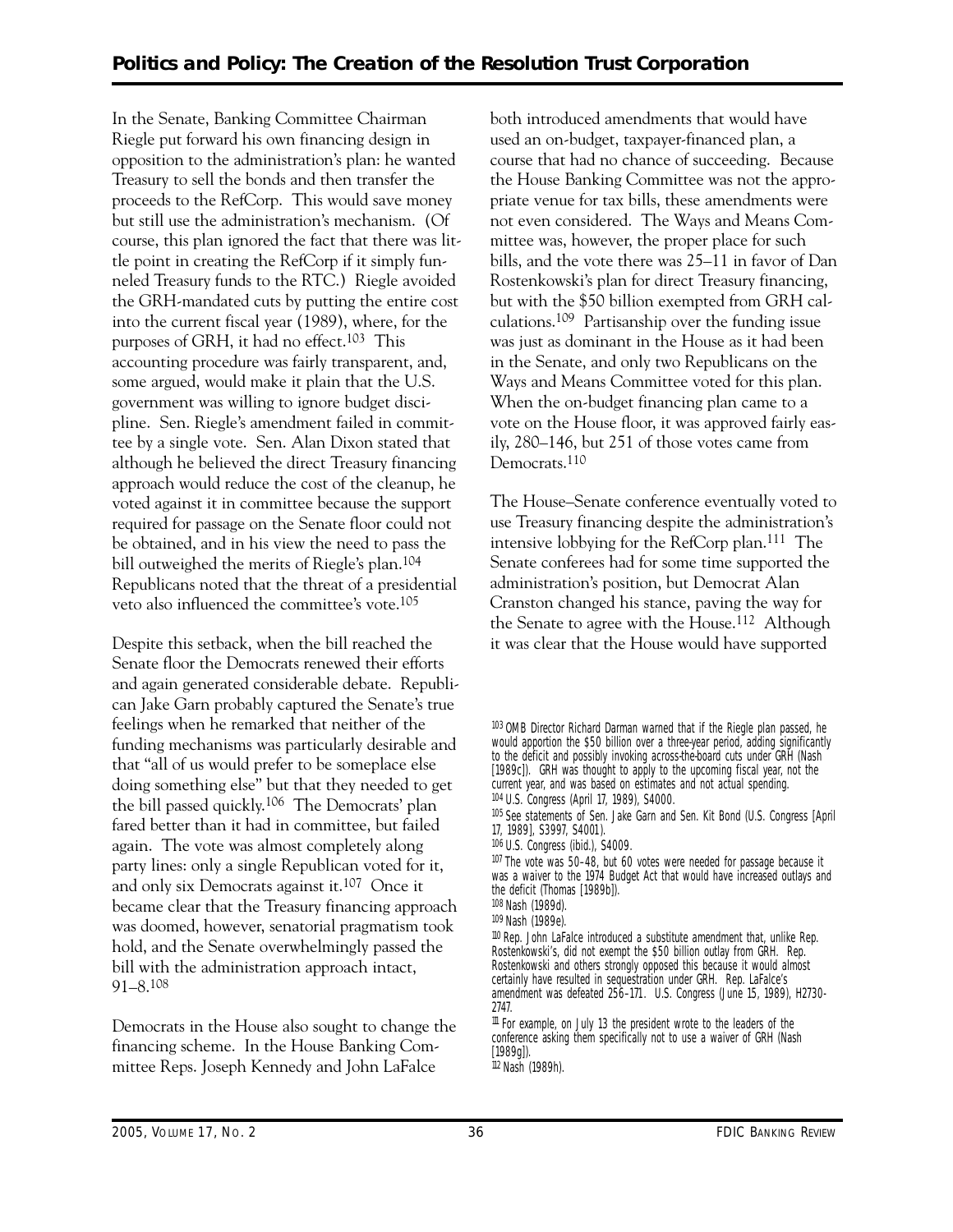the conference report to use Treasury financing, the path in the Senate was much less certain. Republican Phil Gramm stated that since the financing provision of the bill involved a waiver of GRH, he believed that passage would require 60 votes, and he and 40 other senators had informed Treasury Secretary Brady that they would not support the conference report.<sup>113</sup> The president, several days later, informed Congress that he would veto the bill if it contained the Treasury financing proposal; the Senate, seeking to avoid this confrontation, then rejected the conference report, and the House and Senate conferees met again to reconsider the bill.114

This stalemate over the funding issue prompted Bush aides to draft a presidential proclamation that would have forced Congress to forego its planned recess and convene to consider the bill. Bush's planned statement would have stated that "delays necessary to craft the best possible solution are justifiable. The Congress' plans for a summer recess, however, cannot justify an additional delay."<sup>115</sup> The last president to actually invoke this constitutional power had been Harry Truman, when he ordered the "do-nothing" Congress into session in July 1948 to act on housing, civil rights, and price controls.116 As it turned out, Bush did not find it necessary to issue the proclamation, but its drafting underscored the seriousness with which completion of the legislative program was viewed. Informing Congress of the administration's intent might have put enough additional pressure on Congress for that body to arrive at a compromise.

The bargain that was reached essentially split the difference: \$18.8 billion would come from direct Treasury borrowing on-budget, but for the current fiscal year (1989).117 For the purposes of GRH, this borrowing would have no effect (i.e., no potential for sequestration). The other \$31.2 billion would be off-budget. Of this amount, \$30 billion would be raised by the issuing of bonds through the administration's proposed funding mechanism, the RefCorp.118 The other \$1.2 billion would be contributed by the Federal Home Loan Banks to the RefCorp, which in turn would

transfer the funds to the RTC. The last obstacle to FIRREA's passage had been overcome.119

## **Conclusion**

Although FIRREA established the RTC, it served only as the beginning of a structure and purpose that Congress would constantly examine, evaluate

116 Presidential proclamations convening both houses of Congress under Article II, Section 3 of the Constitution have been made only 27 times. Twenty-three of the proclamations took place before the 1933 ratification of the Twentieth Amendment—thus, during the years when Congress was usually not in session between December and March. Although most presidential proclamations of this nature dealt with serious national crises, Truman's decision in 1948 was essentially political, designed for use in the 1948 election. He actually made the announcement at the Democratic convention. See Hartmann (1971), 192ff.

117 The final version of FIRREA erroneously failed to include this \$18.8 billion in the written formula for calculating the RTC's obligation limitation (discussed above, p. 28). Since the RTC ran out of funds in late 1990 and Congress failed to act, this \$18.8 billion "loophole" was used to allow the RTC to continue operations until Congress appropriated further funding. See Davison (forthcoming).

 $118$  For a discussion of the politics surrounding the compromise, see Knight and Downey (1989) and Nash (1989i).

 upon their maturity. To the extent that the capitalization payments from the 119 The second part of Title V of FIRREA established the Resolution Funding Corporation (RefCorp)—a one-time funding mechanism (future RTC funding would come directly from the Treasury)—as a mixed-ownership government corporation with the authority to issue \$30 billion in bonds. The proceeds had to be transferred to the RTC through the purchase of capital certificates issued by the RTC. The RefCorp was under the authority of the Oversight Board and was governed by a three-person board of directors drawn from the presidents of the Federal Home Loan Banks (FHLBs). The corporation was to receive its funds from several different sources: the FHLBs, SAIF assessments on savings associations, earnings on its assets, RTC receivership proceeds (under certain conditions), the FSLIC Resolution Fund, and the Treasury. The FHLBs were required to pay the corporation's administrative expenses; RTC receivership proceeds, the Banks, the FSLIC Resolution Fund, and (if these were insufficient) the Treasury paid the corporation's interest expense. (Since the FHLB interest contribution was only \$300 million per year, and the RTC and FSLIC Resolution Fund monies would only be used if a surplus was available, the Treasury would pay most of the interest expense.) The FHLBs were required to capitalize the RefCorp by purchasing RefCorp nonvoting capital stock (and the allocation of the capitalization among the FHLBs was set through a complex formula). The RefCorp was required to place the capitalization payments from the Banks into its principal fund, which would use the money to purchase zero-coupon U.S.-issued bonds, and these in turn would eventually be used to pay in full the principal of the RefCorp bonds FHLBs as required by FIRREA were insufficient to fully repay the principal upon maturity, the RefCorp could make up the difference by using a portion of SAIF assessments on savings associations and receivership proceeds received by the FSLIC Resolution Fund. This description is largely based on Lescher and Mace (1991), 521–28.

<sup>113</sup> Nash (1989f).

<sup>114</sup> Garsson (1989c).

<sup>115</sup> GBPL FI002/070114: Memorandum from Nelson Lund, Associate Counsel to the President, to James W. Cicconi, Assistant to the President and Deputy to the Chief of Staff, August 4, 1989.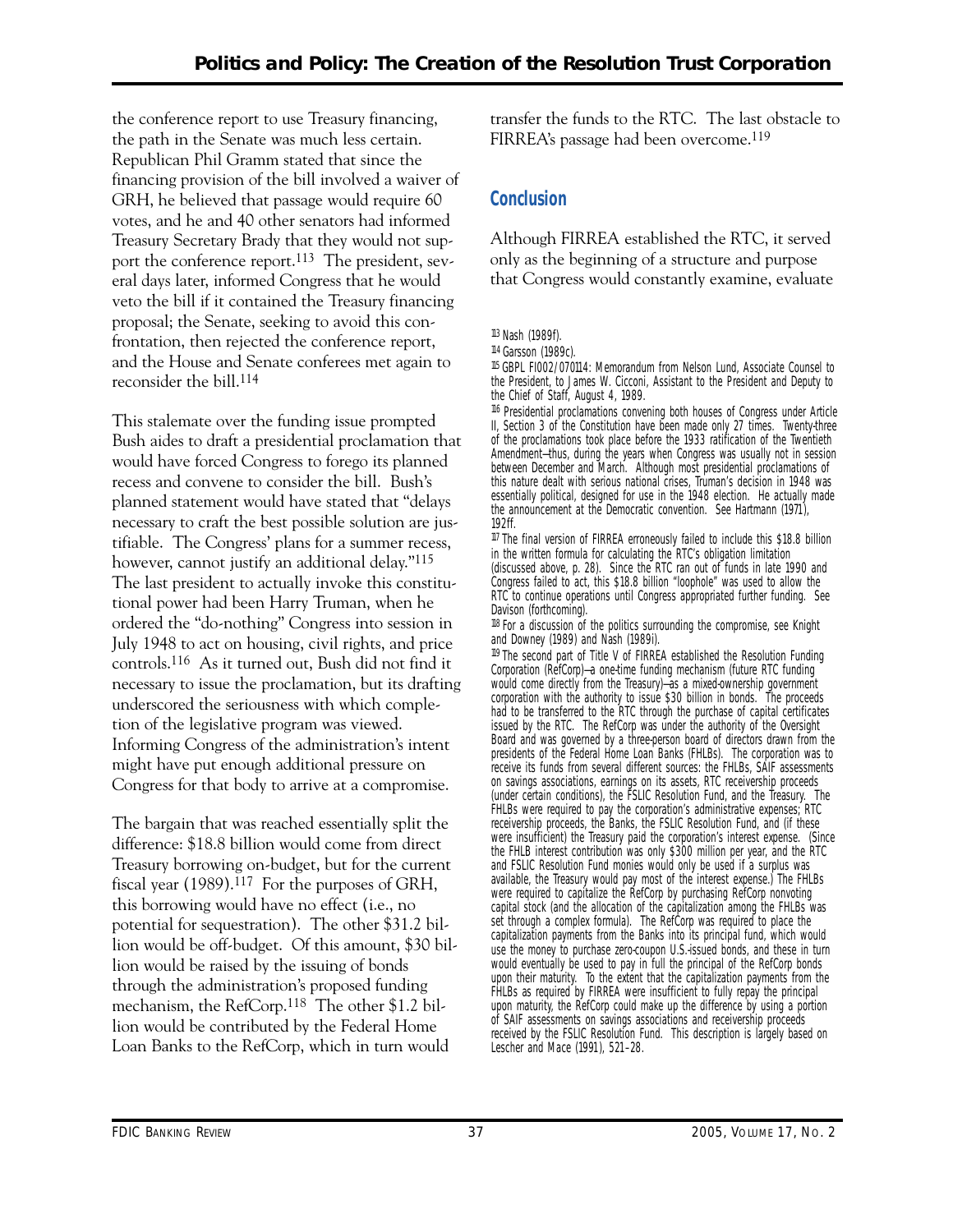and change. That process began even before passage: the final law, while certainly reflecting the administration's basic concept for the RTC, also altered that concept in significant ways. First, at the urging of the FDIC, FIRREA made the RTC far more independent of Treasury control than the original plan had envisaged, with the Oversight Board, at least in theory, taking no part in day-today management decisions. Second, Congress to some extent modified the RTC's purpose. In the administration's plan the RTC's mission was purely to resolve institutions and return assets to the private sector at the lowest cost; in the bill as enacted, a number of concerns that might conflict with those essential goals had been legislatively mandated—concerns such as affordable housing and limits on asset disposition in "distressed areas." These mandates made for a more complex decision-making apparatus and hence a more complicated bureaucracy.

Given the scope and character of the RTC's business as well as the agency's seemingly endless need for taxpayer dollars, it is not surprising that Congress—and the media—would find the RTC's operations and management a convenient target for scrutiny and criticism. FIRREA did, however, set the parameters of the legislative changes that Congress would seek in later years: funding, organizational structure, management reform, accountability, and social policy would all retain their place in congressional debate and action concerning the RTC.

Conclusions drawn about the creation of the RTC without reference to its later actions are necessarily incomplete. Some judgments are possible however. The administration deserves credit for confronting a difficult problem. It remains clear, however, that the use of the RefCorp as a financing vehicle, with its higher interest costs, should have been eschewed in favor of direct Treasury financing. This was purely a political decision, understandable in the context of the politics surrounding the deficit, but with no real benefits, and some very real costs. Another funding issue, though touched on only briefly in this article,

should also be mentioned: a specific plan for providing working capital to the RTC ought to have been included in FIRREA. Leaving this detail for later led to delays and uncertainty. When we turn to the management of the S&L cleanup, it seems clear that management structures and responsibilities could have been better defined in FIRREA, though it should be acknowledged that what emerged at the end of the legislative process was a significant improvement over the highly imprecise nature of the initial proposals. The notion of an impossibly small RTC overseen by an Oversight Board that consisted of high officials whose main responsibilities lay elsewhere was impracticable. Deciding whether the grafting of social policy goals onto the RTC's mission was a good idea or a bad one will likely vary depending on a rather subjective cost-benefit analysis. In the end, it is fair to say that the U.S. government was entering uncharted territory, and so it would be unrealistic to expect that the RTC would have sprung Athena-like, fully and perfectly formed from the legislative process.

In closing, it should be noted again that the creation of the RTC would have been much more difficult without the existence of an organization similar to the FDIC. The latter provided two significant benefits; first, a foundation, notably in the form of a reservoir of relevant expertise, upon which the RTC could be built; second, a receptacle for the RTC's unfinished business, and therefore the means by which the RTC could realistically be conceived of as having a limited lifespan—a characteristic that was politically very helpful for this new experiment in government.

#### **Appendix: The Federal Asset Disposition Association and the 1988 FSLIC Deals**

Two other significant duties of the RTC—aside from resolving failed institutions and managing and disposing of assets—were elements of the president's bill and were retained, more or less intact, by Congress. They were designed to tidy up ancillary regulatory detritus. One of these additional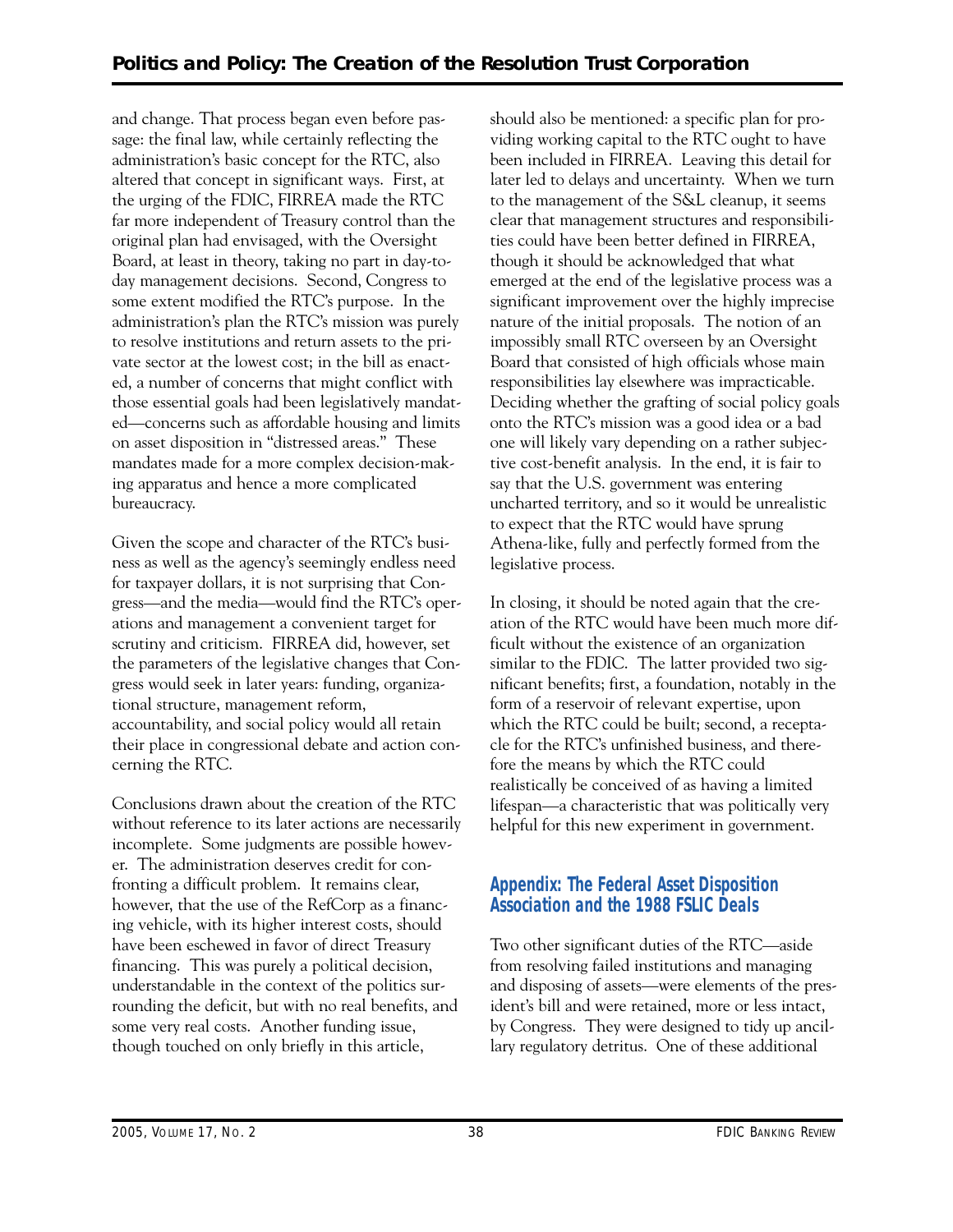duties involved liquidating the FHLBB's experiment in asset disposition, the Federal Asset Disposition Association (FADA); the other involved dealing with the much-criticized transactions entered into by the FSLIC in 1988.

## *The FADA*

In the mid-1980s, as the problems within the S&L industry grew, the FSLIC had on its hands a growing inventory of troubled assets (more than \$2 billion in late 1985) but lacked both the resources and the expertise to dispose of them. The FHLBB established the FADA as the solution to that problem, chartering it in November 1985 for ten years as a stock savings and loan association (wholly owned by the FSLIC), with the FSLIC providing \$25 million in startup funds.<sup>120</sup> This private corporation was to manage and dispose of assets more efficiently and effectively than either FSLIC staff or contractors had been able to, and would therefore (it was thought) produce substantial savings for the FSLIC.121 The FADA, however, did not deliver on its promise of savings (by 1988 it had lost approximately \$15 million), and it was heavily criticized for failing to dispose of assets, growing too large, and overpaying its executives.122 Critics charged that the organization was unaccountable even to the FSLIC and that its management insisted it was a private entity even as the entity itself claimed governmental privileges.123 The FADA's president and CEO, Roslyn Payne and her salary of \$250,000 became a lightning rod for criticism.124 In addition, private companies that were engaged in the asset disposition business wanted a bigger slice of that pie and were eager to see the FADA go. By late 1988, despite the appointment of a new CEO at a considerably lower salary, congressional detractors had drafted legislation calling for the FADA's abolition.125 Few supporters of the organization remained as the new administration was putting together its draft for FIRREA, and since the RTC was to handle asset disposition, the organization was not only friendless but also redundant.

The administration plan called for the RTC to manage the FADA and to sell it, wind it down, or dissolve it within 180 days. The Senate's only change to this was to remove the 180-day requirement. The House, however, retained the 180 days and required that if the RTC chose to sell the FADA, it should do so through a competitive bidding process; the House also wanted to ensure that no contracts entered into by the FADA survived the organization's dissolution or sale, and required that the FADA name could not be transferred to any purchaser. The House Banking Committee, perhaps in continuing dismay over the FADA's failures and in response to the perception that FADA employees had been overpaid, noted the committee's intention that no FADA employees be automatically transferred to the RTC; rather, all of them should have to go through the normal hiring procedures. However, only the prohibition on selling the FADA name remained in the conference report, and even this dropped out during the final negotiations. As enacted, FIRREA simply stated that the RTC was to liquidate the FADA within 180 days.126

### *The FSLIC Transactions of 1988*

The flurry of transactions made by the FSLIC at the close of 1988, with their capital loss coverage, yield maintenance agreements, and tax benefits for acquirers, had become the target of congressional ire even before the president announced his plan

122 House Committee on Banking, Finance and Urban Affairs, Subcommittee on Financial Institutions Supervision, Regulation and Insurance (1987). Moreover, the GAO issued a legal opinion that the FSLIC's chartering of the FADA was illegal (U.S. General Accounting Office [1988], 2–3).

123 For a discussion of the hybrid nature of the FADA, see H. Seidman (1988), 23–27, and Moe (1995), 22–26.

<sup>120</sup> U.S. General Accounting Office (1988), 16–18.

<sup>121</sup> Payne (1986), 12–14.

<sup>124</sup> Taylor (1988a, 1988b).

<sup>125</sup> For example, H.R. 4646, introduced in May, and H.R. 5521, introduced in October. Both of these bills called for greater use of the private sector in asset disposition.

<sup>126</sup> U.S. Senate (1989a); Senate Committee on Banking, Housing, and Urban Affairs (1989b), 200, 352; House Committee on Banking, Finance and Urban Affairs (1989b), 134, 361, 444; U.S. House (1989d), 214. Although the House provision about FADA contracts did not survive, it did not go unnoticed. When the RTC was making its plan for liquidating the FADA, Steven Seelig, head of the FDIC's Division of Liquidation, noted that he had recommended that the entity be sold without its management contracts and stated, "It's our belief that was Congress's intent" (Harlan [1989]).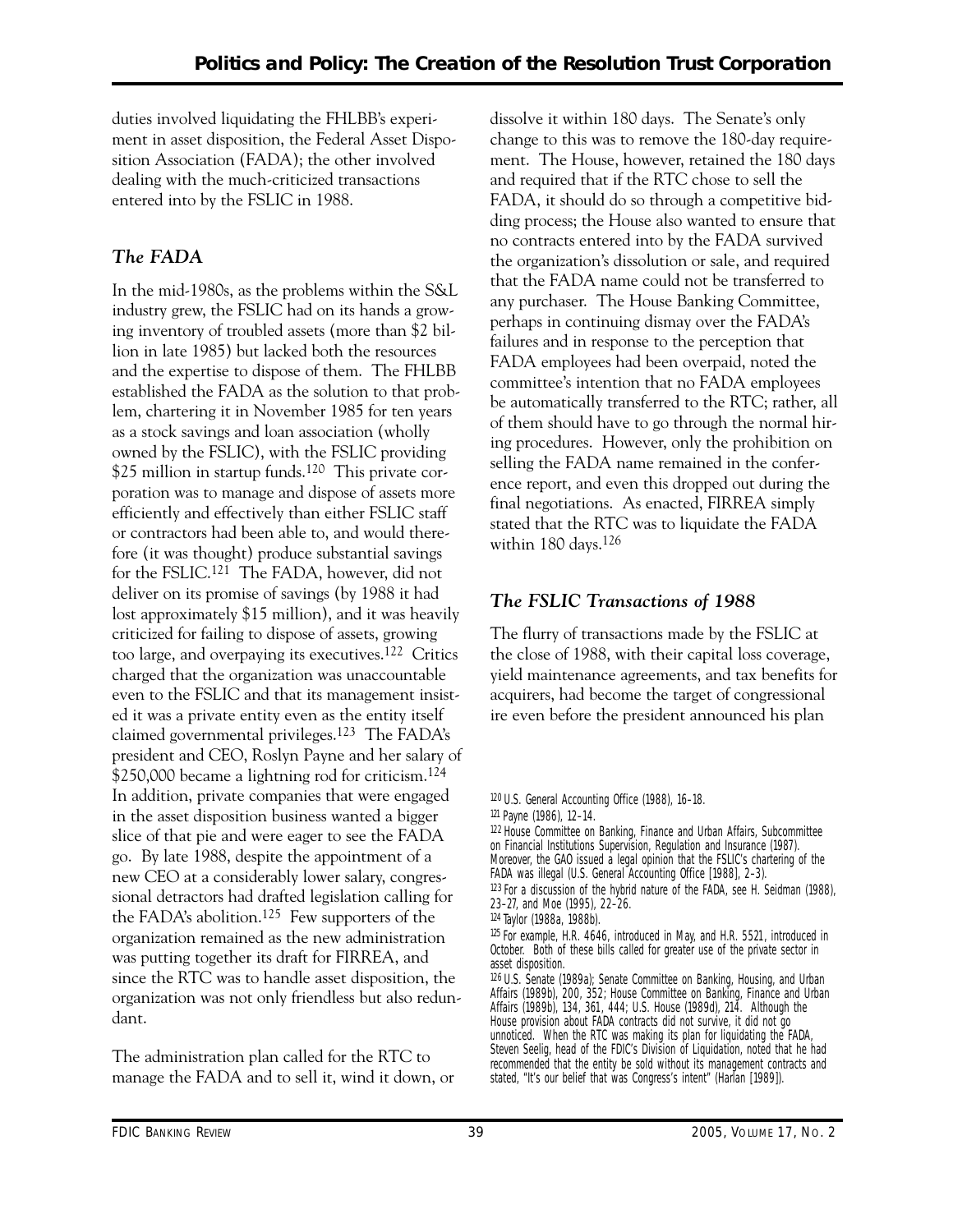to clean up the S&L mess.127 Members of the House Banking committee complained early in January that the FHLBB had exceeded its statutory authority in making the transactions, which were generally viewed as being far too generous to the acquirers of insolvent thrifts.128 FDIC Chairman Seidman, taking as his cue the gifts that banks in the past had bestowed on new depositors, described the transactions as "buy a toaster, get a thrift."129 The administration's bill responded by authorizing the RTC to review the terms of all FSLIC resolutions (from January 1, 1988, until the enactment of FIRREA) to search for ways of reducing costs under the FSLIC agreements, including by restructuring those agreements. If the Oversight Board agreed, the RTC was to pursue changes that would result in cost savings.130

As Congress began to consider FIRREA, a GAO report issued in March claimed that tax benefits given to investors in insolvent institutions had frequently cost the government more than liquidating the thrifts would have cost.131 With opinion decidedly against the FHLBB's actions, Congress developed a more definitive requirement about the 1988 FSLIC transactions. The RTC was required to review all the cases, "actively review" all means of reducing costs under the existing agreements, and report to both the Oversight Board and to

Congress. Costs were to be specifically evaluated in relation to capital loss coverage, yield maintenance guarantees, forbearances, and tax consequences; bidding procedures were to be examined to determine whether they had been sufficiently competitive. The RTC was to exercise all legal rights to modify, renegotiate, or restructure agreements if savings could be realized.132 Moreover, as an additional check and source of information, a House subcommittee amendment sponsored by Toby Roth added a provision requiring a GAO audit of all FSLIC resolutions from January 1, 1988 through the enactment of FIRREA, and requiring a report to Congress estimating the costs of those resolutions.133 This provision, calling for review from a second source, illustrates the level of congressional distrust of the 1988 deals.

<sup>&</sup>lt;sup>127</sup> For a detailed discussion of the 1988 transactions, see White (1991), 157ff.

<sup>128</sup> See Nash (1989a); Hershey (1989).

<sup>129</sup> Attributed to Seidman by Rep. David E. Price in U.S. Congress (June 14, 1989), H2568. In February, when the FDIC assumed responsibility for insolvent FSLIC institutions, it effectively cancelled all negotiations for any

additional such deals (Nash [1989b]).

<sup>130</sup> U.S. Senate (1989a), §501(f)(5). See also Garsson (1989a). 131 Rosenstein (1989).

<sup>132</sup> U.S. House (1989d), 202–203.

<sup>&</sup>lt;sup>133</sup> The Senate had no such provision, but it was agreed to in the conference (Pulles et al. [1989–98], 873).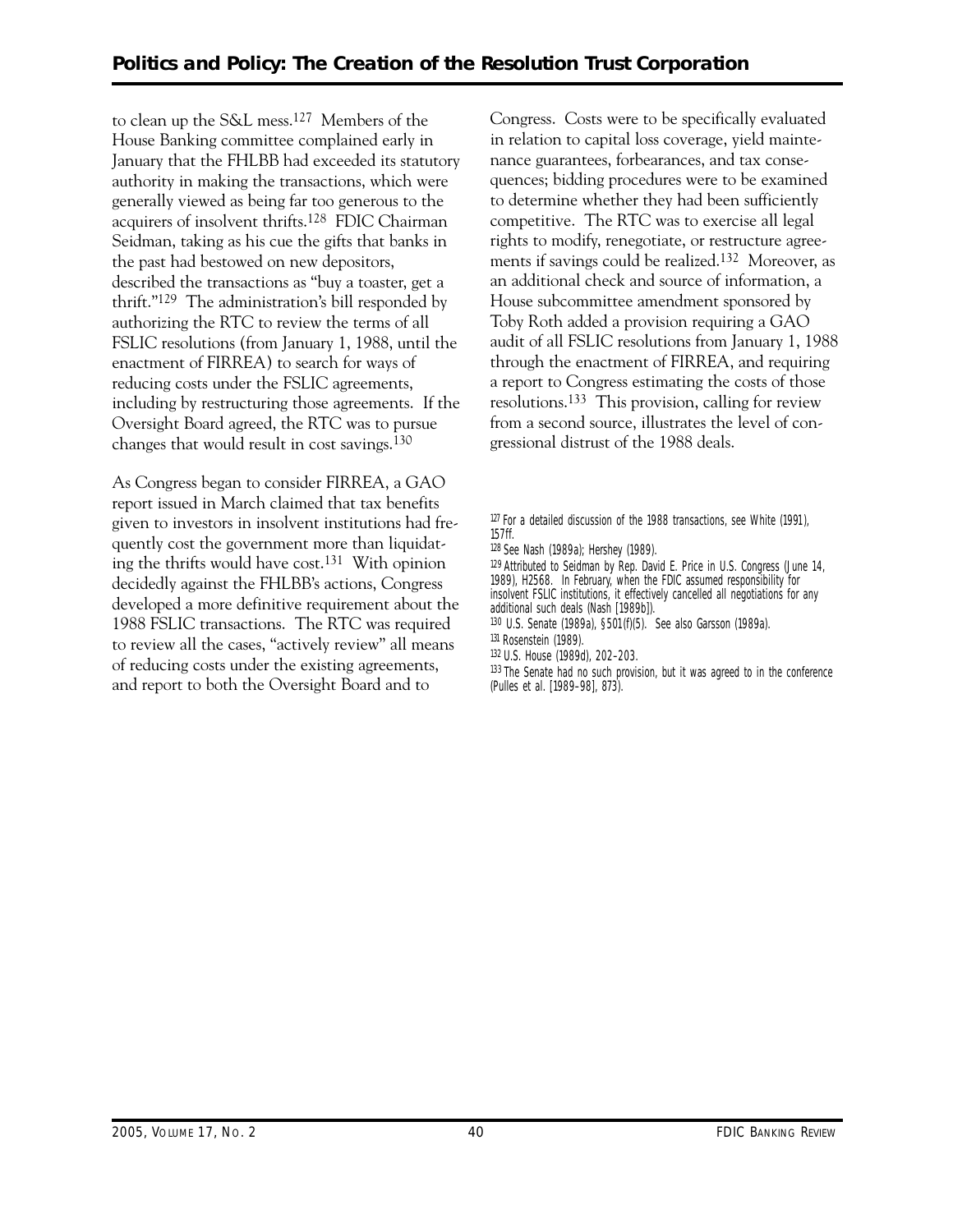#### **REFERENCES**

#### **Manuscripts**

George H. W. Bush Presidential Papers. George Bush Presidential Library.

 Climo, Beth (FDIC Director of Legislative Affairs). 1989. Memorandum to staffs of the Sen- ate and House Banking Committees. June 23. Photocopy. FDIC Library, FIRREA Legislative History, vol. 16.

Federal Deposit Insurance Corporation Board of Directors' Minutes.

- "Revised Version of Statutory Language Establishing the RTC." July 20, 1989. Photocopy. FDIC Library, FIRREA Legislative History, vol.16.
- "Senate Offer on Selected Core Issues." July 13, 1989. Photocopy. FDIC Library, FIRREA Legislative History, vol. 16.

#### **Congressional Printed Sources**

U.S. Congress. 1989. *Congressional Record*.

- U.S. House. 1989a. *A Bill, to reform, recapitalize, and consolidate the Federal deposit insurance regulatory agencies, and for other purposes*. H.R.1278. 101st Cong., 1st sess., March 6. *system, to enhance the regulatory and enforcement powers of Federal financial institution*
- ———. 1989b. *A Bill, to reform, recapitalize, and consolidate the Federal deposit insurance system, to enhance the regulatory and enforcement powers of Federal financial institution regulatory agencies, and for other purposes*. Committee Print, Showing H.R.1278, As Adopted by the Subcommittee on Financial Institutions Supervision, Regulation and Insurance. 101st Cong., 1st sess., April 21.
- ———. 1989c. *Financial Institutions Reform, Recovery, and Enforcement Act of 1989: Conference Report*. 101st Cong., 1st sess., August 1. Report 101-209.
- ———. 1989d. *Financial Institutions Reform, Recovery, and Enforcement Act of 1989: Conference Report to Accompany H.R. 1278*. 101st Cong., 1st sess., August 4. Report 101 222.
- U.S. House, Committee on Banking, Finance and Urban Affairs. 1989a. *Administration's Plan to Resolve the Savings and Loan Crisis*. 101st Cong., 1st sess., February 23. Ser. No. 101-32.
- ———. 1989b. *Financial Institutions Reform, Recovery, and Enforcement Act of 1989*. 101st Cong., 1st sess., May 16. Report 101-54, Part 1.
- ———. 1989c. *Financial Institutions Reform, Recovery, and Enforcement Act of 1989: Supplemental Report*. 101st Cong., 1st sess., June 1. Report 101-54, Part 3.
- Institutions Supervision, Regulation and Insurance. 1987. *Federal Asset Disposition*  U.S. House, Committee on Banking, Finance and Urban Affairs, Subcommittee on Financial *Association*. 100th Cong., 1st sess., October 15. Ser. No. 101-37.
- and Community Development. 1989. *HUD Investigation*. 101st Cong., 1st sess., U.S. House, Committee on Banking, Finance and Urban Affairs, Subcommittee on Housing May 11 and July 12. Ser. No. 101-25.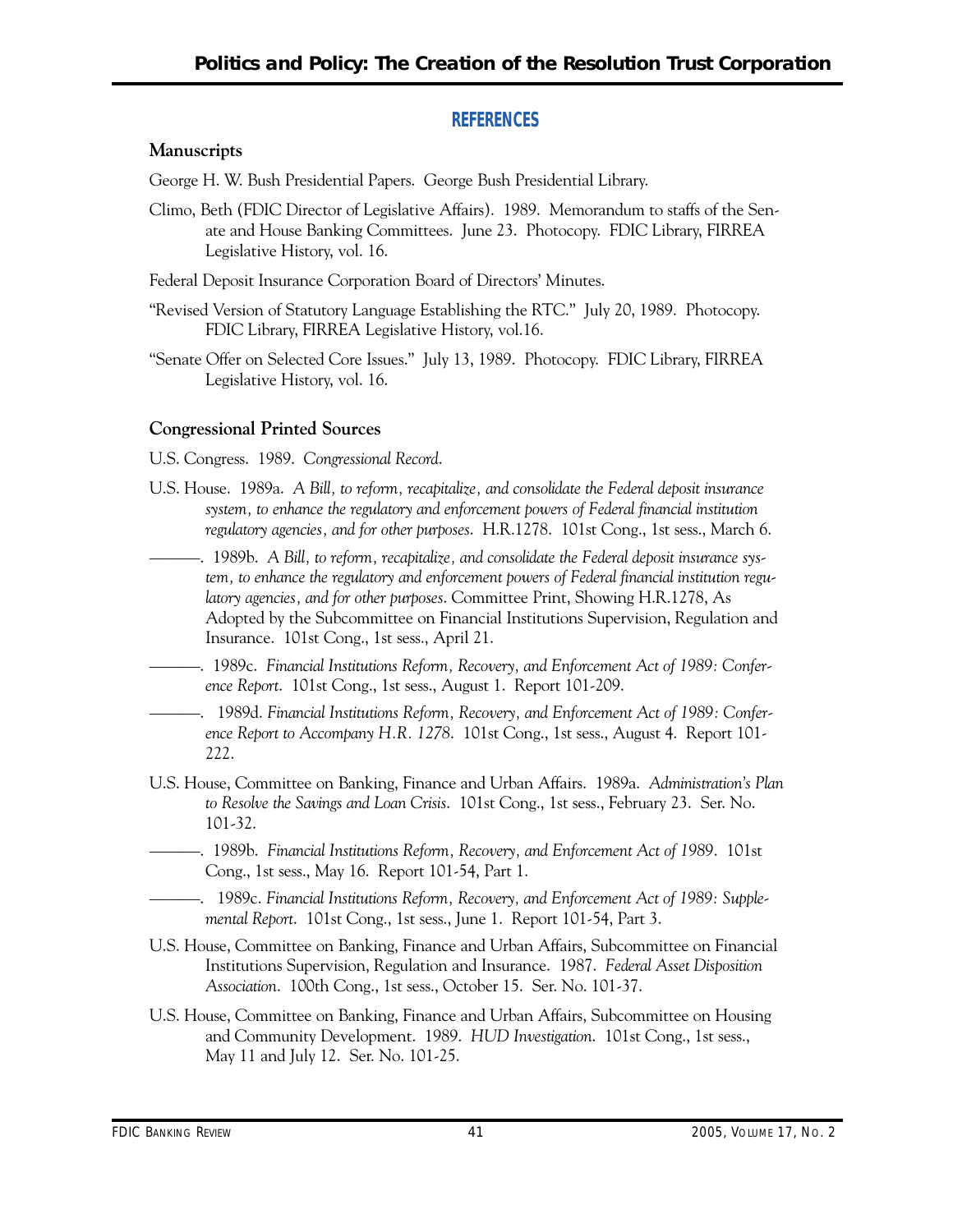- U.S. House, Committee on Ways and Means. 1989. *Budget Implications and Current Tax Rules Relating to Troubled Savings and Loan Institutions: Hearings*. 101st Cong., 1st sess., February 22; March 9, 15. Ser. No. 101-1.
- U.S. Senate. 1989a. *A Bill, to reform, recapitalize, and consolidate the Federal deposit insurance regulatory agencies, and for other purposes*. S.413 101st Cong., 1st sess., February 22. *system, to enhance the regulatory and enforcement powers of Federal financial institution*
- ———. 1989b. *A Bill, to reform, recapitalize, and consolidate the Federal deposit insurance system, to enhance the regulatory and enforcement powers of Federal financial institution regulatory agencies, and for other purposes*. S.413. Committee Print. 101st Cong., 1st sess., April 10.
- ———. 1989c. *A Bill, to reform, recapitalize, and consolidate the Federal deposit insurance sys- latory agencies, and for other purposes*. S.774. 101st Cong., 1st sess., April 13. Report *tem, to enhance the regulatory and enforcement powers of Federal financial institution regu-*No. 101-19.
- U.S. Senate, Committee on Banking, Housing, and Urban Affairs. 1989a. *Problems of the Federal Savings and Loan Insurance Corporation [FSLIC]: Part II*. 101st Cong., 1st sess. February 22, 23, 28; March 1, 2. S. Hrg. 101-127.
- ———. 1989b. *Financial Institutions Reform, Recovery, and Enforcement Act of 1989, Report to Accompany S. 774*. 101st Cong., 1st sess., April 13. Report 101-19.
- U.S. Senate, Committee on Finance. 1989. *Nomination of Eric I. Garfinkel, Rufus H. Yerxa, John E. Robson, Robert R. Glauber, and David Mulford*. 101st Cong., 1st sess., May 4. S. Hrg. 101-439.

#### **Other Sources**

- Bloch, Stuart Marshall, and Wesley Williams. 1989. *A Practical Guide to FIRREA: The Financial Institutions Reform, Recovery, and Enforcement Act of 1989*. Executive Enterprises Publications.
- *BNA's Banking Report*. 1989a. House Banking Panel Revises Bush Plan, Liberalizes Capital Treatment for S&Ls. Vol. 52, no. 16. April 17. http://www.lexisnexis.com.
- ———. 1989b. House Approves S&L Reform Bill, Rejects Capital Weakening, Revises Funding Plan. Vol. 52, no. 25. June 19. http://www.lexisnexis.com
- ———. 1989c. Administration Renews Veto Threat on HR 1278; Bush Lobbies House Leaders. Vol. 52, no. 25. June 19. http://www.lexisnexis.com.
- ———. 1989d. Administration Proposes FDIC Serve as Exclusive Manager of Proposed RTC. Vol. 53, no. 3. July 17. http://www.lexisnexis.com.

*Congressional Quarterly Almanac*. 1990. Vol. 45. Congressional Quarterly Inc.

- Davison, Lee. Forthcoming. The RTC Legislative Environment after FIRREA, 1989–1993.
- Feldstein, Martin. 1989. FSLIC Funding Belongs Off-Budget. *Wall Street Journal*, March 1. http://www.factiva.com.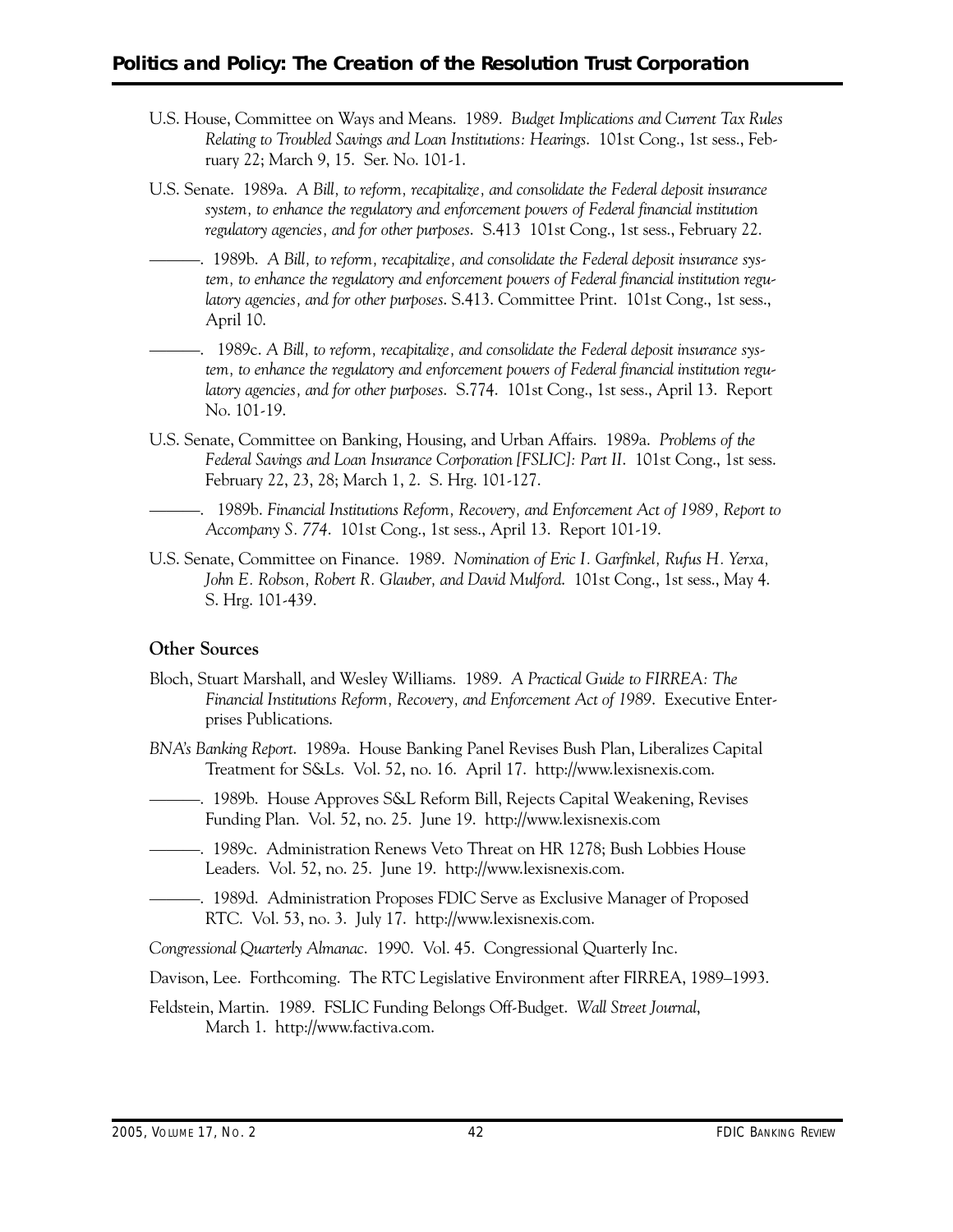- Garsson, Robert M. 1989a. A New Look at Those Year-end Deals? *American Banker*, March 13. http://www.lexisnexis.com.
- ———. 1989b. Panel Votes to Give FDIC a Seat on Unit Selling S&L Assets. *American Banker*, May 3. http://www.lexisnexis.com.
- ———. 1989c. Bush Threatens Veto on S&L Bill in Budget Fight. *American Banker*, August 4. http://www.lexisnexis.com.
- Harlan, Christi. 1989. FADA's Potential Buyers Backing Off on Possible Removal of Rich Contracts. *Wall Street Journal*, September 27. http://www.factiva.com.
- Hartmann, Susan. 1971. *Truman and the 80th Congress*. University of Missouri Press.
- Hershey, Robert D., Jr. 1989. House Unit Is Critical of Bank Board's Deals. *New York Times*, January 11. http://www.lexisnexis.com.
- Knight, Jerry, and Kirsten Downey. 1989. Conferees Agree on S&L Bill. *Washington Post*, August 4. http://www.lexisnexis.com.
- Lescher, Marirose K., and Merwin A. Mace III. 1991. Financing the Bailout of the Thrift Crisis: Workings of the Financing Corporation and the Resolution Funding Corporation. *Business Lawyer* 46, no. 2:507–35.
- McTague, Jim. 1989. Annunzio Creates Task Force to Keep an Eye on RTC. *American Banker*, August 29. http://www.lexisnexis.com.
- Moe, Ronald C. 1995. *Managing the Public's Business: Federal Government Corporations*. Prepared for the Senate Committee on Governmental Affairs. 104th Cong., 1st sess. April. S. Prt. 104-18.
- Nash, Nathaniel C. 1989a. Rescue Promissory Notes under Fire. *New York Times*, January 10. http://www.lexisnexis.com.
- ———. 1989b. Savings Bailouts Are Put on Hold; Pending Deals Likely to Collapse. *New York Times*, February 9. http://www.lexisnexis.com.
- ———. 1989c. Senate Panel Approves a Savings Bailout Bill. *New York Times*, April 13. http://www.lexisnexis.com.
- ———. 1989d. Savings Bill Is Cleared by Senate. *New York Times*, April 20. http://www.lexisnexis.com.
- ———. 1989e. House Panel Rebuffs Bush on Part of Savings Plan. *New York Times*, May 11. http://www.lexisnexis.com.
- ———. 1989f. Bush Savings Plan Is Passed by House. *New York Times*, June 16. http://www.lexisnexis.com.
- ———. 1989g. Savings Plan Compromise Is Offered. *New York Times*, July 13. http://www.lexisnexis.com.
- ———. 1989h. Conferees Agree on Savings Bailout Bill. *New York Times*, July 28. http://www.lexisnexis.com.
- ———. 1989i. Congress and Administration Set a Compromise on Savings Rescue. *New York Times*, August 4. http://www.lexisnexis.com.